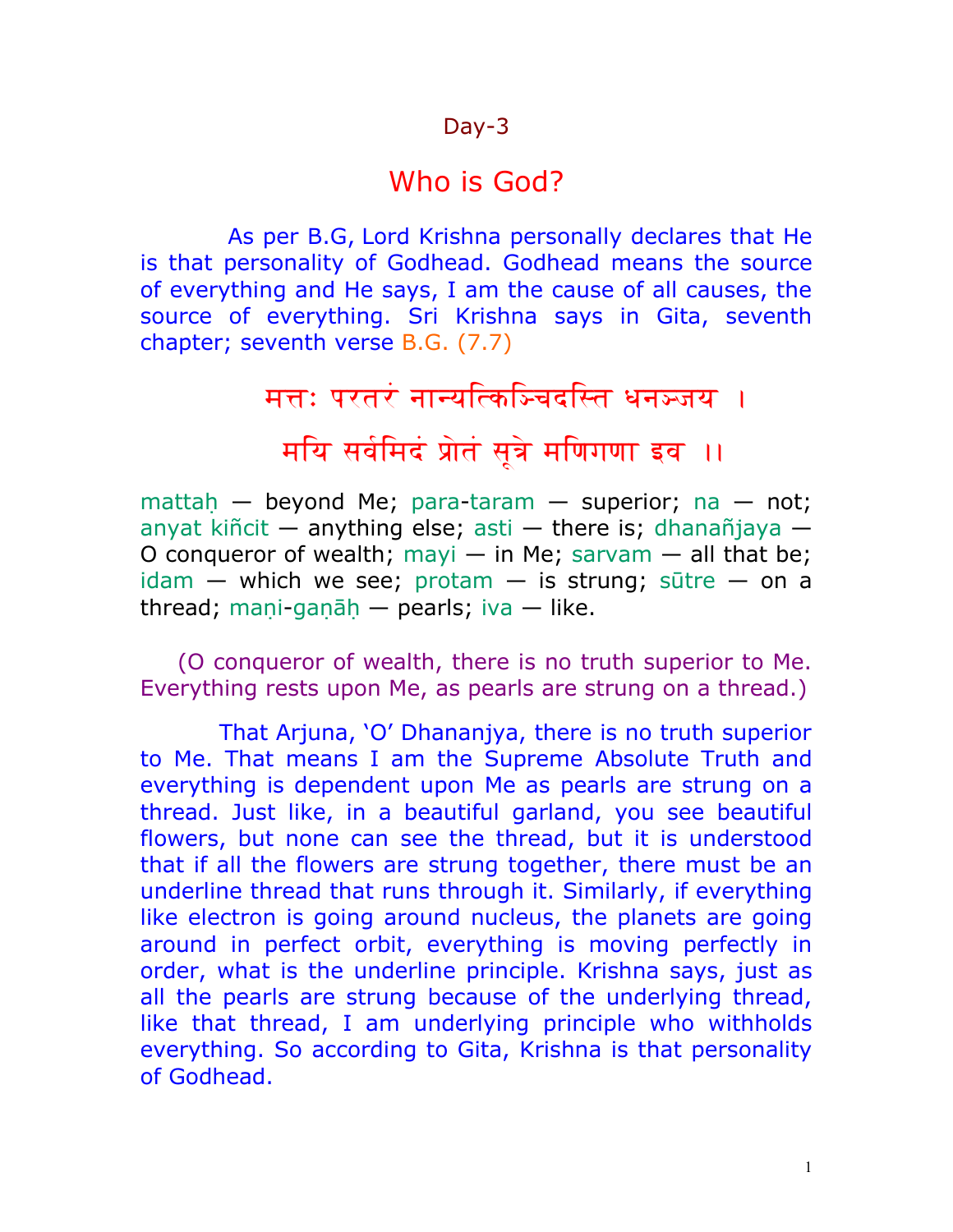For God to be God, He or that energy must be the source of everything. Sri Krishna confirms that in tenth Chapter; eighth verse B.G. (10.8)

#### अहं सर्वस्य प्रभवो मत्तः सर्वं प्रवर्तते ।

इति मत्वा भजन्ते मां बुधा भावसमन्विताः ॥

[aham](http://vedabase.net/a/aham)  $-$  [I;](http://vedabase.net/i/i) [sarvasya](http://vedabase.net/s/sarvasya)  $-$  of all; prabhavah  $-$  the source of generation; mattah — from [Me;](http://vedabase.net/m/me) [sarvam](http://vedabase.net/s/sarvam) — everything; [pravartate](http://vedabase.net/p/pravartate) — emanates; [iti](http://vedabase.net/i/iti) — thus; [matvā](http://vedabase.net/m/matva) — knowing; [bhajante](http://vedabase.net/b/bhajante) — become devoted; [mām](http://vedabase.net/m/mam) — unto [Me;](http://vedabase.net/m/me) budhāh the learned; [bhāva-](http://vedabase.net/b/bhava)samanvitāh  $-$  with great attention.

(I am the source of all spiritual and material worlds. Everything emanates from Me. The wise who perfectly know this engage in My devotional service and worship Me with all their hearts.)

 I am the source of everything. Everything that you see and that you cannot see both spiritual and material, everything emanates from Me alone. One who worships Me with this understanding, he is an intelligent person and he knows things as it is. So it is not that we are worshiping Krishna sentimentally. I like playing flute, therefore I worship Krishna. I like bow and arrow, that's why I worship Lord Ram. It's not like that; it is actually the complete understanding as to who Krishna is.

Krishna is called Bhagwan, all opulent. Opulent means Aishwarya, wealth, not just wealth but anything that attracts. Just like, we have the word Vidyawan i.e. one who possesses all knowledge. Gunwan -one who possess all good qualities and Dhanwan- that is one who possesses all wealth. Wan means one who possesses and Bhaga means all opulences. Sri Bhagwan Uvacha. Why does Vyas Dev not write, Sri Krishna Uvacha. If I say, Mr. so and so said, then nobody will take that seriously but if one says Prime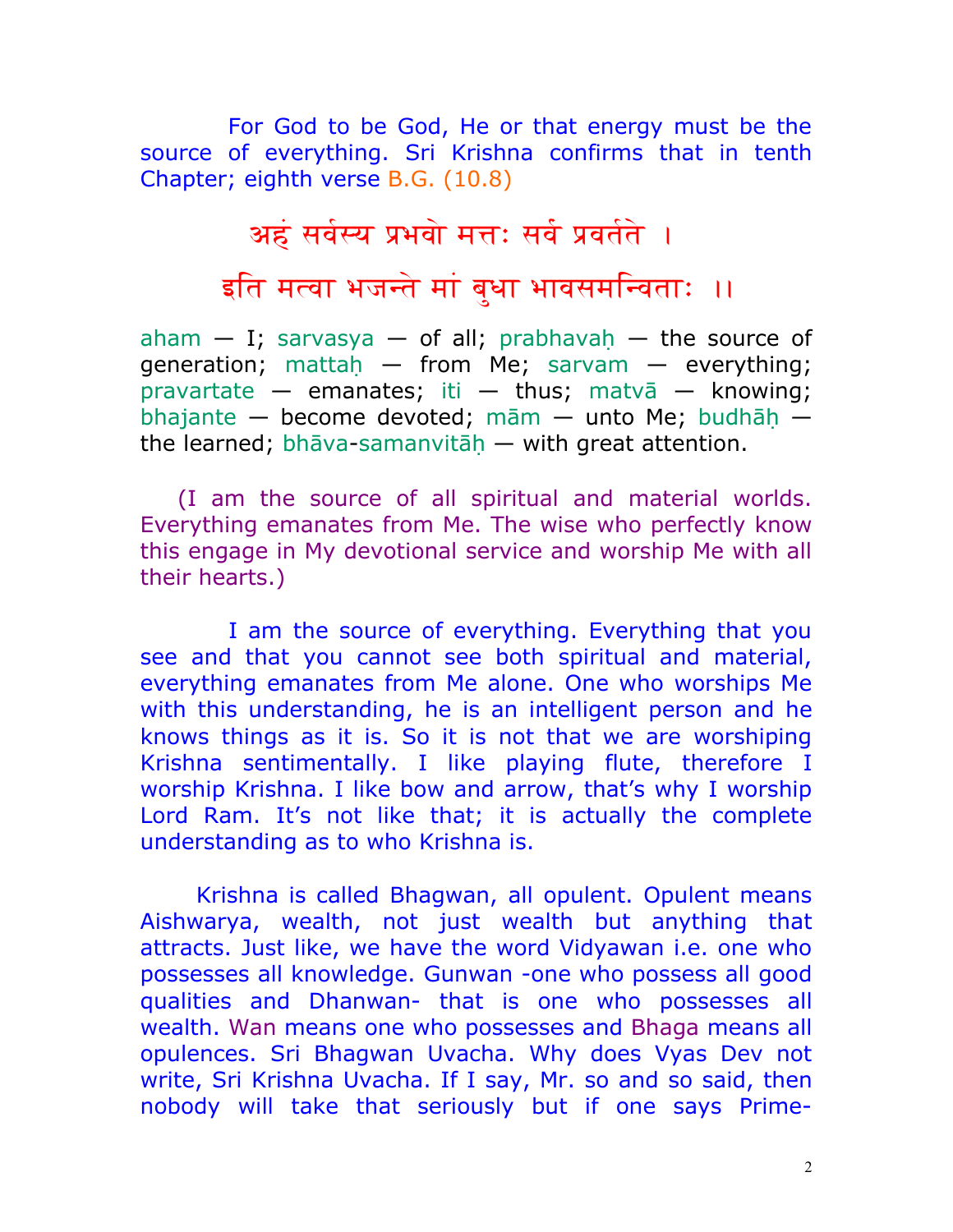minister made this statement, then people will say oh! Yes, yes and will respect that statement. Similarly, when Vyas Dev says, Sri Bhagwan Uvacha, he is saying who is this Krishna speaking, don't think Him to be an ordinary person, He is Bhagwan. Why is He called Bhagwan? Because He possesses all opulence's therefore, Krishna is all attractive. Generally people are attracted to people who have any of these opulence's. Basically it is described by Prashar Muni; the father of Vyas Dev that there are six opulence's and anyone who possesses any one of these opulence's becomes very attractive to others and what are there six opulence's? That is described in Vishnu Puran (6.5.47)

#### ऐश्वर्यस्य समाग्रस्य वीर्यस्य यशस: श्रिय:। ज्ञान वैराग्योश्चैव षण्णां भागमितीङगना ।।

 He has all wealth, all power, all fame, all beauty, all knowledge and all renunciation. We find in this material world, anyone who has anyone of these opulence's even to a little degree, he becomes very attractive to people in general.

 Somebody is very rich, he becomes very attractive. People are attracted to him saying what a rich man. But what is this richness? How much does he own? He is not even owner first of all. Even if he thinks he is owner, how much land, how many printed papers of little value given by people or some gold, that's all. But can he say that I own everything in this world, can he say I own the whole Universe. No one can say that. That is one of the opulent.

 Somebody is very powerful, he becomes very attractive. But who can say, I have all the power. We find there was a very powerful man, he called himself the greatest. Later he changed his name as Mohammad Ali. He was most powerful. Anyone comes, box him down. That's what he thought. But after sometime he got Parkinson's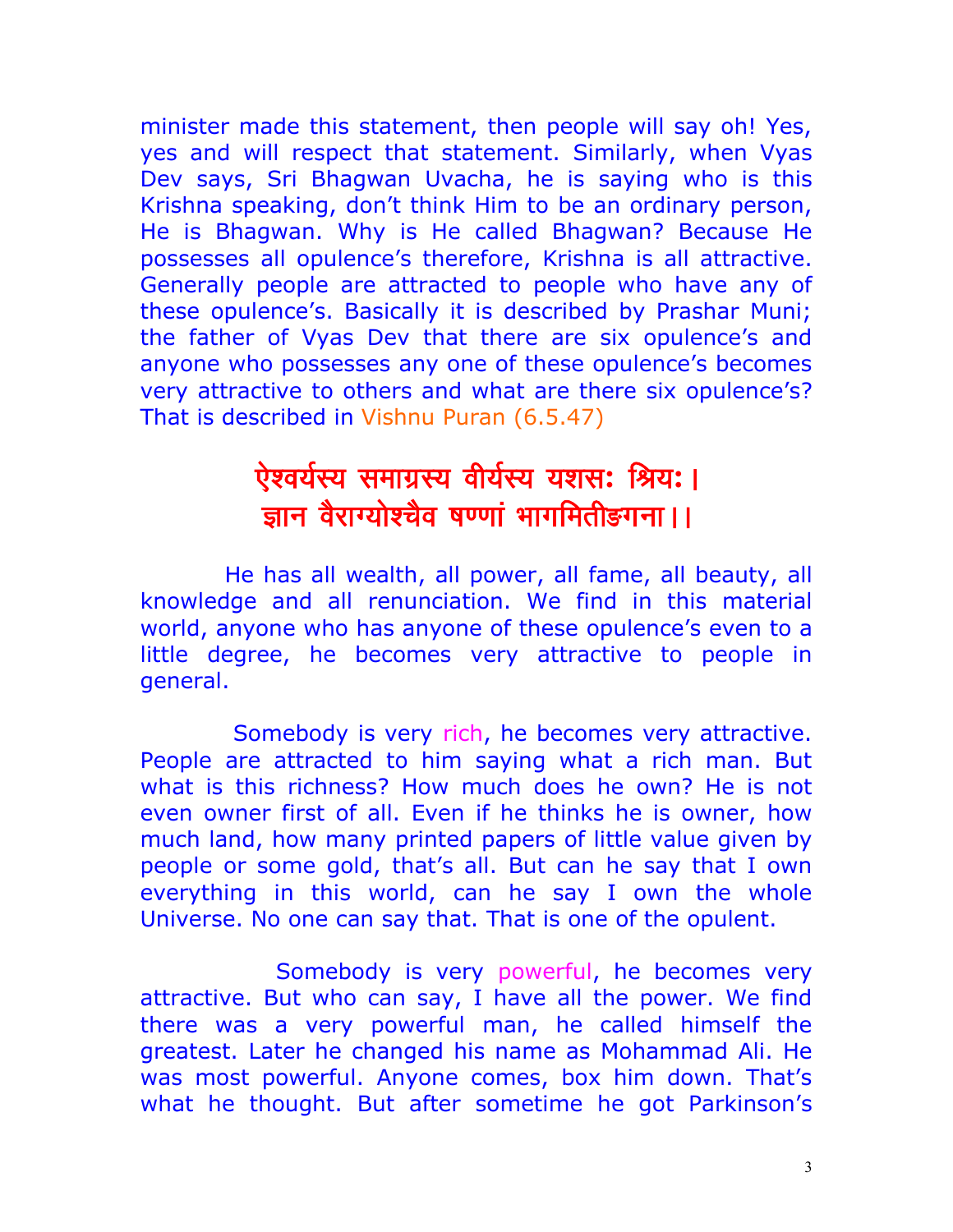disease. Parkinson disease means his hands will become shaking. At that time he took to Islam and said I am not great, Allah is great. So we find that even if you have little power, how long will it last? In old age everything is finished.

 Somebody is very famous but next few years, he becomes most infamous fellow and even if he is famous, he is famous in a particular class of people, in a particular country, probably for sometime, for a few years. Where are all the famous people of the yester years? No one even thinks of that? No one even cares for them.

 Somebody is very beautiful, but where is the Miss-Universe of 1920? No one would like to have even a look at that person now. Where are the heroines of yesteryears?

 Somebody is very knowledgeable. What kind of knowledge? Every time, knowledge is changing. Some better scientist comes and gives better theory.

 Somebody may say that he is renounced but can anyone say I am fully renounced.

 So, we find that all the living entities in this universe or material world, they may have one of these six opulence's to a very, very minute degree, to some extant, in a very limited way and for some time. But Krishna is Bhagwan. He has all wealth, everything belongs to Him. Sri Krishna says in Gita, fifth Chapter; twenty-ninth Verse B.G. (5.29)

#### भोक्तारं यज्ञतपसां सर्वलोकमहेश्वरम् ।

# सुहृदं सर्वभूतानां ज्ञात्वा मां शान्तिमृच्छति ।।

[bhoktāram](http://bhagavadgitaasitis.com/b/bhoktaram)  $-$  the beneficiary; [yajña](http://bhagavadgitaasitis.com/y/yajna)  $-$  of sacrifices; [tapasām](http://bhagavadgitaasitis.com/t/tapasam) — and penances and austerities; [sarva](http://bhagavadgitaasitis.com/s/sarva)[-loka](http://bhagavadgitaasitis.com/l/loka) — of all planets and the demigods thereof; maha- $\overline{i}$ svaram  $-$  the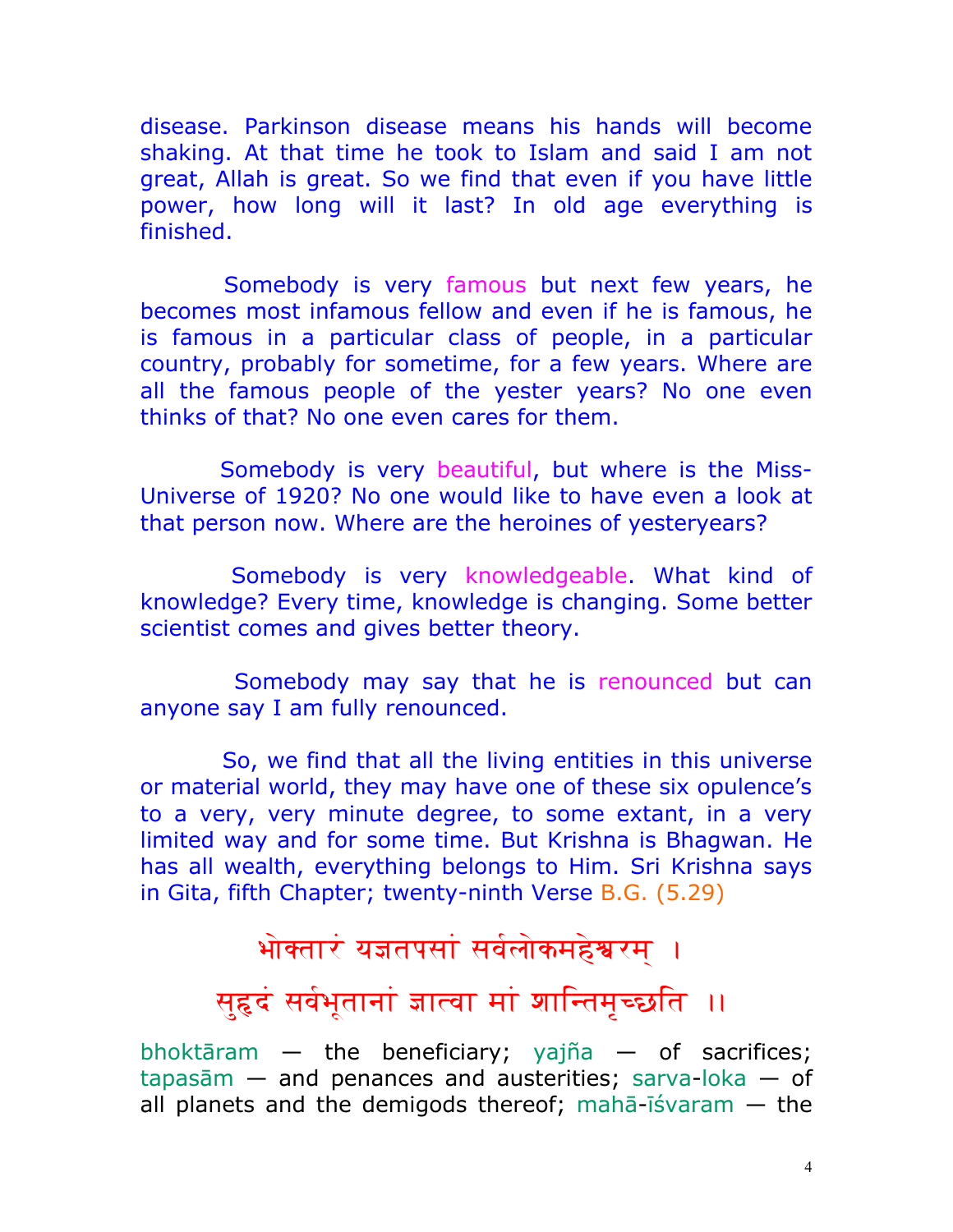Supreme Lord; [su](http://bhagavadgitaasitis.com/s/su)-hrdam  $-$  the benefactor; [sarva](http://bhagavadgitaasitis.com/s/sarva)  $-$  of all; [bhūtānām](http://bhagavadgitaasitis.com/b/bhutanam) — the living entities; [jñātvā](http://bhagavadgitaasitis.com/j/jnatva) — thus knowing;  $m\bar{a}m$  — [Me](http://bhagavadgitaasitis.com/m/me) (Lord Krsna); [śāntim](http://bhagavadgitaasitis.com/s/santim) — relief from material pangs;  $r$ cchati — one achieves.

(A person in full consciousness of Me, knowing Me to be the ultimate beneficiary of all sacrifices and austerities, the Supreme Lord of all planets and demigods, and the benefactor and well-wisher of all living entities, attains peace from the pangs of material miseries.)

 I am the enjoyer, I am the Maheswar. Ishwar means controller but Maheshwar means the supreme controller of all the planetary systems. I am the supreme controller. So Krishna is all wealth, all power.

 As long as Krishna descended on this planet, no one could ever defeat Him. He was a Supreme Hero, real Hero. Jarasandha would come with twenty-three aukshini sena which was greater than Kaurva and Pandava sena put together. Eleven and seven, eighteen that's all. But Jarasandha with twenty three aukshini sena came seventeen times. And Krishna standing alone annihilated all of them except Jarasandha so that he could collect again and come back. Krishna did not have to go. Everybody Jarasandha collect and bring and Krishna would finish alone with little army. That is power.

 Fame- somebody is famous in one country. Somebody may be famous all over this land but the Lord, the God is famous all over the world, all over the universe. All are worshiping Him. That is Bhagwan.

 Beauty - Krishna is the most beautiful, most Chaste of all. Lakshmi Devi who is chaste to Narayana even when she heard about Krishna's beauty, She was attracted to go and participate in the Raas-lila of Krishna. Anyone who sees Krishna once looses taste in everything else of this material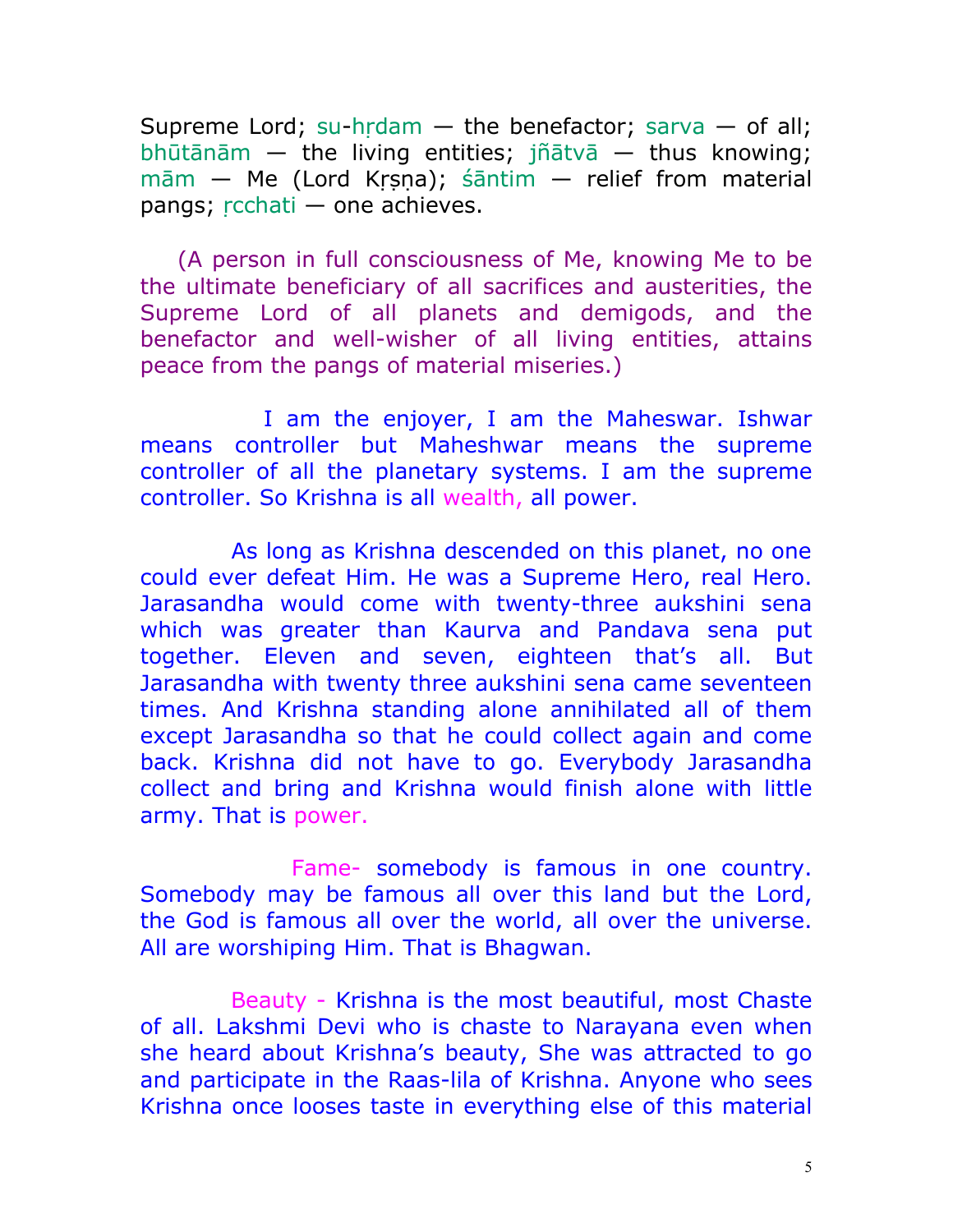world. Such beauty is that of Krishna. Beauty of this material world is very relative thing. Miss Africa

 Miss Africa may be very beautiful for the Africans. We may not be much attracted to Miss Africa. Or a she cockroach may be very beautiful for he cockroach but you see a cockroach, you get repulsion. Krishna is attractive not only to all the living entities but even the trees are attracted, the river is attracted to Krishna. In fact the word Krishna means all attractive, Akashyati iti Krishna. He attracts everyone, the heart of every living entity. That's the power of Krishna.

 Gyana- He is all knowledge He spoke for just one and half hour the B.G. and people spent the whole life time to understand and still are not able to understand fully. Since time immemorial, people are trying to jump into the depth of ocean of this B.G. and according to their capacity, they have gone inside and tried to find out depth but no-one has yet found complete depth of expanse of the ocean of B.G. and He spoke just for one and half hour, that's all.

 Vairagya- He is completely renounced; no one can be so renounced as Krishna. He had the best of Gopis, millions of them but when time came He just walked off to Mathura. Sometimes a person creates a piece, I construct a building, I construct an office, I start an organization, we are so much attached, and we give birth to a child oh! I created this child? This child is mine and we do not want to renounce, we do not want to give up anything which we have created. Krishna created this world, whole material world but He is just not at all connected with it, Udaseen completely. He creates the whole Universe, how much He must be attached? But He is completely unattached. He walks off as someone posses stool and walks off. Krishna is as much attached to this creation as we are detached from stool, even though it has come off from our own body. Similarly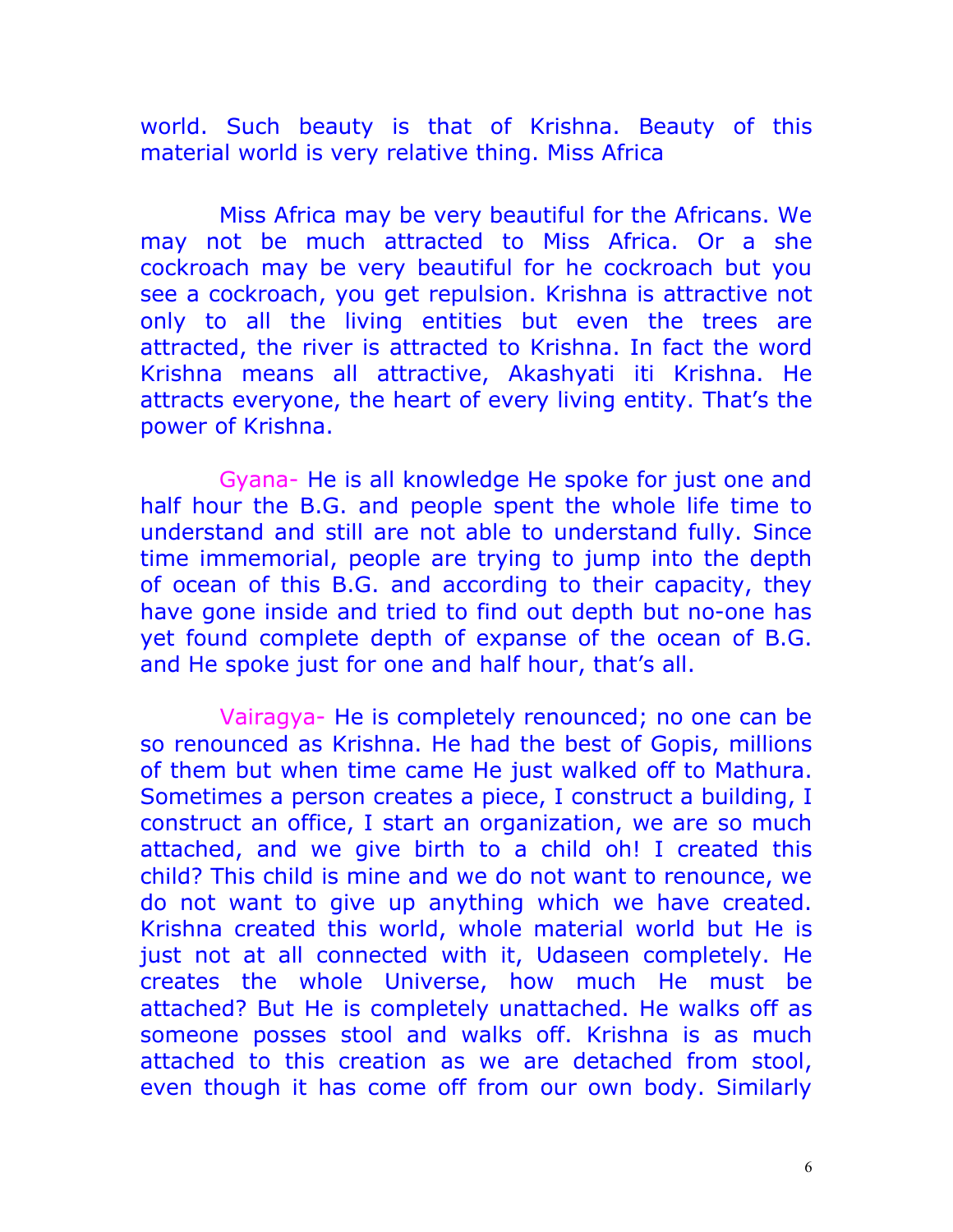Krishna is completely detached. That is the detachment expressed by the lord, therefore, He is Bhagwan. As per Srimad Bhagavatam S.B. (1.3.28)

#### एते चांशकलाः पुंसः कृष्णस्तु भगवान् स्वयम्। इन्द्रारिव्याकुलं लोकं मृडयन्ति युगे युगे।।

ete—all these; ca—and; amsa—plenary portions; kalah portions of the plenary portions; pumsah—of the Supreme; krsnah—Lord Krsna; tu—but; bhagavan—the Personality of Godhead; svayam—in person; indra-ari—the enemies of Indra; vyakulam—disturbed; lokam—all the planets; mrdayanti-gives protection; yuge yuge-in different ages.

(All of the above-mentioned incarnations are either plenary portions or portions of the plenary portions of the Lord, but Lord Sri Krsna is the original Personality of Godhead. All of them appear on planets whenever there is a disturbance created by the atheists. The Lord incarnates to protect the theists.)

 S.B. describes, after describing all the avtaras, Ved Vyas says all these are expansions of Krishna, but कृष्णस्त् भगवान स्वयम. He is the original source of al the attractive personalities.

 Then we discussed yesterday, for God to be God, He must be supreme proprietor, controller and enjoyer. Sri Krishna says in Gita, fifth chapter, twenty-ninth verse B.G. (5.29), I am the supreme enjoyer भोक्ता-He is real enjoyer. Why? because He is proprietor सर्वलोकमहेश्वरम. And why He is proprietor, the Proof of proprietorship is through control. Every law is under the Lord, under Krishna and no law can bind Krishna, therefore He is independent of every law.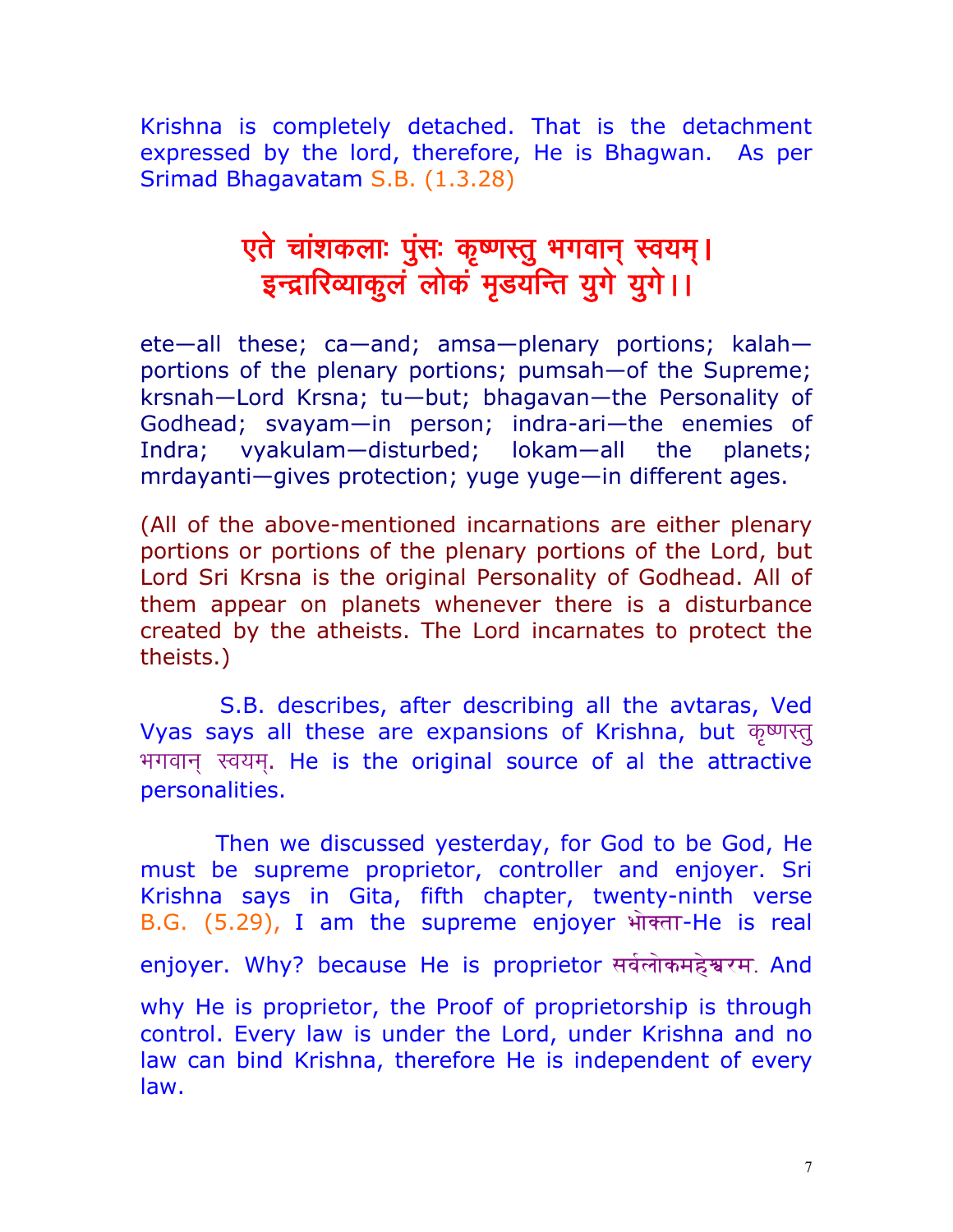When He descends into this material world, the laws of nature don't act on Him. He is aloof from the laws of nature. The rule is everyone who takes birth, must grow old, and must die. Krishna lived for hundred and twenty-five years and performed beautiful past times, but have you ever seen a picture of Krishna with moustache and beard? He never grows old. Adiam Puran Purusham, Navyovanam Cha. Brahmaji Prays Adiam- He is the oldest Puran purusham, oldest of all but Navyovanam cha. He is ever youthful, sixteen years old. Fresh ever, that is Krishna. The laws of nature do not hold on Him.

There is a question which generally people ask. Is the supreme personality God, a person or not a person? Is He Sagun or Nirgun? This what people ask, but God is both Sagun & Nirgun, because there is nothing that God cannot be. If there is something that God cannot be then what kind of a God is He? So God has to be Sagun & God has to be Nirgun. But how is it possible? When it is said, the God is Nirgun, this means that God does not have material Guna; He does not have a material body like you and me which is going to grow old and die. But his qualities or his gunas are spiritual, they are eternal, they are transcendental. And the whole creation is actually within Him and whole energy is effulgence of the body of the Lord. Like in this room, there is light, but this light is there because there is tube-light, the source of light. Similarly, whole energy of the Lord which is impersonally manifested everywhere; the source of it is Supreme Personality. But yet everything is within Krishna. When He opened His mouth and showed it to mother Yashoda, the whole cosmic manifestation was within His mouth. Thus Krishna showed that whole cosmic manifestation is within Me, still I am outside it. That is the inconceivable simultaneously one and different nature of the Lord. Krishna is simultaneously one with and different from His creation. Krishna is a person but not a person like you and me. His personality is beyond the laws of nature. It is transcendental, Sat-chit-ananda- Eternal, full of knowledge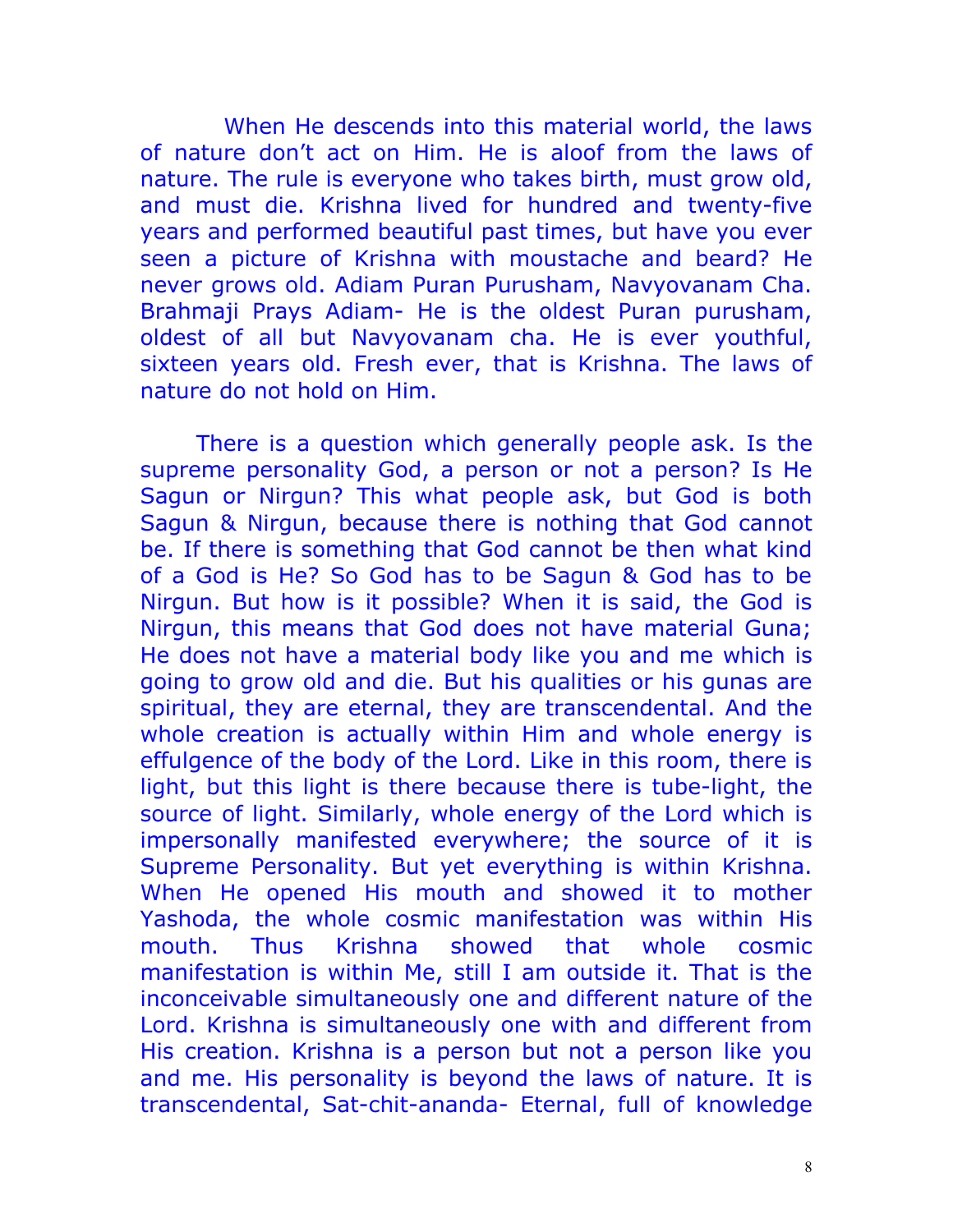and bliss. And Braham-jyoti, the impersonal light is His bodily effulgence. Just like the Sun. The Sun is there but by the light he pervades all over the universe. Similarly Krishna is situated beyond this material world, but by His energy, He is all pervading.

 Another question people ask why there are so many gods in Hinduism. Why can't you have just one person, which solves all problems, otherwise there are so many personalities and we find in typical Indian houses, the lot, from one side, top to bottom and side to side, so many pictures on the alter and you go somewhere, get some more pictures and you stick them. And you do not know who is greater and who is smaller and you want to satisfy everyone. Then you are taking agaravatti and thinking my God, this fellow may get angry, so let me satisfy, him, him and him and also him. You start wondering, if I displease him, it may not be good. Like children, ask mother, why you worship so many Gods. Monday you go there, Tuesday you go there and Thursday you go there. Why is it? She says don't ask these questions. This is by parampara. We have been taught or it is our family tradition. No wonder, children have no inclination, they think it is bogus ritual, we don't know why we are doing what we are doing but when they go to school, they are taught to question. So it is very important that we understand why are there so many gods? Actually there are not many gods, there is only one God with capital 'G' but there are many, many gods with small 'g'. That is what which must be properly understood.

 So let us discuss, what is difference as per B.G. and Vedic literature between God, supreme God and devatasdemi-gods? First and foremost, the supreme God, the cause of all causes, the source of everything, the supreme, controller, proprietor and enjoyer is only one, they are not two, Advaitam-there is only one but as far as devatas are concerned, they are many, in fact they are thirty-three Crore devatas to run the affairs, administrative affairs of this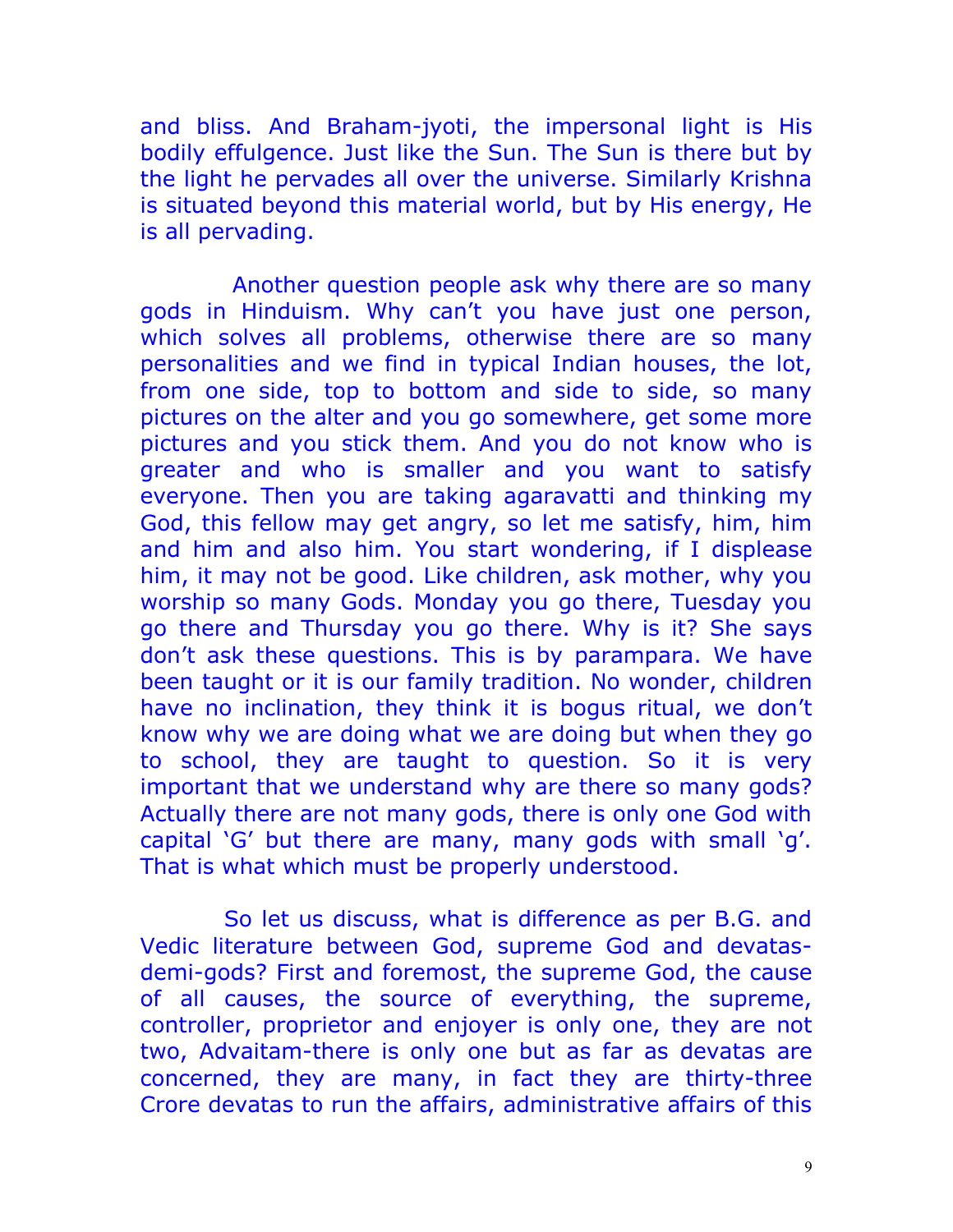universe. Principally they are eight, Indra, Varuna, Agni, Vayu, Surya, etc. Just like to run a country, we have one Prime-Minister and then we have so many ministers and we have their subordinates and they have their subordinates and in Govt., there are so many, so many MLAs, so many MPs and one PM. In this way there is only one God with Capital 'G' but there are many, many devatas to run the administrative affairs of the universe as subordinate controllers, empowered representatives of the Lord in each universe. So there is a difference devatas are many but supreme Lord is only one. Another different thing is Krishna or God is the complete whole where as all the other devatas are His past and parcel. Just as finger is a part of the body. Sri Krishna says in Gita, fifteenth chapter; seventh verse B.G. (15.7)

> ममैवांशो जीवलोके जीवभूतः सनातनः । मनःषष्ठानीन्द्रियाणि प्रकृतिस्थानि कर्षति ।।

[mama](http://vedabase.net/m/mama) — My; [eva](http://vedabase.net/e/eva) — certainly; am<sup>'sah</sup> — fragmental particle; [jīva](http://vedabase.net/j/jiva)[-loke](http://vedabase.net/l/loke) — [in](http://vedabase.net/i/in) the world of conditional life; [jīva](http://vedabase.net/j/jiva)-bhūtah the conditioned living entity; sanātanah — eternal; [manah](http://vedabase.net/m/manah) — with the mind; sasthāni — the six; indriyāni — senses; prakrti — [in](http://vedabase.net/i/in) material nature; [sthāni](http://vedabase.net/s/sthani) — situated; karsati — is struggling hard.

(The living entities in this conditioned world are My eternal fragmental parts. Due to conditioned life, they are struggling very hard with the six senses, which include the mind.)

[Mama](http://vedabase.net/m/mama) [eva](http://vedabase.net/e/eva) amśah [jīva](http://vedabase.net/j/jiva) [loke](http://vedabase.net/l/loke) -In this material world or creation, there are so many devatas in higher planetary systems to run the affairs of this universe, but Krishna says [mama](http://vedabase.net/m/mama) [-eva](http://vedabase.net/e/eva)-amsah, they are all my parts and parcel. Just as finger is the part of the body, empowered to do a particular activity and as long as it is connected to the body, it can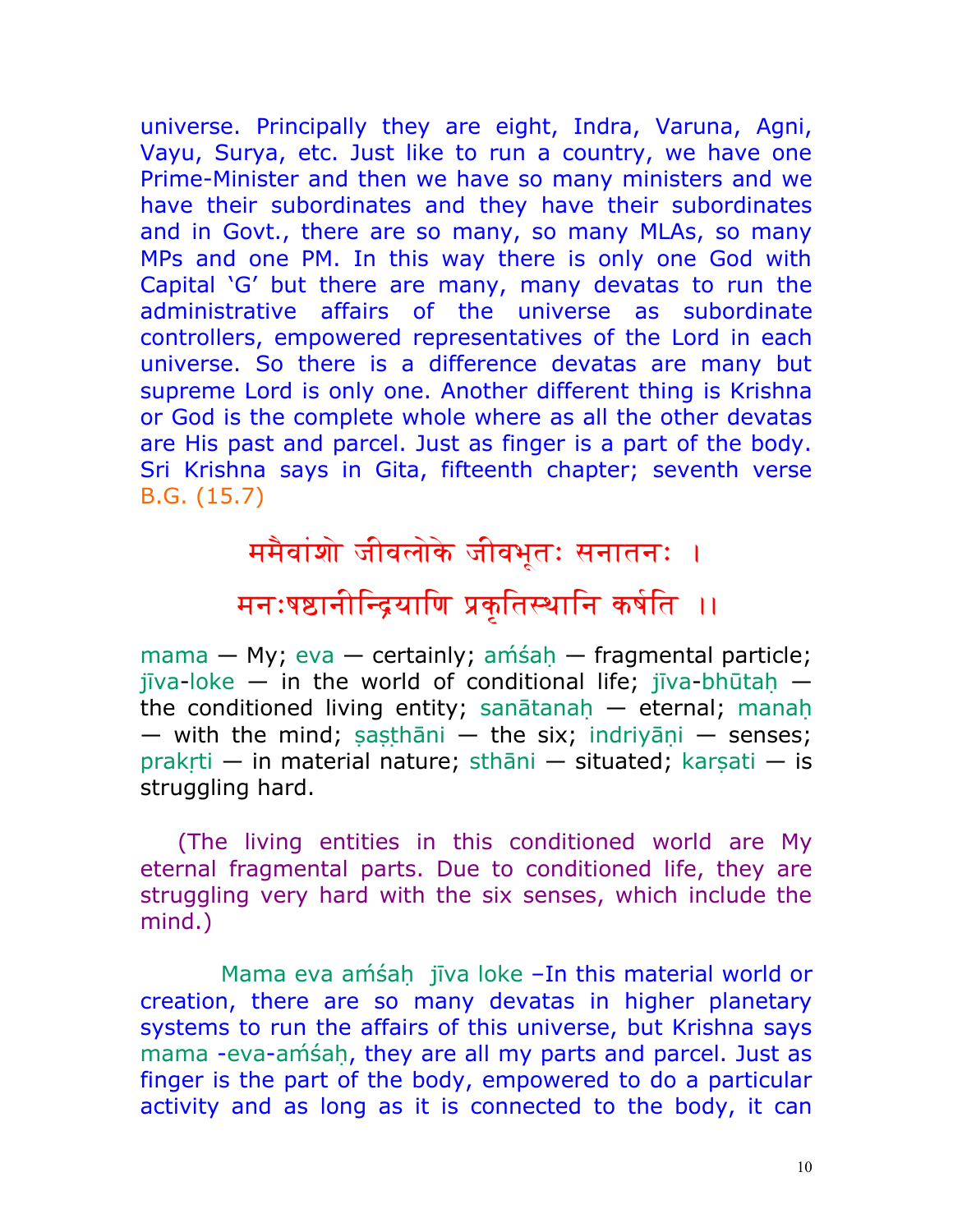move and do its activities but if it is disconnected, it has no existence. Similarly, as long as these devatas are empowered by the Lord, till then they can perform the affairs of the universe. If the power is taken-off, then everything is finished. In Upanishad, there is a beautiful story. Once, these devatas were little puffed-up. Krishna wanted to show them example. So He happened to appear before these devatas. There was Agni dev, there was Vayu dev, and He wanted to put down their puffed-up situation. So, it is described, Krishna came in front of, Agni dev. He came in the form of ordinary person. He asked who you are. You don't know who I am, I am Agni dev. Oh! Really, what can you do? I can burn everything to ashes, Oh! Really, Then Krishna created a small piece of grass and He kept it and asked to burn this. Agni dev started creating fire. Everything around was burnt to ashes but at the end of it, he saw, the grass remained as it is. Then he held his head in shame and walked away. Then Vayu came. This personality asked, oh! Who are you? You do not know, I am Vayu. Oh! What can you do? I can blow everything away. Oh! Blow this piece of grass. He just started blowing and he blew and blew and blew, everything in front of him blew away, then he stopped and looked and saw that grass has not even moved. Not a blade of grass can move without the sanction of supreme lord. This is a practical proof. Vayu dev submitted and they understood that this personality who has come before us is not an ordinary personality but supreme personality of God head. Then they offered their obeisances. So He is Supreme whole and all the devatas are part and parcel.

 Krishna or God is supremely worship able where as all the devatas always worship the supreme as obedient servants. It is described in the Rig Veda. "Tad Vishnoh Parmam Padam, sada pashyanti Suraha". The supreme lotus feet of Lord Vishnu or Krishna, sada pashyanti surahs. Surahs means devatas, always worshiping. As per twelfth Canto, thirteenth Chapter, first verse of S.B. (12.13.1)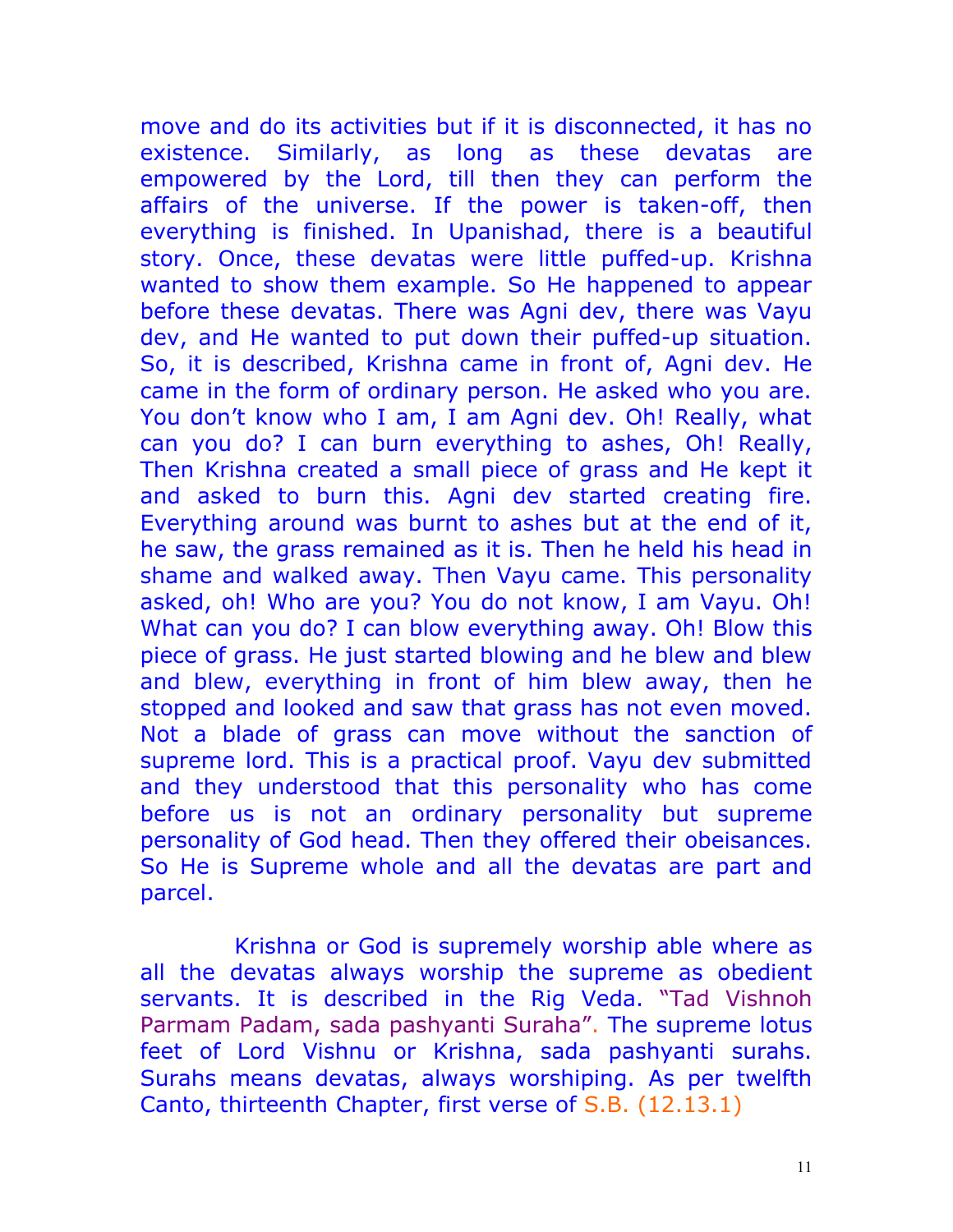## यं ब्रह्मा वरुण-इन्द्र-रुद्र मरुत:, स्तुन्वन्ति दिव्यै: स्तवैर् वेदै: सा-अंगा–पदकमो–उपनिषदैर, गायन्ति चं साम-ग: । ध्यान-अवस्थित-तद्**गतेन मनसा, पश्यन्ति यं योगिनो** यस्यान्तं न विदु: सुर-असुर-गण, देवाय तस्मै नम:

[sūtah,](http://vedabase.net/s/sutah) [uvāca](http://vedabase.net/u/uvaca) — [Sūta](http://vedabase.net/s/suta) Gosvāmī said; [yam](http://vedabase.net/y/yam) — whom; [brahmā](http://vedabase.net/b/brahma)  $-$  Lord [Brahmā;](http://vedabase.net/b/brahma) varuna-[indra](http://vedabase.net/i/indra)[-rudra](http://vedabase.net/r/rudra)-marutah  $-$  [as](http://vedabase.net/a/as) well [as](http://vedabase.net/a/as) Varuna, [Indra,](http://vedabase.net/i/indra) [Rudra](http://vedabase.net/r/rudra) and the Maruts; [stunvanti](http://vedabase.net/s/stunvanti)  $-$  praise; divyaih — with transcendental; stavaih — prayers; vedaih with the Vedas; [sa](http://vedabase.net/s/sa)  $-$  along with; and  $-$  the corollary branches; [pada](http://vedabase.net/p/pada)[-krama](http://vedabase.net/k/krama) — the special sequential arrangement of mantras; upanisadaih  $-$  and the Upanisads; [gāyanti](http://vedabase.net/g/gayanti) — they sing about; [yam](http://vedabase.net/y/yam) — whom; [sāma-](http://vedabase.net/s/sama)gāh — the singers of the [Sāma](http://vedabase.net/s/sama) [Veda;](http://vedabase.net/v/veda) [dhyāna](http://vedabase.net/d/dhyana)  $-$  [in](http://vedabase.net/i/in) meditative trance; [avasthita](http://vedabase.net/a/avasthita) — situated; [tat](http://vedabase.net/t/tat)[-gatena](http://vedabase.net/g/gatena) — which is fixed upon Him; [manasā](http://vedabase.net/m/manasa) — within the mind; [paśyanti](http://vedabase.net/p/pasyanti) — they see; [yam](http://vedabase.net/y/yam)  whom; yoginah — the mystic yogis; [yasya](http://vedabase.net/y/yasya) — whose; [antam](http://vedabase.net/a/antam)  $-$  end; [na](http://vedabase.net/n/na) viduh  $-$  they [do](http://vedabase.net/d/do) not know; [sura](http://vedabase.net/s/sura)[-asura-](http://vedabase.net/a/asura)ganāh  $$ all the demigods and demons; [devāya](http://vedabase.net/d/devaya)  $-$  [to](http://vedabase.net/t/to) the Supreme Personality of Godhead; [tasmai](http://vedabase.net/t/tasmai)  $-$  [to](http://vedabase.net/t/to) Him; namah  $$ obeisances.

[\(Sūta](http://vedabase.net/s/suta) Gosvāmī said: Unto that personality whom [Brahmā,](http://vedabase.net/b/brahma) Varuna, [Indra,](http://vedabase.net/i/indra) [Rudra](http://vedabase.net/r/rudra) and the Maruts praise by chanting transcendental hymns and reciting the Vedas with all their corollaries, [pada-](http://vedabase.net/p/pada)kramas and Upanisads, to whom the chanters of the [Sāma](http://vedabase.net/s/sama) [Veda](http://vedabase.net/v/veda) always sing, whom the perfected yogīs see within their minds after fixing themselves in trance and absorbing themselves within Him, and whose limit can never be found by any demigod or demon — unto that Supreme Personality of Godhead I offer my humble obeisances.)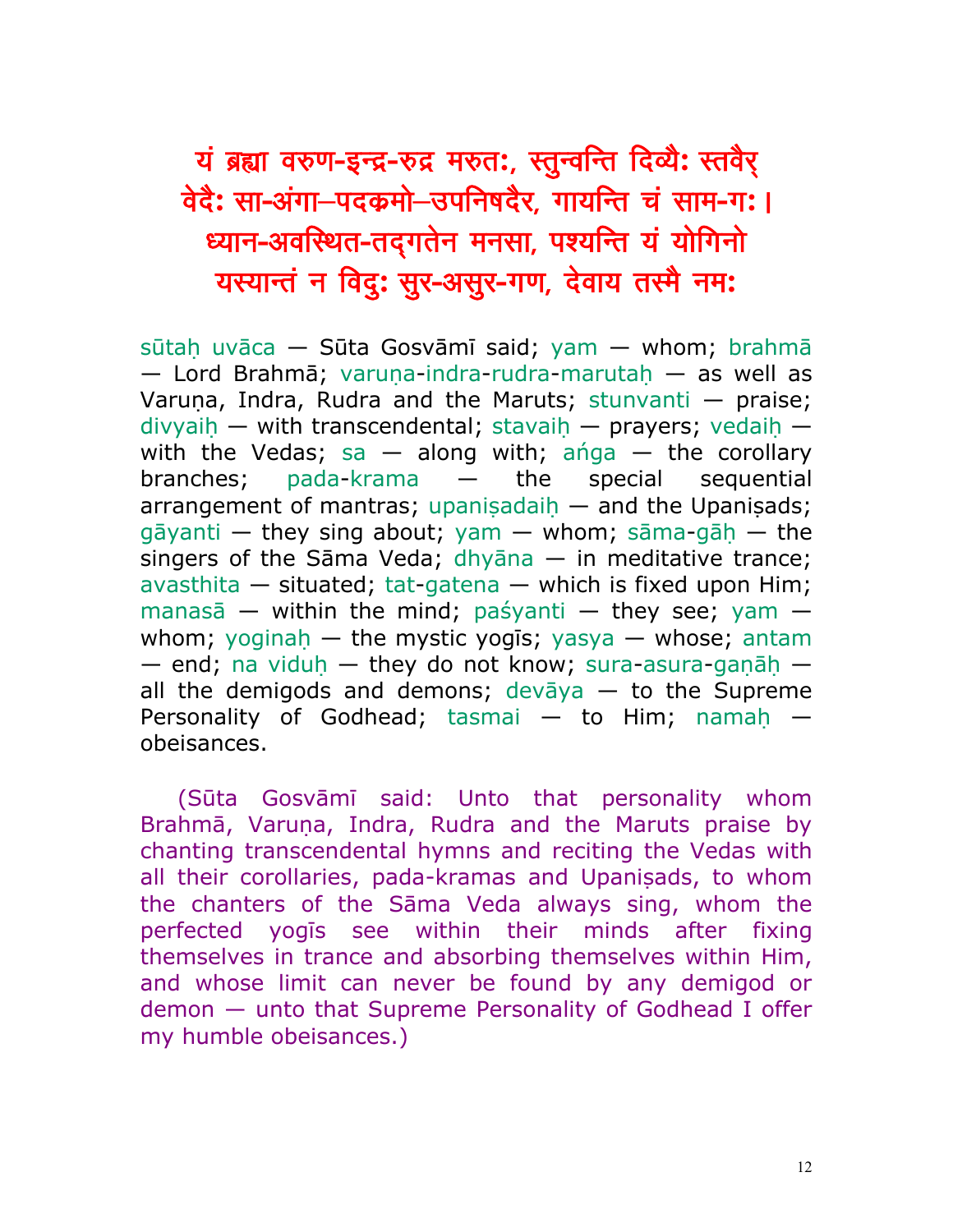The Bhagavatam says, this personality, the Supreme Lord, [yam](http://vedabase.net/y/yam) [brahmā,](http://vedabase.net/b/brahma) varuna[-indra-](http://vedabase.net/i/indra)[rudra-](http://vedabase.net/r/rudra)marutah [stunvanti](http://vedabase.net/s/stunvanti)  divyaih stavaih. This personality, the Supreme Lord is worshiped by Brahma, Varuna, Indra, Rudra, Lord Shiva and Marutah. They are always glorifying with what, [divyaih](http://vedabase.net/d/divyaih) stavaih, that is transcendental glorification. All the Vedas, they are simply glorifying, whose glories? Glories of the Supreme worshipable Lord. The yogis meditate within the heart of their hearts, that Supreme worshipable Lord, the end of whose glories is not known even to the Surahs what to speak of Asurahs. That is the glory of the Lord. So He is always the supremely worshipable Lord and all others, although in a very worshipable positions, are always worshiping the Supreme as obedient servants.

#### "Ekle Ishwar Krishna, aar sabe Bhritya, Yare yaiche nachai, taiche kare nritya."

 It is described, that the supreme controller is only one and everyone is His part & parcel, dancing according to His directions.

 The Supreme Lord is the Supreme creator, the original creator who has created everything and who is not created by anyone whereas all the devatas, thirty-three crores of them, including original secondary creator of this universe Brahma. The first created being in this universe is Brahmaji. Where did Brahma come from? The naval of Lord Vishnu and Vishnu is expansion of Krishna. Brahmaji started creating all these devatas, all these living entities and different spices of life. But Krishna existed even before the creation. In fact He was responsible for creating Brahma, who acted on behalf of the Lord as secondary creator. He was an engineer of the universe but he was not proprietor or creator. Creator was supreme Lord. In Bhagvatam, Narada asked Brahma, are you the supreme because I see non-one else other than you in this creation. The Brahma says, no.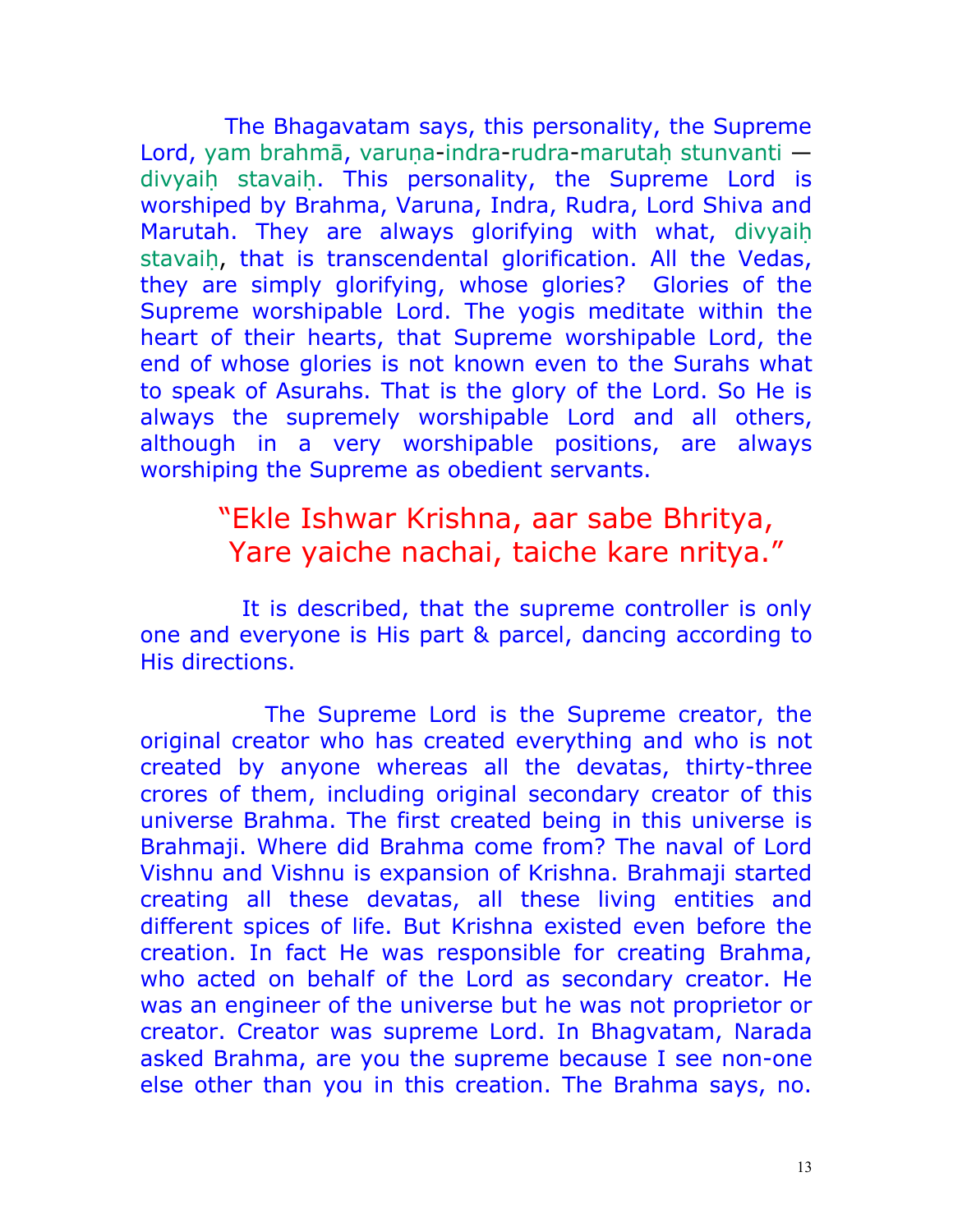no…. please do not misunderstand; I am simply an instrument in the hands of Supreme Lord for the purpose of creation, empowered by the Lord.

The supreme Lord is beyond material creation. He is not a part of this material creation. He exists beyond while all the devatas exist within material creation. They cannot go out of it; they are all part of it. They may be in several planetary systems. Fourteen planetary systems are there and they may be in higher planetary systems but all of them are within the creation of the Lord, within this universe. Supreme Lord is beyond it, He is not a part of this creation.

The supreme Lord is a Supreme controller whereas all the devatas are delegated with various grades of powers to manage the affairs of the universe. They are the empowered personalities to do the activities on behalf of the Lord. They are like directors and officers in the Govt. of the Supreme Lord. This is the understanding as per Vedic scriptures as per Vedas as per Upanishads and as per B.G.

 What is the difference between worship of the Supreme Lord and worship of the Demi-gods? What is wrong, you may worship everyone? Let us know what Krishna says in B.G. about the worship of devatas and worship of the Supreme Lord. Krishna says, the worship of devatas are for less intelligent whereas those who worship the Supreme Lord have broad intelligence. Sri Krishna says in Gita, seventh chapter; twenty-third verse B.G. (7.23)

#### अन्तवत्तु फलं तेषां तद्भवत्यल्पमेधसाम् ।

#### <u>देवान्देवयजो यान्ति मडक्ता यान्ति मामपि ।।</u>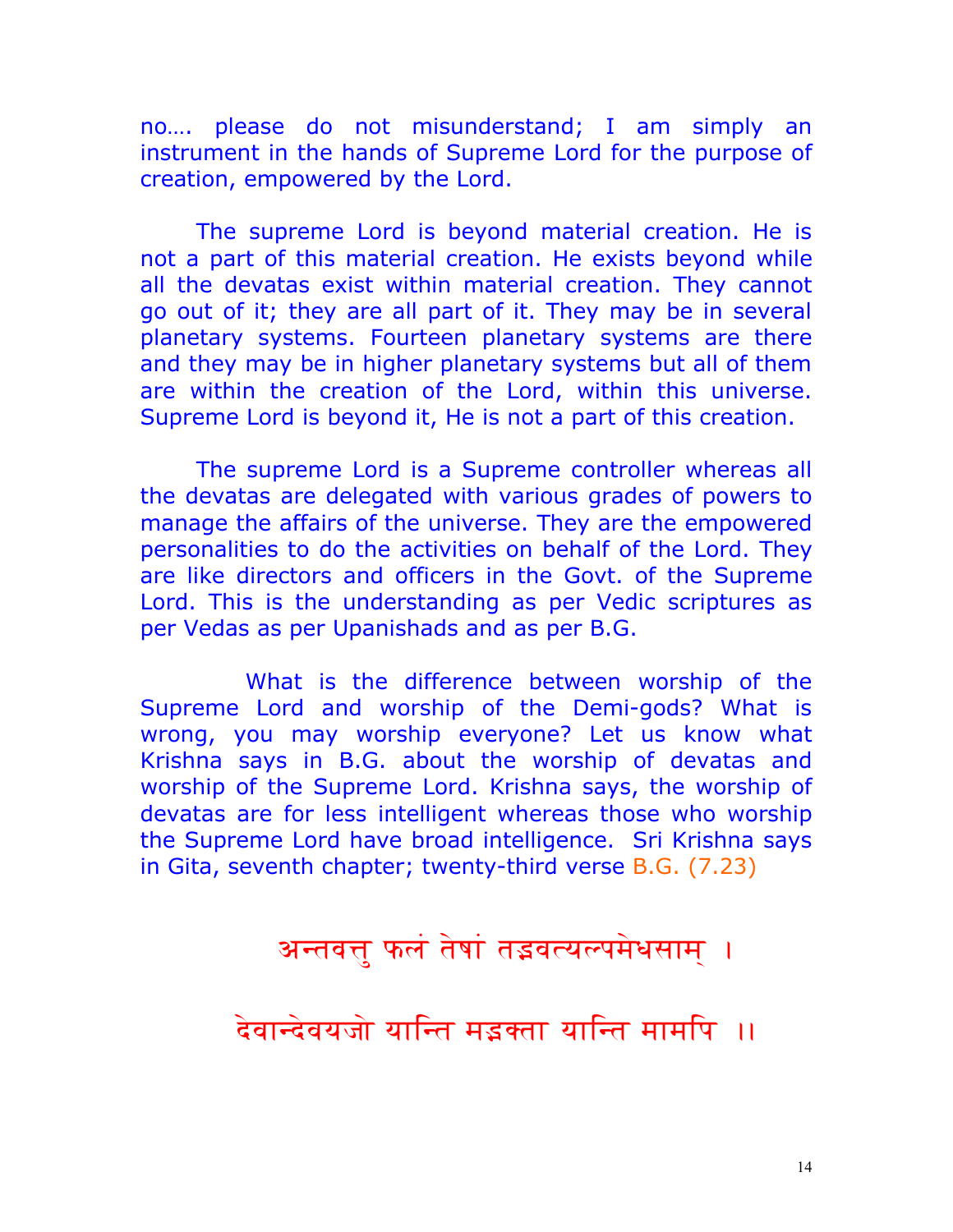[anta-](http://vedabase.net/a/anta)[vat](http://vedabase.net/v/vat) — perishable; [tu](http://vedabase.net/t/tu) — but; [phalam](http://vedabase.net/p/phalam) — fruit; tesām their; [tat](http://vedabase.net/t/tat)  $-$  that; [bhavati](http://vedabase.net/b/bhavati)  $-$  becomes; [alpa-](http://vedabase.net/a/alpa)medhasam  $-$  of those of small intelligence; [devān](http://vedabase.net/d/devan) — [to](http://vedabase.net/t/to) the demigods; [deva](http://vedabase.net/d/deva)vajah — the worshipers of the demigods; vānti — [go;](http://vedabase.net/g/go) [mat](http://vedabase.net/m/mat)  My; bhaktāh — devotees; [yānti](http://vedabase.net/y/yanti) — [go;](http://vedabase.net/g/go) [mām](http://vedabase.net/m/mam) — [to](http://vedabase.net/t/to) [Me;](http://vedabase.net/m/me) [api](http://vedabase.net/a/api)  also.

(Men of small intelligence worship the demigods, and their fruits are limited and temporary. Those who worship the demigods go to the planets of the demigods, but My devotees ultimately reach My supreme planet.)

 Medha means brain. [Alpa-](http://vedabase.net/a/alpa)[medha](http://vedabase.net/m/medhasam) means less brain, less intelligence. So those who worship devatas, Krishna says, they are less intelligent. Why does Krishna say, those who worship devatas are less intelligent, because devatas can give you something which is ultimately perishable. They can only give you something material which is perishable. They can give you strength but at the time of death, that will go away. They can give you wealth, which will go away. They can give you a good wife, will also go away. They can give you something ultimately which will be finished. Therefore, why worship for something which will ultimately go away. It is like children playing and the man with balloons comes and he knows how to attract. He goes and starts shaking balloons right in front of their eyes. Children go and ask Mummy; I want this & this etc. But mother says, Beta, it is going to burst why pay so much money. No, no, I want this and this. They think they are eternally going to be with them and they are playing & playing & suddenly it bursts. Again they start rolling, I want one more, and I want one more. Similarly we are so foolish, we are claiming for something and going to these devatas asking, give me this, give me this. But we do not realize, everything will be snatched away ultimately, if not before death, at the time of death. Sometimes children build castles of sand. They don't see, waves are coming closer, closer…. and ultimately one wave finishes up all their effort. Why ask for something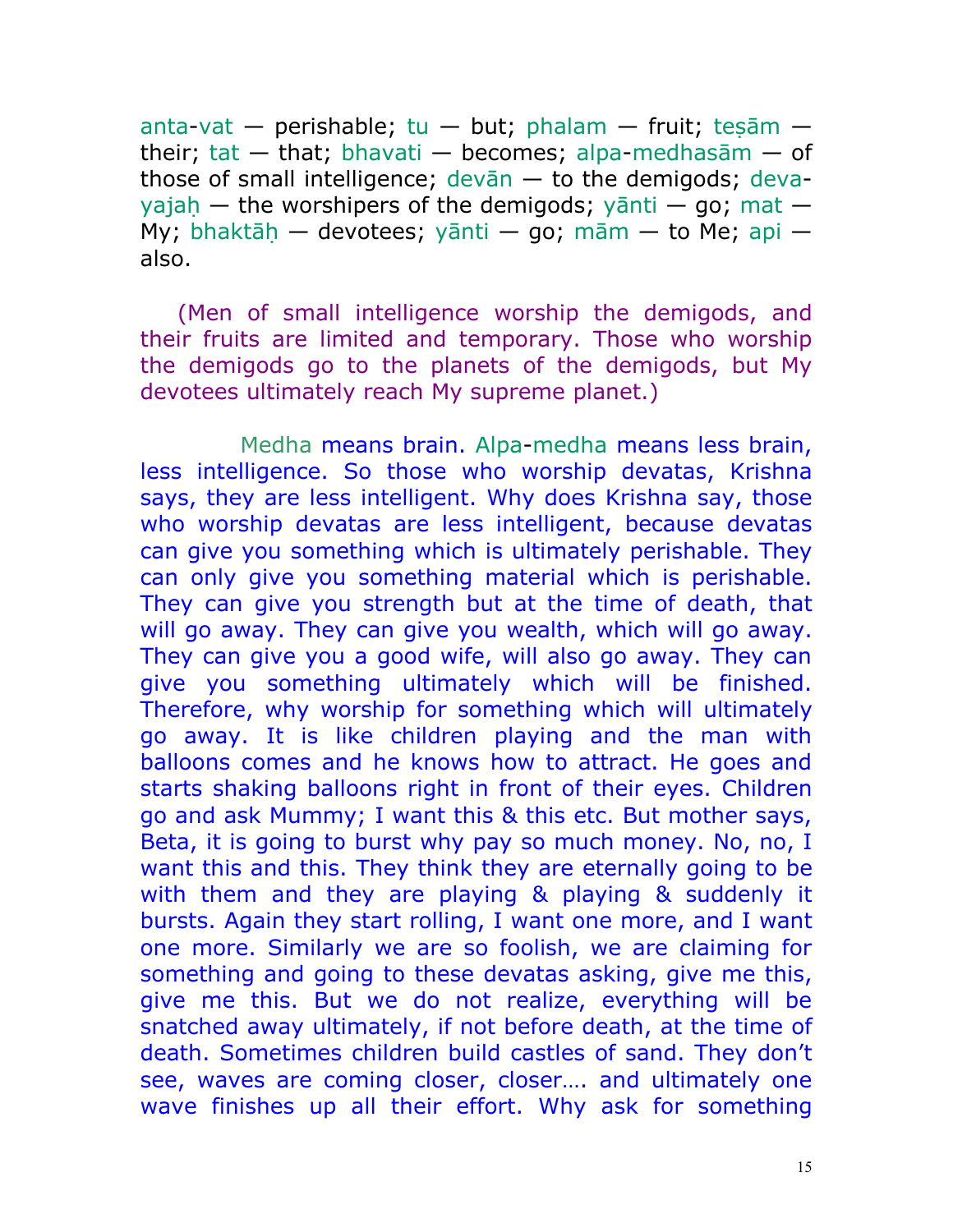which is perishable. Ask for something which is eternally to be with you. That is the intelligence.

 Therefore, Bhagavatam says, Akamah – if your have no desire, Sarbha kamaha - if you have all the desires, Moksh kamaha - if you want liberation, If you are intelligent for any of your desire, you will approach Krishna. Why? Because even though you may have material desire, if you approach Krishna, He will satisfy your desire in such a way that your material desire will be satisfied but you will have no more material desire. That is like an expert. Material desire is like an itch, if you develop it once you can not get out of it and because of this itch, you scratch and scratch and ….. so on, you are satisfied but after sometime, the itch comes with double the force and you really have to scratch, scratch and scratch…, The next time, it comes with such a force, you really have to scratch with such a high force. In this process, it reaches such a point that there become wounds and you start bleeding and after sometimes it itches, you cannot scratch any more, because if you scratch, the wound starts opening up, it starts bleeding, its painful. But if you do not scratch, you are miserable. Scratch, you will be damn, don't scratch, you will be damn. Damn if you do, damn if you do not. That is the situation in this material world. My lord, give me this & give me this & then you say my Lord give me that also. Because to maintain this I need that, it's like a string of things. The story of man climbing on a mountain, asks my God, I wish, I had a horse. He suddenly gets She-horse. She was pregnant and she gave birth to a small horse. Earlier he was alone in climbing the hill, now he has a horse to take care and a little horse. He carried little horse on his back and he started walking along with She horse thinking, he was better before. Material desires are like itch, the more you want, you have more and you have more anxiety. If you don't have, you lament, if you have, you are always in anxiety. Suppose this goes away and so on. In this way people are miserable.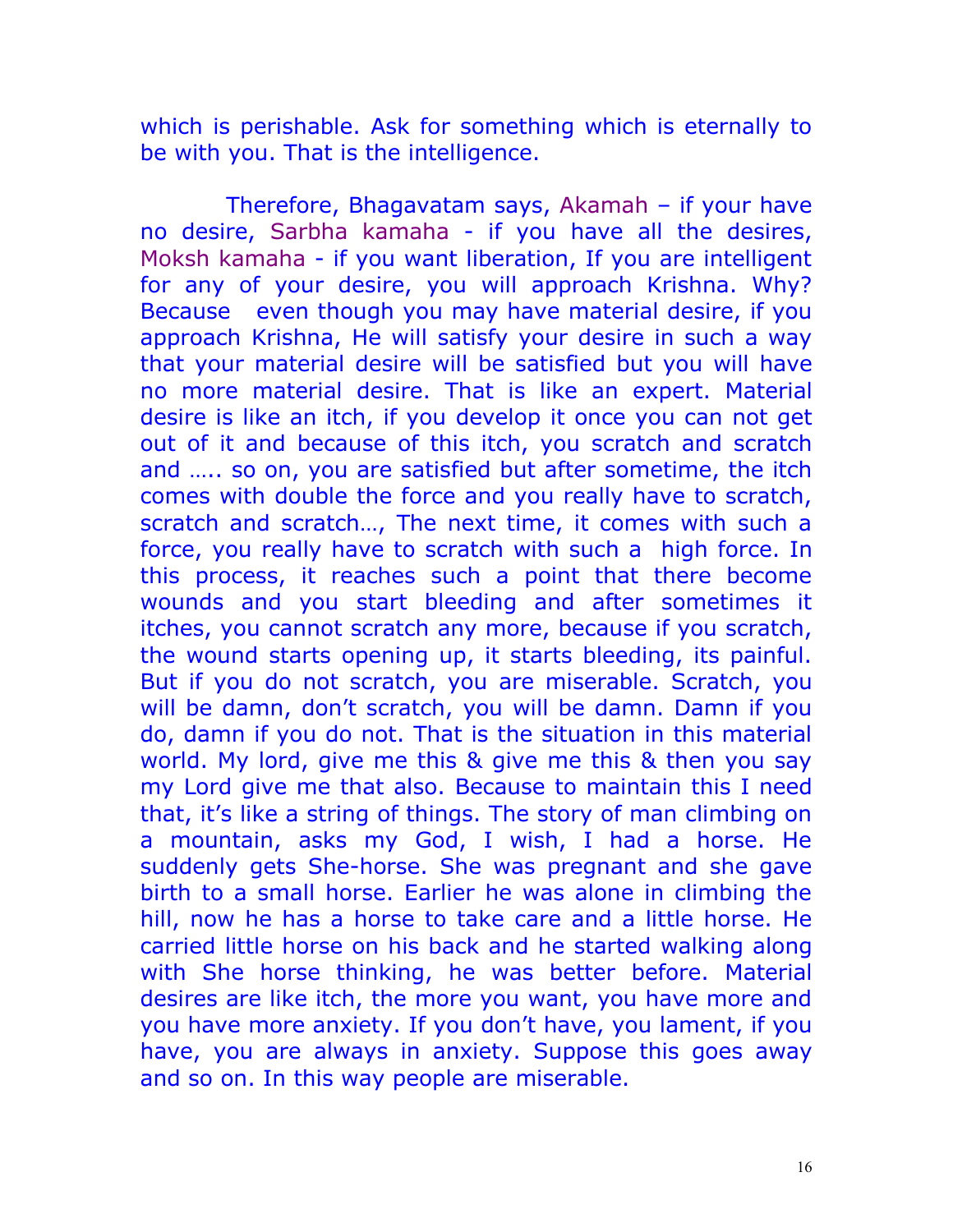Demi-gods are subordinate to the will of Supreme, while the Supreme-Lord is supremely independent. The demi-gods cannot act independently. Whatever they have been empowered, they can give. Just like, the irrigation minister cannot interfere with the affairs of industry and Railway Minister cannot do something about irrigation or water. Whereas, the Prime Minister can come and interface and take away any post. It is surprise to know that even the devatas have bodies like you and me but more subtle. They live for long, long time but they have to get old, they may have to get disease, ultimately all have to die including Lord Brahma. Lord Brahma is now fifty-seven years old. His age is very long of course. Sri Krishna says in Gita, eighth chapter; seventeenth verse B.G. (8.17)

### सहस्रयुगपर्यन्तमहर्यद ब्रह्मणो विदुः ।

## रात्रिं युगसहस्रान्तां तेऽहोरात्रविदो जनाः ॥

[sahasra](http://bhagavadgitaasitis.com/s/sahasra) — one thousand; [yuga](http://bhagavadgitaasitis.com/y/yuga) — millenniums; [paryantam](http://bhagavadgitaasitis.com/p/paryantam) — including; ahah — day; [yat](http://bhagavadgitaasitis.com/y/yat) — that which; brahmanah — of [Brahmā;](http://bhagavadgitaasitis.com/b/brahma) viduh — they know; [rātrim](http://bhagavadgitaasitis.com/r/ratrim) — night; [yuga](http://bhagavadgitaasitis.com/y/yuga)  millenniums; [sahasra](http://bhagavadgitaasitis.com/s/sahasra)[-antām](http://bhagavadgitaasitis.com/a/antam) — similarly, ending after one thousand; [te](http://bhagavadgitaasitis.com/t/te)  $-$  they; ahah[-rātra](http://bhagavadgitaasitis.com/r/ratra)  $-$  day and night; vidah  $$ who understand; janāh — people.

(By human calculation, a thousand ages taken together form the duration of [Brahmā](http://bhagavadgitaasitis.com/b/brahma)'s one day. And such also is the duration of his night.)

 He lives for billions and billions of years. But ultimately he has also to die. His one moment is like years as per our calculations. He lives for his hundred years as we live for our hundred years.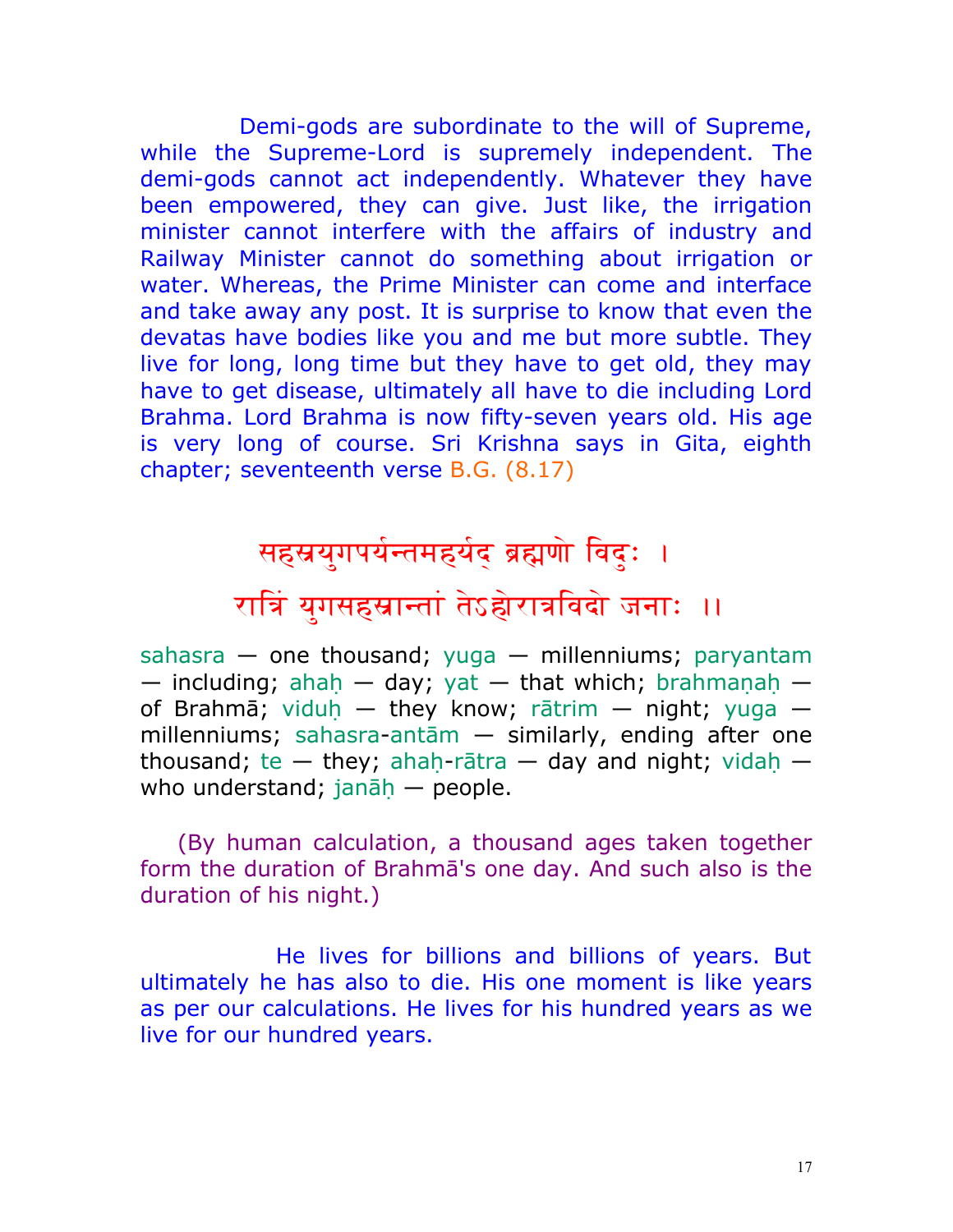Even they get disease sometimes. In Mahabharata there is an incidence. Yudhishthir Maharaj was performing so many Yagyas, pouring so much Ghee in Agni and Agnidev had to drink so much ghee that he developed mandagini. His digestion power became so less that Agnidev said, I have to devolve some forest. So he wanted to devolve Khandwa forest and every time to devolve Agni goes, Indra will start showering because it is his land, then Agni requested Arjuna to help him. Then next time when Agni wanted to devolve the forest of Khandwa, Arjuna shot so many arrows that he created an umbrella, not a drop would fall inside and at that time Khandwa forest was devolved. Agni was so happy that he presented so many gifts. He gave him the chariot on which Arjuna sat to fight the battle of Kurukshetra. He gave him Gandhiva and other paraphernalia to fight. In this way we find that even Agnidev develops mandagini. He develops some problems, of course their diseases do not grow as ours that we have run to the doctors. Sri Krishna says in Gita, eighth chapter; sixteenth verse B.G. (8.16)

#### आब्रह्मभुवनाल्लोकाः पुनरावर्तिनोऽर्जुन ।

मामुपेत्य तु <mark>कौन्तेय पुनर्जन्म न विद्यते</mark> ।।

[ā](http://bhagavadgitaasitis.com/a/a)[-brahma](http://bhagavadgitaasitis.com/b/brahma)[-bhuvanāt](http://bhagavadgitaasitis.com/b/bhuvanat) — up [to](http://bhagavadgitaasitis.com/t/to) the Brahmaloka planet; [lokāh](http://bhagavadgitaasitis.com/l/lokah), — the planetary systems; punah — again;  $\bar{a}$ vartinah returning; [arjuna](http://bhagavadgitaasitis.com/a/arjuna) — [O](http://bhagavadgitaasitis.com/o/o) [Arjuna;](http://bhagavadgitaasitis.com/a/arjuna) [mām](http://bhagavadgitaasitis.com/m/mam) — unto [Me;](http://bhagavadgitaasitis.com/m/me) [upetya](http://bhagavadgitaasitis.com/u/upetya)  arriving;  $tu - but$ ; [kaunteya](http://bhagavadgitaasitis.com/k/kaunteya)  $-$  [O](http://bhagavadgitaasitis.com/o/o) son of Kunti; punah [janma](http://bhagavadgitaasitis.com/j/janma)  $-$  rebirth; [na](http://bhagavadgitaasitis.com/n/na)  $-$  never; [vidyate](http://bhagavadgitaasitis.com/v/vidyate)  $-$  takes place.

(From the highest planet in the material world down to the lowest, all are places of misery wherein repeated birth and death take place. But one who attains to My abode, O son of [Kuntī,](http://bhagavadgitaasitis.com/k/kunti) never takes birth again.)

 From Brahma-loka down to the lowest living entity, everyone has to pass through the cycle of birth, old age,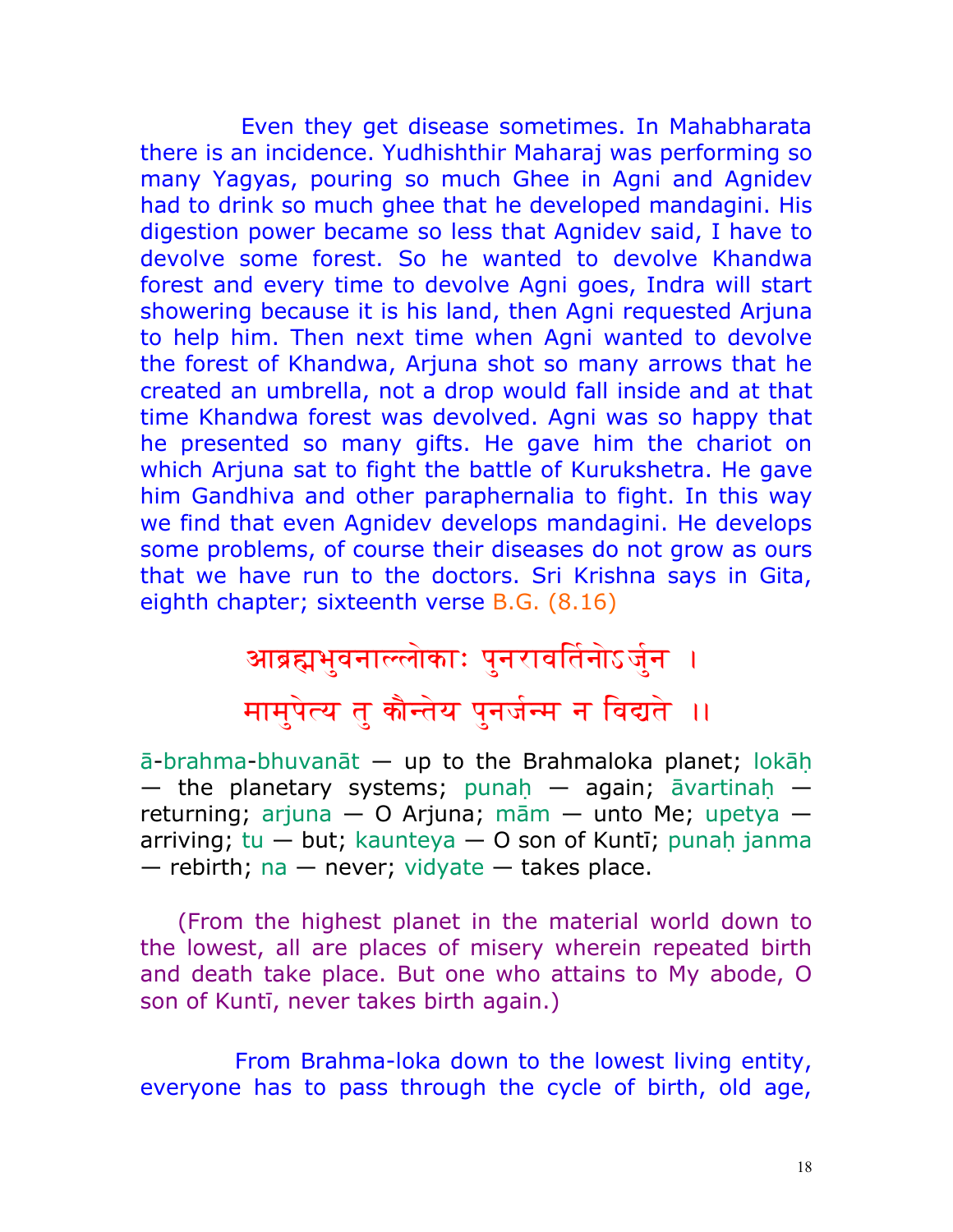disease and death but Krishna has a completely spiritual body. No birth, no old age, no disease and no death. You may say, Krishna was born on Janamashtmi. Krishna was born but his birth was transcendental. Sri Krishna says in Gita, fourth chapter; ninth verse B.G. (4.9)

#### जन्म कर्म च मे दिव्यमेवं यो वेनि तत्त्वत: ।

### त्यक्त्वा देहं पुनर्जन्म नैति मामेति सोऽर्जुन ।।

 $janma - birth$  $janma - birth$ ; [karma](http://bhagavadgitaasitis.com/k/karma) - work; [ca](http://bhagavadgitaasitis.com/c/ca) - also; [me](http://bhagavadgitaasitis.com/m/me) - of [Mine;](http://bhagavadgitaasitis.com/m/mine)  $div$ yam — transcendental; [evam](http://bhagavadgitaasitis.com/e/evam) — like this; yah — anyone who; [vetti](http://bhagavadgitaasitis.com/v/vetti) — knows; tattvatah — [in](http://bhagavadgitaasitis.com/i/in) reality; [tyaktvā](http://bhagavadgitaasitis.com/t/tyaktva)  leaving aside; [deham](http://bhagavadgitaasitis.com/d/deham)  $-$  this body; punah  $-$  again; [janma](http://bhagavadgitaasitis.com/j/janma)  $$ birth; [na](http://bhagavadgitaasitis.com/n/na) — never; [eti](http://bhagavadgitaasitis.com/e/eti) — does attain; [mām](http://bhagavadgitaasitis.com/m/mam) — unto [Me;](http://bhagavadgitaasitis.com/m/me) eti does attain; sah — [he;](http://bhagavadgitaasitis.com/h/he) [arjuna](http://bhagavadgitaasitis.com/a/arjuna) — [O](http://bhagavadgitaasitis.com/o/o) [Arjuna.](http://bhagavadgitaasitis.com/a/arjuna)

(One who knows the transcendental nature of My appearance and activities does not, upon leaving the body, take his birth again in this material world, but attains My eternal abode, O [Arjuna.](http://bhagavadgitaasitis.com/a/arjuna))

 Just like the sum appears in the east and seen to disappear in the west. A foolish child says, oh! New Sun has come and Sun has gone and dead. But no, Sun is always there. Sometimes it is seen and sometimes it disappears from our eyes. Similarly Sri Krishna says in Gita, fourth chapter; eighth verse B.G. (4.8)

# परित्राणाय साधूनां विनाशाय च दुष्कृताम् । धर्मसंस्थापनार्थाय सम्भवामि युगे युगे ।।

paritrānāya — for the deliverance; [sādhūnām](http://bhagavadgitaasitis.com/s/sadhunam) — of the devotees; [vināśāya](http://bhagavadgitaasitis.com/v/vinasaya) — for the annihilation; [ca](http://bhagavadgitaasitis.com/c/ca) — and; duskrtām  $-$  of the miscreants; [dharma](http://bhagavadgitaasitis.com/d/dharma)  $-$  principles of religion; [sam`sthāpana](http://bhagavadgitaasitis.com/s/samsthapana)[-arthāya](http://bhagavadgitaasitis.com/a/arthaya) — [to](http://bhagavadgitaasitis.com/t/to) reestablish;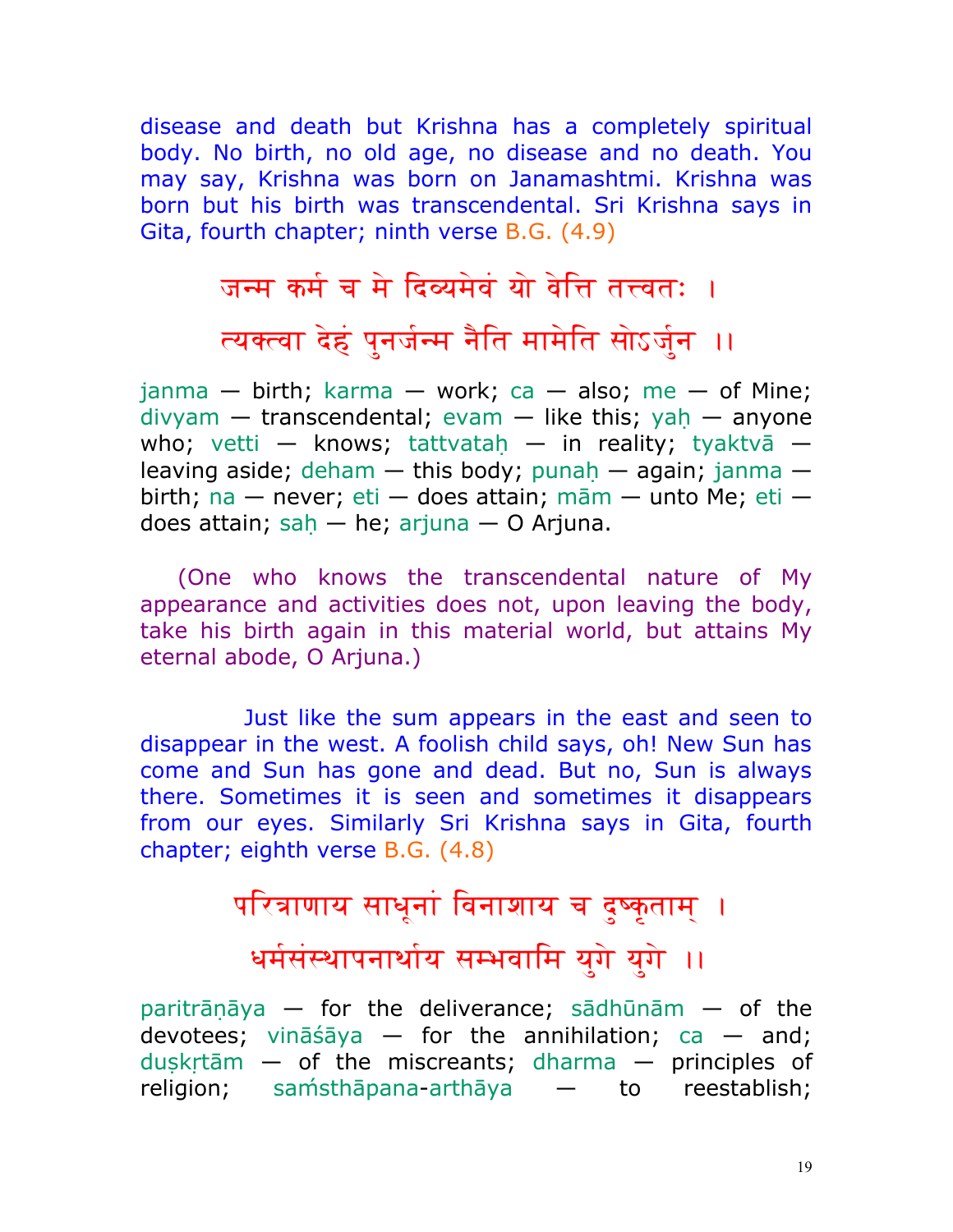[sambhavāmi](http://bhagavadgitaasitis.com/s/sambhavami) — [I](http://bhagavadgitaasitis.com/i/i) [do](http://bhagavadgitaasitis.com/d/do) appear; [yuge](http://bhagavadgitaasitis.com/y/yuge) — millennium; yuge after millennium.

(To deliver the pious and to annihilate the miscreants, as well as to reestablish the principles of religion, I Myself appear, millennium after millennium.)

 He does not born, He appears and disappears. He does not born and He does not die. The devatas come under the influence of three material modes to different extents. They are affected by these gunas but Krishna is beyond the influence of three material modes. Sri Krishna says in Gita, fourth chapter; fourteenth verse B.G. (4.14)

## न मां कर्माणि लिम्पन्ति न मे कर्मफले स्पृहा । इति मां योऽभिजानाति कर्मभिर्न स बध्यते ।।

 $na$  — never;  $m\bar{a}m$  — [Me;](http://bhagavadgitaasitis.com/m/me) karmāņi — all kinds of work; [limpanti](http://bhagavadgitaasitis.com/l/limpanti) — [do](http://bhagavadgitaasitis.com/d/do) affect; [na](http://bhagavadgitaasitis.com/n/na) — nor; [me](http://bhagavadgitaasitis.com/m/me) — My; [karma-](http://bhagavadgitaasitis.com/k/karma)[phale](http://bhagavadgitaasitis.com/p/phale) — [in](http://bhagavadgitaasitis.com/i/in) fruitive action; sprhā — aspiration; [iti](http://bhagavadgitaasitis.com/i/iti) — thus; [mām](http://bhagavadgitaasitis.com/m/mam) — [Me;](http://bhagavadgitaasitis.com/m/me) yah — one who; [abhijānāti](http://bhagavadgitaasitis.com/a/abhijanati) — does know; karmabhih — by the reaction of such work; [na](http://bhagavadgitaasitis.com/n/na)  $-$  never; sah  $-$  [he;](http://bhagavadgitaasitis.com/h/he) [badhyate](http://bhagavadgitaasitis.com/b/badhyate) — becomes entangled.

(There is no work that affects Me; nor do I aspire for the fruits of action. One who understands this truth about Me also does not become entangled in the fruitive reactions of work.)

 No activity can bind Krishna in the cycle of Karma. We have to suffer because past Karmas. Krishna does not have to suffer because of no karma.

 Most important, the devatas are temporary posts whereas Krishna is eternally the same supreme Lord. You will be surprised, just like in the Govt. of India, the whole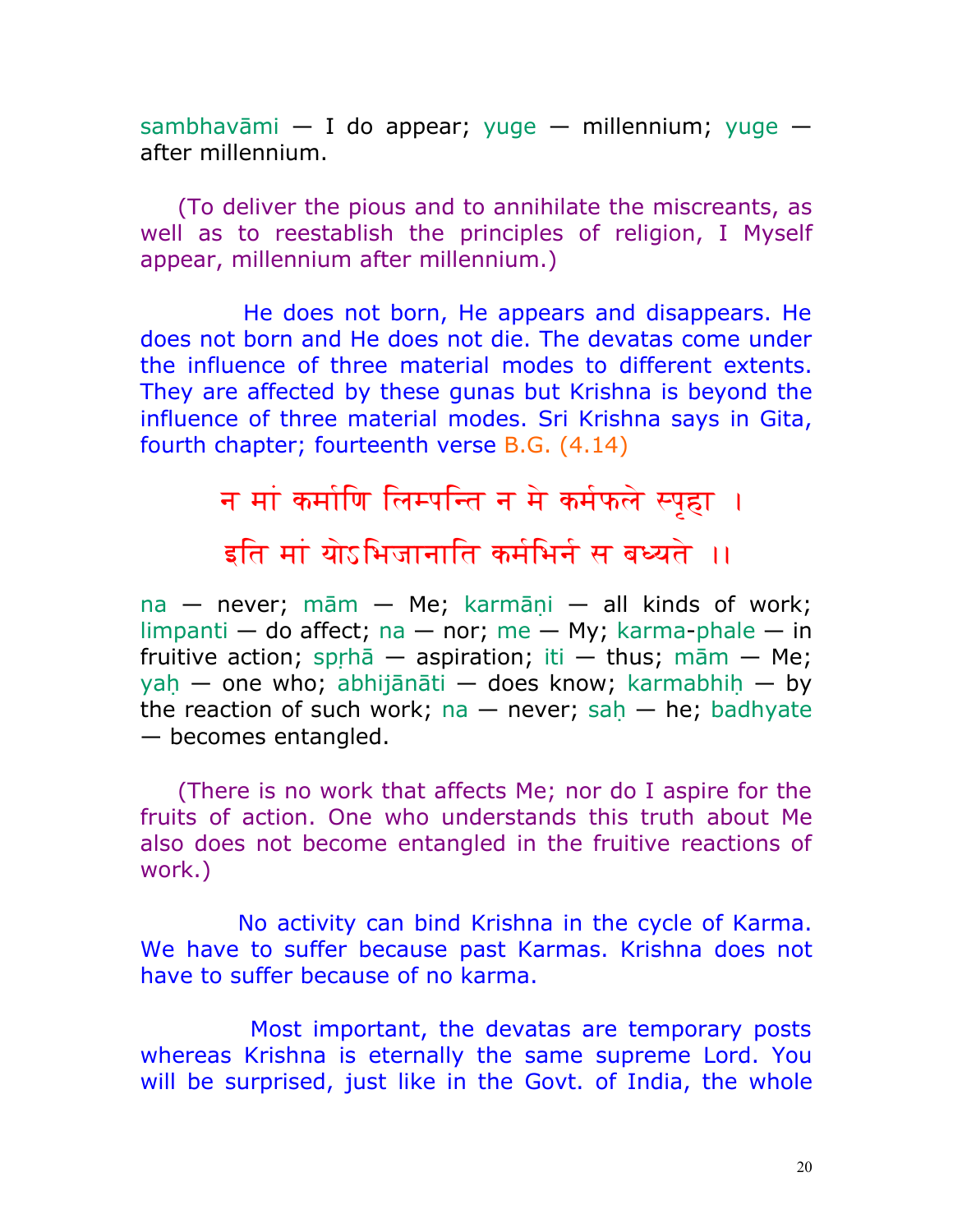Govt. changes once in five years, if they are fortunate, all the devatas change once in seventy-one divya-yugas. Our Kali-Yuga is four lac thirty-two years, out of which only five thousand years have passed. Double of that is Dawapar -Yuga, eight lac sixty-four thousand. Triple of that is Treta-Yuga, twelve lac ninety-six thousand and four times, Sat -Yuga i.e. seventeen lac twenty-eight thousand. All put together, forty-three lac of years. This is one yuga-cycle. When seventy-one times, this yuga-cycle revolves, then all the devatas change. Surya, Chandra Indra, Varuna, Vayu everyone changes.

 Indra is not a person, Indra is a post. Presently it is occupied by a person whose name is Purandara. The next Indra is going to be Bali Maharaj who was sent to Sutala loka by Vamandev. Presently the Suryadev post is occupied by a person whose name is Vibhasvan. Presently the post of Chandra in Chandraloka is occupied by a person whose name is Soma. This is all universal politics. There are no elections to these posts. They are all fixed. Next Indra is fixed. If we have a particular kind of qualification, we can become Indra. We can also occupy the post of devatas. Anyone who performs hundred Ashvamegha Yagya can become Indra. Therefore whenever a person performs ninety-nine Yagyas, Indra becomes anxiety ridden. He steals away that horse of Yagya. We find in Puranas so many stories. Anyone who performs too much austerities, he sends Menaka and Urvashi to stop his austerity otherwise he will take my post. There also they have their own anxieties, like we have ours. So we find that all these devatas are temporary posts, but Krishna is not a post, Krishna is eternally going to be the same. He is always the Lord, otherwise all these devatas, once in a day of Brahma, fourteen times, all these devatas change, that is after one thousand cycles.

 Coming back to the worship, we were discussing how worship of devatas is considered less intelligent because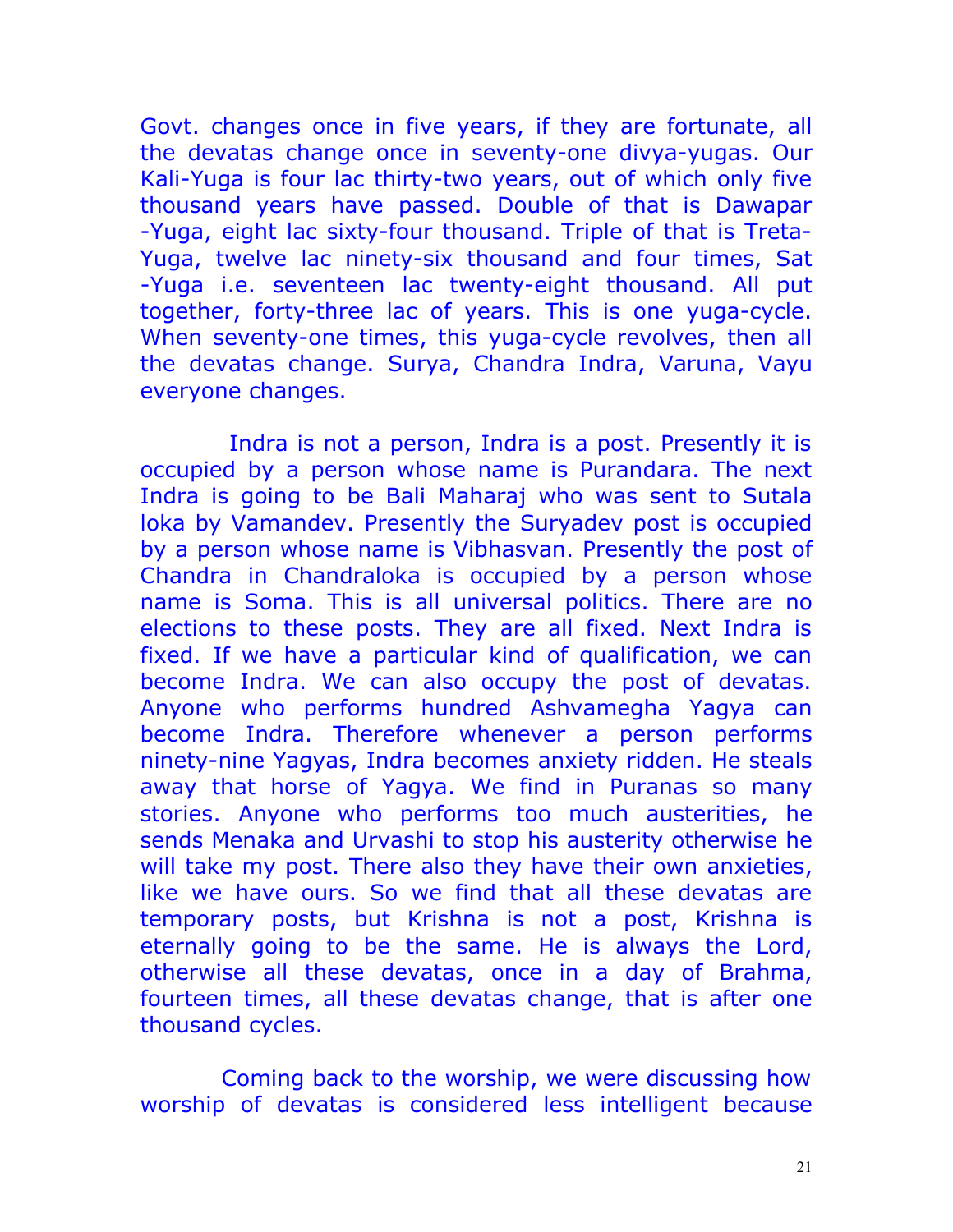generally we go to these devatas for asking some material benefit. But if we go even for some material benefits to Krishna, as we were discussing about the itch, if you have an itch and if you go to your friend, only thing he can do is scratch, but if you go to a doctor, he is not going to scratch, he applies medicine. Your itch is removed and there is no more itch. Similarly when you go to Krishna, Krishna is not only going to fulfill your material desire, he will fulfill your desire in such a way that you will have no more desire. Example we have of Dhruv Maharaj. Dhruv Maharaj wanted a Kingdom better than that of his grand father Brahma. He approached his mother, mother said, 'My dear son if you want anything, approach Krishna, or Supreme Lord'. Where is He available, He is available in the forest. So he went to forest and started worshiping, tremendous austerity, the Lord appeared in front of him and what does Dhruv Maharaj says in S.B. (4.9.31)

### अहो बत माम-अनात्म्यं मन्दभाग्स्य पश्यत। भवच्छिद: पादमूलं गत्वा-याचे यदन्तवत् ।

[aho](http://vedabase.net/a/aho) — oh; [bata](http://vedabase.net/b/bata) — alas; [mama](http://vedabase.net/m/mama) — my; [anātmyam](http://vedabase.net/a/anatmyam) — bodily consciousness; [manda](http://vedabase.net/m/manda)-bhagyasya  $-$  of the unfortunate; [paśyata](http://vedabase.net/p/pasyata) — just see; [bhava](http://vedabase.net/b/bhava) — material existence; chidah of the Lord, who can cut off; [pāda](http://vedabase.net/p/pada)[-mūlam](http://vedabase.net/m/mulam) — the lotus feet; [gatvā](http://vedabase.net/g/gatva) — having approached; [yāce](http://vedabase.net/y/yace) — [I](http://vedabase.net/i/i) prayed for; [yat](http://vedabase.net/y/yat)  that which; [anta-](http://vedabase.net/a/anta)[vat](http://vedabase.net/v/vat) — perishable.

(Alas, just look at me! I am so unfortunate. I approached the lotus feet of the Supreme Personality of Godhead, who can immediately cut the chain of the repetition of birth and death, but still, out of my foolishness, I prayed for things which are perishable.)

 My Lord, I was looking for piece of glass but now I have found you, I have found diamond. Now I do not want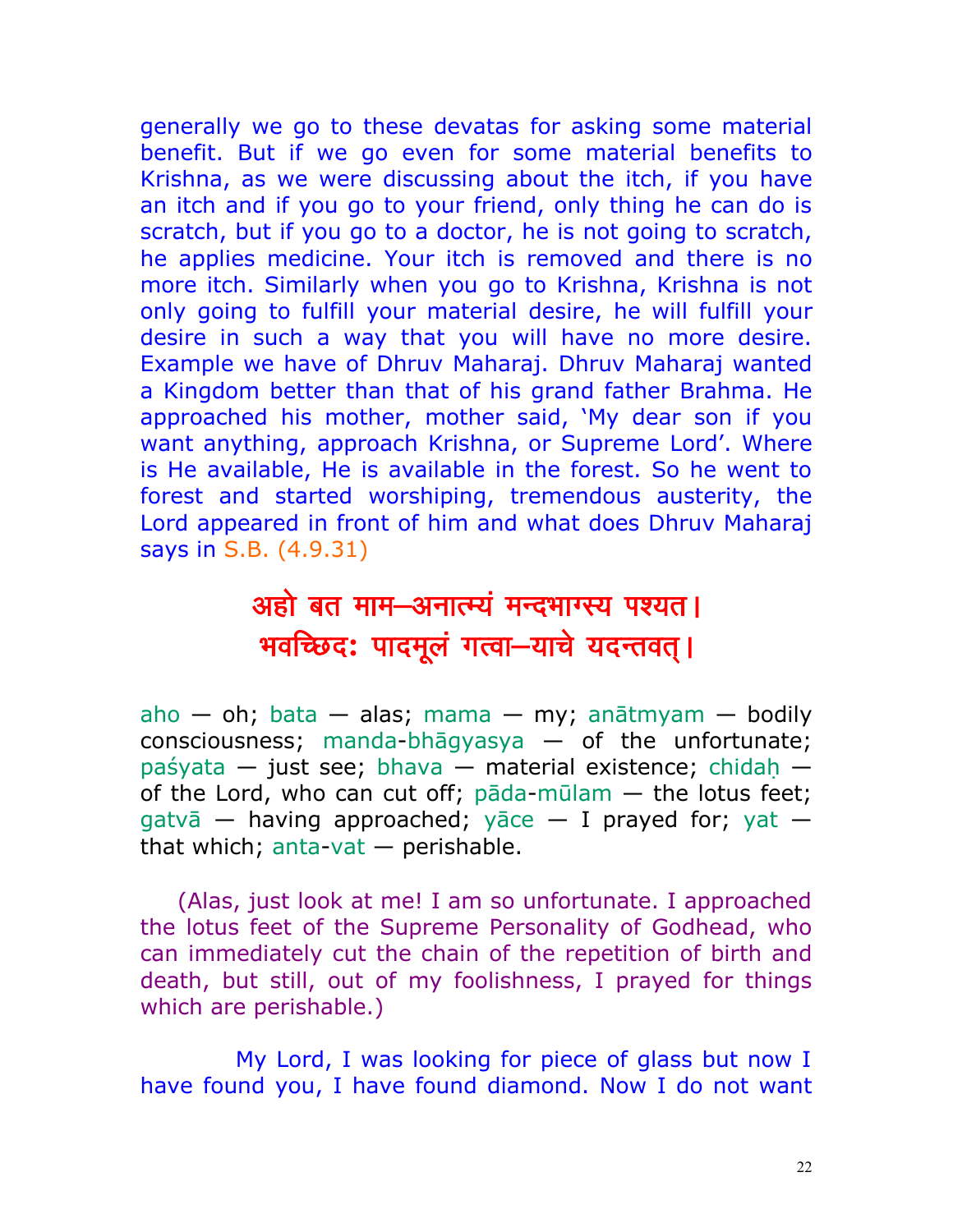piece of glass. I was asking for something material, but now I have found you, I do not want anything material. But the Lord said, no you initially came with a desire, therefore, I award you Dhruva Loka for 36000 celestial years you will rule over the planet and Dhruva Loka is even better than Brahma Loka because, at the time of universal annihilation, Brahma Loka will finish but Dhruva Loka will not. Therefore, your desire is fulfilled and no more material desire. This is the difference between approaching the Lord and approaching the devatas.

 The difference between approaching the God and devatas is like approaching to your father and approaching a shopkeeper. Suppose a child wants to smoke cigarette. He takes ten Rupees & goes to the shop. Shopkeeper knows that it is not good for the child but he has to give as he has opened a shop for this. The same child when goes with ten rupees note and tells his father, dear father, here is ten Rupees note, I want triple five. Father will keep ten Rupees note and will slap him triple five times. He says, you fool it is not good for you. You may be fool but I am not a fool. You may desire the wrong thing but I am going to give you what exactly you need. This is the difference between approaching a devata and approaching Krishna. The devatas have to give you what you want, but Krishna gives you what you need. And most of the time what we want is not what we need.

 The benefits given by demi-gods are material and temporary. You ask for something again you have to come…… and ask, why that, ask for something permanent and your problem is solved. That is intelligent. Why go again and again to someone. But to ask something once for all, you have to have intelligence. Just like every year Feb & March, suddenly people start going to devatas. Why because exams are coming and during June, July vacation, you stop going to temple. Let results come afterwards we will come. Again next year they go, O.K. now I have passed, give me a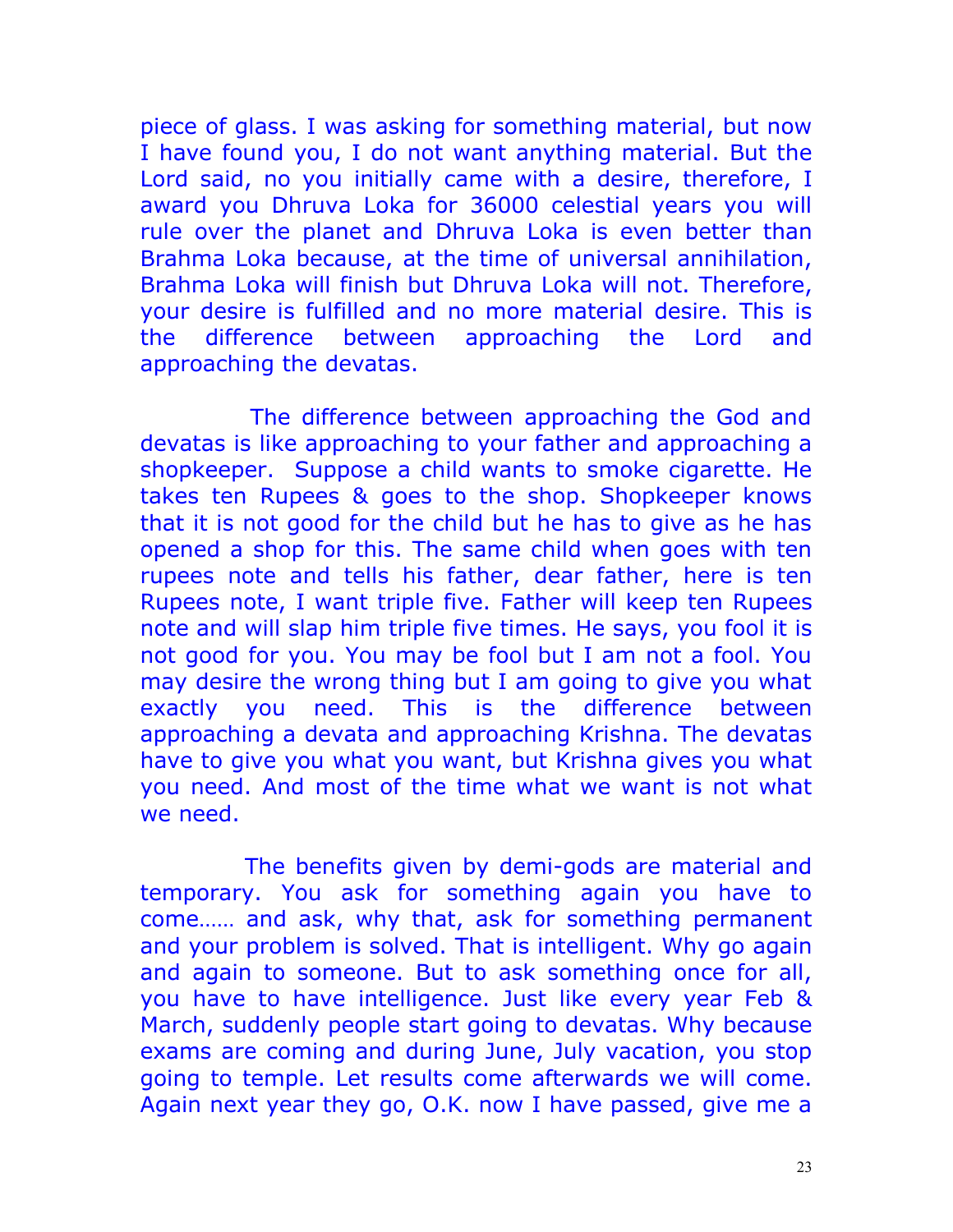good job. Now job is there, give me a good boss, this fellow is too much eating my head, Lord let him die so that, someone else may came. Give me good wife, give me a child, and admit him to a good school. Go on asking, there is no end to it. But these benefits which are given by Lord are eternally to your credit, never to be taken away even at the time of death. Sri Krishna says in Gita, second chapter; fortieth verse B.G. (2.40)

### नेहाभिक्रमनाशोऽस्ति प्रत्यवायो न विद्यते ।

स्वल्पमप्यस्य धर्मस्य त्रायते महतो भयात् ।।

 $na - there$  $na - there$  is not; [iha](http://bhagavadgitaasitis.com/i/iha)  $-$  [in](http://bhagavadgitaasitis.com/i/in) this [yoga;](http://bhagavadgitaasitis.com/y/yoga) [abhikrama](http://bhagavadgitaasitis.com/a/abhikrama)  $-$  [in](http://bhagavadgitaasitis.com/i/in) endeavoring; nāśah — loss; [asti](http://bhagavadgitaasitis.com/a/asti) — there is; pratyavāyah diminution; [na](http://bhagavadgitaasitis.com/n/na)  $-$  never; [vidyate](http://bhagavadgitaasitis.com/v/vidyate)  $-$  there is; [su-](http://bhagavadgitaasitis.com/s/su)[alpam](http://bhagavadgitaasitis.com/a/alpam)  $-$  [a](http://bhagavadgitaasitis.com/a/a) little; [api](http://bhagavadgitaasitis.com/a/api)  $-$  although; [asya](http://bhagavadgitaasitis.com/a/asya)  $-$  of this; [dharmasya](http://bhagavadgitaasitis.com/d/dharmasya)  $$ occupation; [trāyate](http://bhagavadgitaasitis.com/t/trayate) — releases; mahatah — from very great; [bhayāt](http://bhagavadgitaasitis.com/b/bhayat) — danger.

(In this endeavor there is no loss or diminution, and a little advancement on this path can protect one from the most dangerous type of fear.)

 Anything you are given by Lord is eternally to your credit. In your next life, you will continue from where you have left off. Suppose you have bank account, you have put one Crore and there and you die. In the next life, suppose you become a dog and in front of the bank if you bark, this is my account number, this is my credit number, no body is going to give you, even if you remember the pass-book number but because the benefits given by the Supreme Lord are on the platform of spirit, it is spiritual, it is eternally to your credit.

 They cannot award benedictions without the sanction of the Lord. Krishna says, but all benedictions are bestowed by Him. Even all the devatas who actually give all these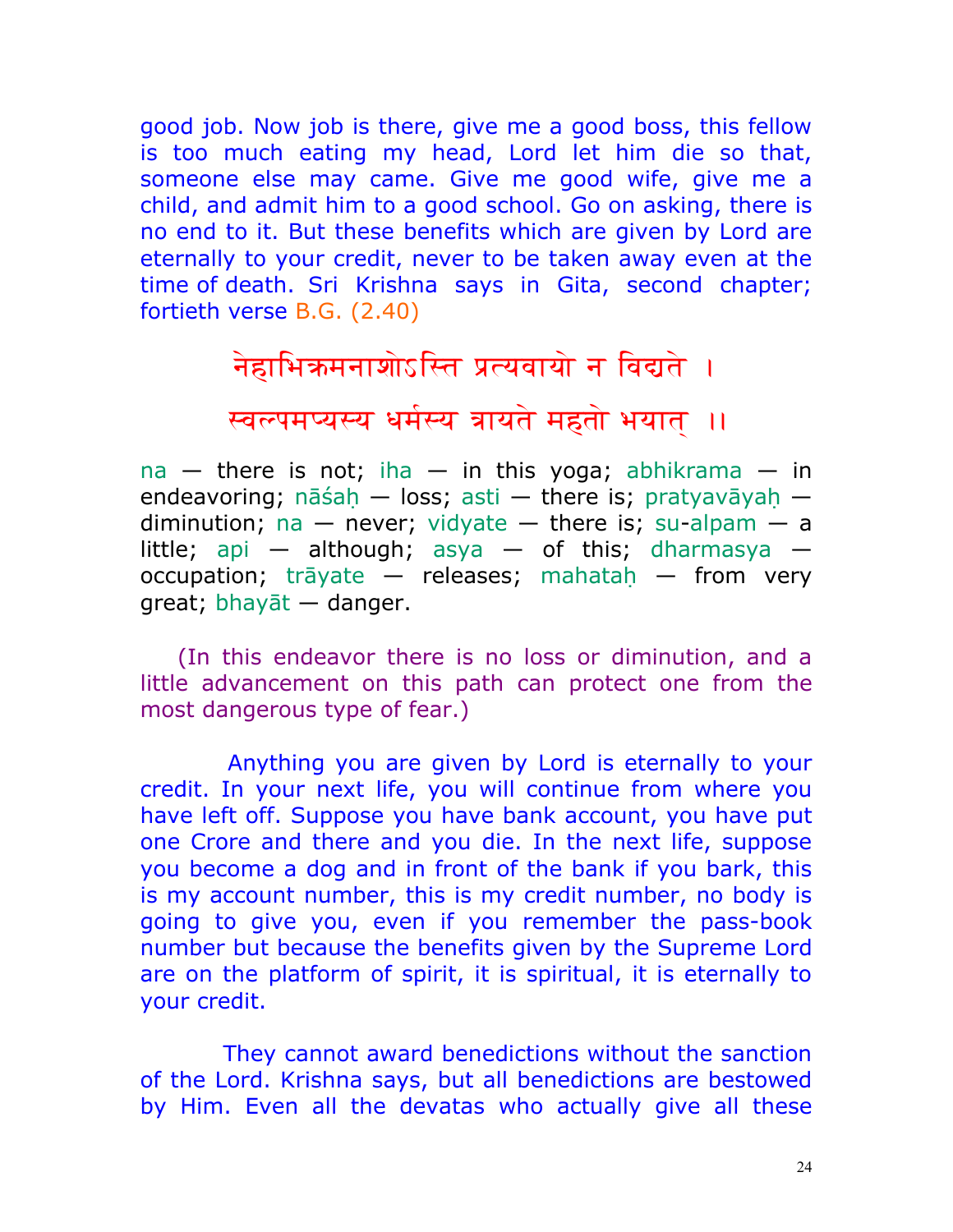benefits, without the sanction of the Lord they cannot give these benefits. Sri Krishna says in Gita, seventh chapter; twenty-second verse B.G. (7.22)

## स तया श्रद्धया युक्तस्तस्याराधनमीहते । लभते च ततः कामान्मयैव विहितान्हि तान् ।।

 $sah$  — [he;](http://bhagavadgitaasitis.com/h/he) [tayā](http://bhagavadgitaasitis.com/t/taya) — with that; [śraddhayā](http://bhagavadgitaasitis.com/s/sraddhaya) — inspiration; yuktah — endowed; [tasya](http://bhagavadgitaasitis.com/t/tasya) — of that demigod; [ārādhanam](http://bhagavadgitaasitis.com/a/aradhanam)  for the worship;  $i$ hate  $-$  [he](http://bhagavadgitaasitis.com/h/he) aspires; [labhate](http://bhagavadgitaasitis.com/l/labhate)  $-$  obtains; [ca](http://bhagavadgitaasitis.com/c/ca)  $-$  and; tatah  $-$  from that; [kāmān](http://bhagavadgitaasitis.com/k/kaman)  $-$  his desires; [mayā](http://bhagavadgitaasitis.com/m/maya)  $-$  by [Me;](http://bhagavadgitaasitis.com/m/me) [eva](http://bhagavadgitaasitis.com/e/eva) — alone; [vihitān](http://bhagavadgitaasitis.com/v/vihitan) — arranged; [hi](http://bhagavadgitaasitis.com/h/hi) — certainly; [tān](http://bhagavadgitaasitis.com/t/tan)  those.

(Endowed with such a faith, he endeavors to worship a particular demigod and obtains his desires. But in actuality these benefits are bestowed by Me alone.)

 Krishna says when I sanction then only they can give what you are asking for. They are the agents, Krishna is the original supplier. If He does not supply, what will the agents do? All of them have different agencies like Air deptt.-Vayu, water deptt.-Varuna, Rain deptt.-Indra, Light & heating deptt.-Surya. But originally supply is coming from Supreme Lord. If He stops supplying, agents cannot give anything.

 Another benefit of worship of Supreme Lord versus worship of devatas is, if you worship devatas, you go to the abode of demigods but if you worship the Supreme Lord Krishna, you go to the abode of Supreme Lord which is infallible. Now what does that mean? Destinations of devatas are fallible. Sri Krishna says in Gita, ninth chapter; twentyfifth verse B.G. (9.25)

y:aent: dðv:v:Òt:a dðv:aenp:t:äny:aent: ep:t:àv:Òt:aH .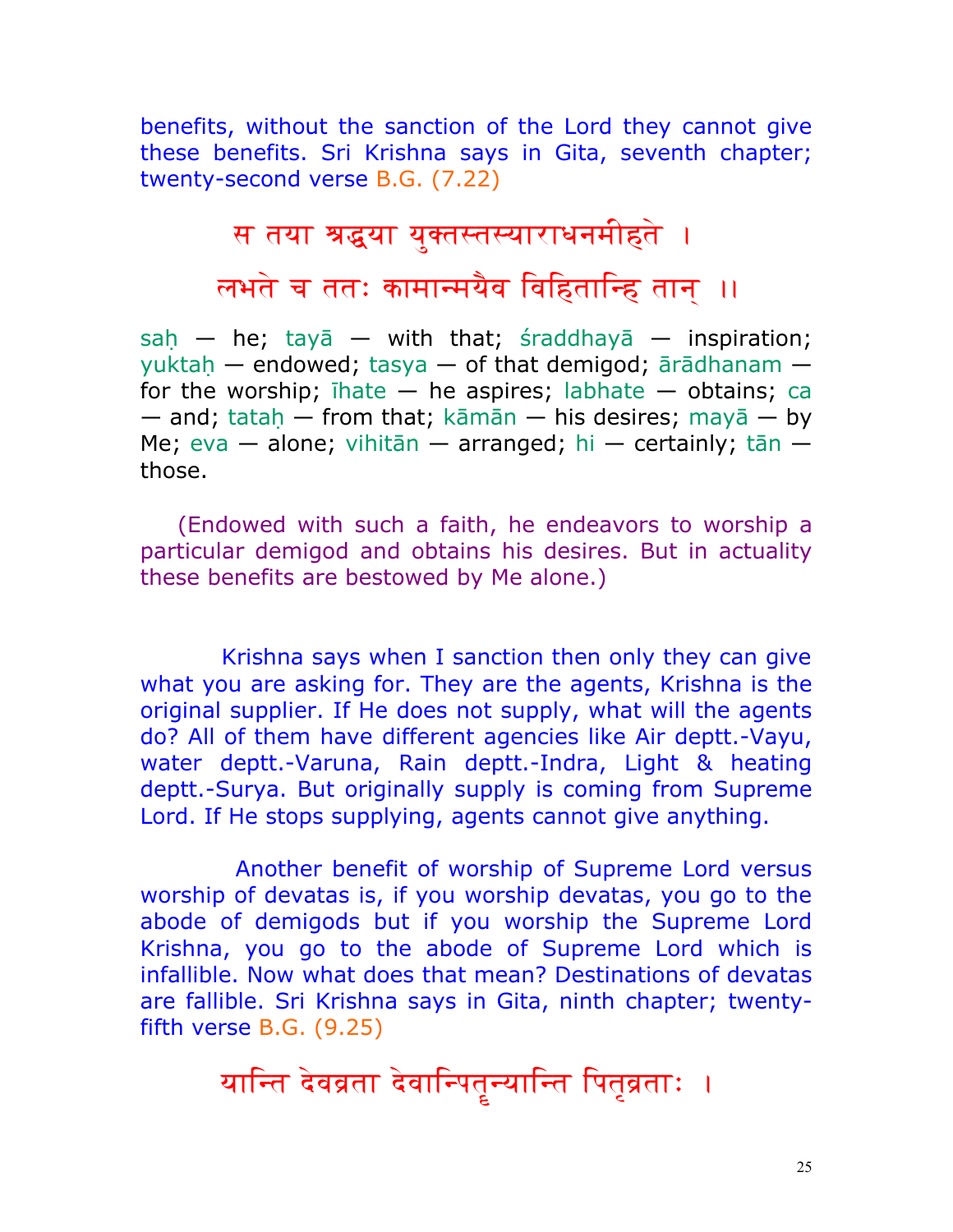### भूतानि यान्ति भूतेज्या यान्ति मद्याजिनोऽपि माम् ।।

 $y$ ānti — [go;](http://bhagavadgitaasitis.com/g/go) [deva](http://bhagavadgitaasitis.com/d/deva)-vratāh — worshipers of demigods; [devān](http://bhagavadgitaasitis.com/d/devan)  $-$  [to](http://bhagavadgitaasitis.com/t/to) the demigods; pitm  $\overline{r}$  n  $-$  to the ancestors; yanti  $-$  [go;](http://bhagavadgitaasitis.com/g/go) pitr-vratāh — worshipers of ancestors; [bhūtāni](http://bhagavadgitaasitis.com/b/bhutani) — [to](http://bhagavadgitaasitis.com/t/to) the ghosts and spirits;  $y\bar{a}$ nti — [go;](http://bhagavadgitaasitis.com/g/go) [bhūta](http://bhagavadgitaasitis.com/b/bhuta)-ijyāh — worshipers of ghosts and spirits; [yānti](http://bhagavadgitaasitis.com/y/yanti) — [go;](http://bhagavadgitaasitis.com/g/go) [mat](http://bhagavadgitaasitis.com/m/mat) — My; yājinah devotees; [api](http://bhagavadgitaasitis.com/a/api) — but; [mām](http://bhagavadgitaasitis.com/m/mam) — unto [Me.](http://bhagavadgitaasitis.com/m/me)

(Those who worship the demigods will take birth among the demigods; those who worship the ancestors go to the ancestors; those who worship ghosts and spirits will take birth among such beings; and those who worship Me will live with Me.)

 One who worships devatas, goes to the abode of devatas, if you worship your ancestors, you go to the planet of your ancestors, where the ancestors reside, if you worship ghosts you will go to their planets. Those who worship Me, come to my abode. So what is the difference if we go to the abode of Lord or any other abode? The difference is this, because all the living entities including the devatas are within this material world. Even if you go to higher planets, where the devatas live, that is if you do punye, you go up, but when your punye is exhausted or when your pious credits are exhausted, you fall back. Just like having credit card, you go on spending, one day it bounces, you are back to square one. Sri Krishna says in Gita, ninth chapter; twenty-first verse B.G. (9.21)

# ते तं भुक्त्वा स्वर्गलोकं विशालं क्षीणे पुण्ये मर्त्यलोकं विशन्ति ।

[te](http://bhagavadgitaasitis.com/t/te)  $-$  they; [tam](http://bhagavadgitaasitis.com/t/tam)  $-$  that; bhuktva  $-$  enjoying; [svarga-](http://bhagavadgitaasitis.com/s/svarga)[lokam](http://bhagavadgitaasitis.com/l/lokam)  $-$  heaven; [viśālam](http://bhagavadgitaasitis.com/v/visalam)  $-$  vast; ksīne  $-$  being exhausted; punye  $-$  the results of their pious activities; [martya](http://bhagavadgitaasitis.com/m/martya)[-lokam](http://bhagavadgitaasitis.com/l/lokam)  $-$  [to](http://bhagavadgitaasitis.com/t/to) the mortal earth; [viśanti](http://bhagavadgitaasitis.com/v/visanti) — fall down;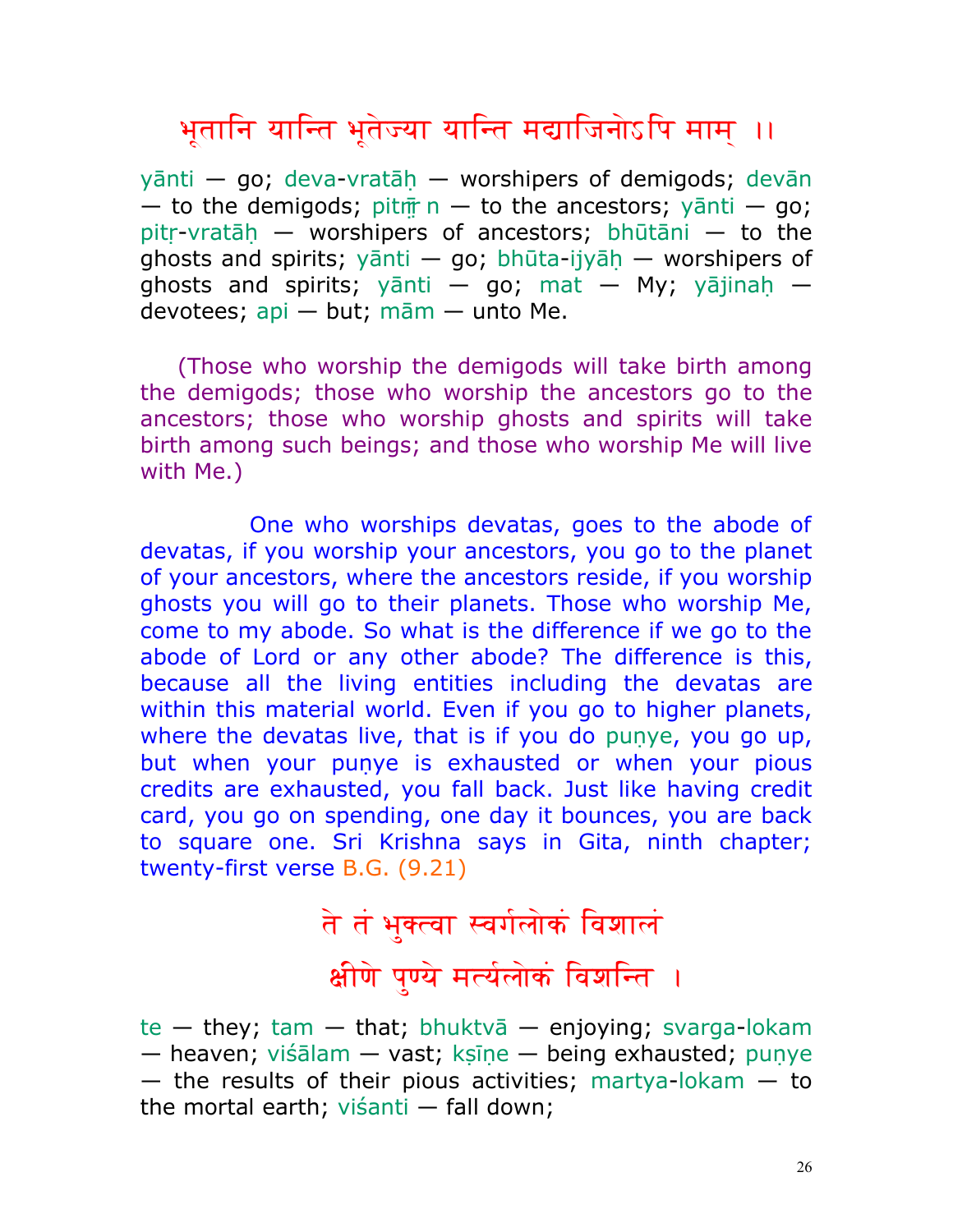(When they have thus enjoyed vast heavenly sense pleasure and the results of their pious activities are exhausted, they return to this mortal planet again.)

Whereas if you go to the destination of the Supreme Lord, Sri Krishna says in Gita, eighth chapter; twenty-first verse B.G. (8.21)

# अव्यक्तोऽक्षर इत्युक्तस्तमाहुः परमां गतिम् । यं प्राप्य न निवर्तन्ते तद्धाम परमं मम ॥

avyaktah — unmanifested; aksarah — infallible; [iti](http://bhagavadgitaasitis.com/i/iti) — thus; uktah — is said; [tam](http://bhagavadgitaasitis.com/t/tam) — that; āhuh — is known; [paramām](http://bhagavadgitaasitis.com/p/paramam)  the ultimate; [gatim](http://bhagavadgitaasitis.com/g/gatim)  $-$  destination; [yam](http://bhagavadgitaasitis.com/y/yam)  $-$  which; [prāpya](http://bhagavadgitaasitis.com/p/prapya)  $$ gaining; [na](http://bhagavadgitaasitis.com/n/na)  $-$  never; [nivartante](http://bhagavadgitaasitis.com/n/nivartante)  $-$  come back; [tat](http://bhagavadgitaasitis.com/t/tat)  $-$  that; [dhāma](http://bhagavadgitaasitis.com/d/dhama) — abode; [paramam](http://bhagavadgitaasitis.com/p/paramam) — supreme; [mama](http://bhagavadgitaasitis.com/m/mama) — My.

(That which the Vedāntists describe as unmanifest and infallible, that which is known as the supreme destination, that place from which, having attained it, one never returns — that is My supreme abode.)

 Krishna says that my abode is beyond this material world, having gone there, no need to come into this material world of birth, old-age disease and death. That is called Vaikuntha. Sawarga loka means like better facility of material world. Just like in Bombay, there are some better areas, like that. But going to the abode of Supreme Lord means, there is no birth, no old-age, no disease and no death. Kuntha means anxiety; Vaikuntha means where there is no anxiety.

 Krishna says in Gita that worship of devatas is improper way of worship while worshiping Him is real proper way. Why? Sri Krishna says in Gita, ninth chapter; twentythird verse B.G. (9.23)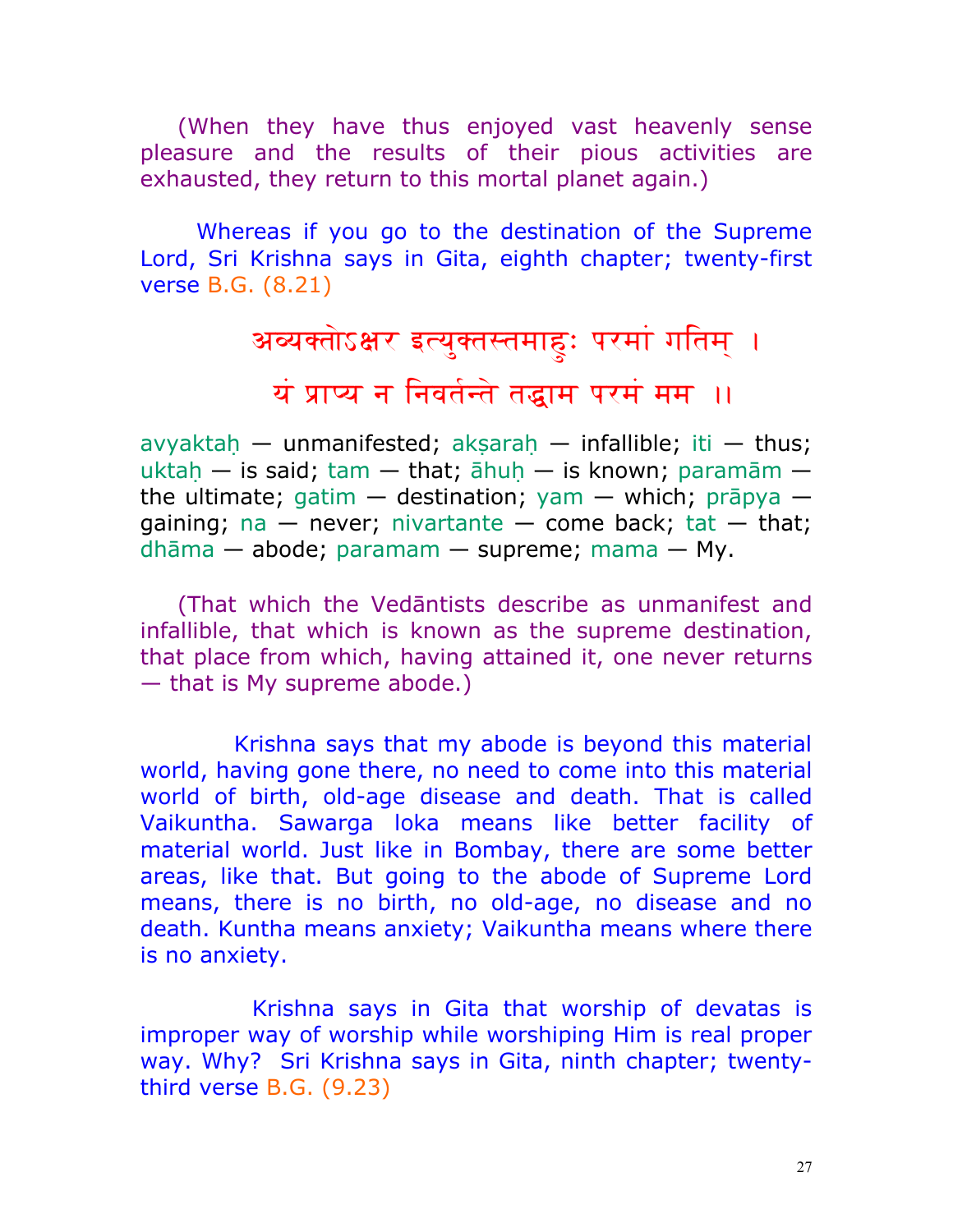येऽप्यन्यदेवता भक्ता यजन्ते श्रद्धयान्विताः ।

तेऽपि मामेव कौन्तेय यजन्त्यविधिपूर्वकम् ।।

 $ye$  — those who; [api](http://bhagavadgitaasitis.com/a/api) — also; [anya](http://bhagavadgitaasitis.com/a/anya) — of other; devata gods; bhaktāh — devotees; [yajante](http://bhagavadgitaasitis.com/y/yajante) — worship; [śraddhayā](http://bhagavadgitaasitis.com/s/sraddhaya) anvitāh — with faith; [te](http://bhagavadgitaasitis.com/t/te) — they; [api](http://bhagavadgitaasitis.com/a/api) — also; [mām](http://bhagavadgitaasitis.com/m/mam) — [Me;](http://bhagavadgitaasitis.com/m/me) [eva](http://bhagavadgitaasitis.com/e/eva) — only; [kaunteya](http://bhagavadgitaasitis.com/k/kaunteya) — [O](http://bhagavadgitaasitis.com/o/o) son of [Kuntī;](http://bhagavadgitaasitis.com/k/kunti) [yajanti](http://bhagavadgitaasitis.com/y/yajanti) — they worship; [avidhi-](http://bhagavadgitaasitis.com/a/avidhi)[pūrvakam](http://bhagavadgitaasitis.com/p/purvakam) — [in](http://bhagavadgitaasitis.com/i/in) [a](http://bhagavadgitaasitis.com/a/a) wrong way.

(Those who are devotees of other gods and who worship them with faith actually worship only Me, O son of [Kuntī,](http://bhagavadgitaasitis.com/k/kunti) but they do so in a wrong way.)

 He is telling worship of devatas is avidhi-pūrvakam. Means improper worship, why does Krishna say that it is improper. Few examples will make it clear. In Bhagavatam Narad Muni says: S.B. (4.31.14)

> यथा तरोर-मूल-निषेचनेन, तृप्यन्ति तत्-स्कन्ध – भुजा – उपशारवा: । प्राण  $-$  उपहाराञ $-$ च यथ  $-$  इन्द्रियाणां, तथैव सर्व – अरहणम $-$  अच्युत – इज्या।

[yathā](http://vedabase.net/y/yatha) — [as;](http://vedabase.net/a/as) taroh — of [a](http://vedabase.net/a/a) tree; [mūla](http://vedabase.net/m/mula) — the root; nisecanena  $-$  by watering; trpyanti  $-$  [are](http://vedabase.net/a/are) satisfied; [tat](http://vedabase.net/t/tat)  $-$  its; [skandha](http://vedabase.net/s/skandha)  $-$  trunk; [bhuja](http://vedabase.net/b/bhuja)  $-$  branches; upaśākhāh  $-$  and twigs; prāna — the life air; [upahārāt](http://vedabase.net/u/upaharat) — by feeding; [ca](http://vedabase.net/c/ca) — and; [yathā](http://vedabase.net/y/yatha)  [as;](http://vedabase.net/a/as) indriyānām — of the senses; [tathā](http://vedabase.net/t/tatha) [eva](http://vedabase.net/e/eva) — similarly; [sarva](http://vedabase.net/s/sarva)  $-$  of all demigods; arhanam  $-$  worship; [acyuta](http://vedabase.net/a/acyuta)  $-$  of the Supreme Personality of Godhead; ijy $\bar{a}$  — worship.

(As pouring water on the root of a tree energizes the trunk, branches, twigs and everything else, and as supplying food to the stomach enlivens the senses and limbs of the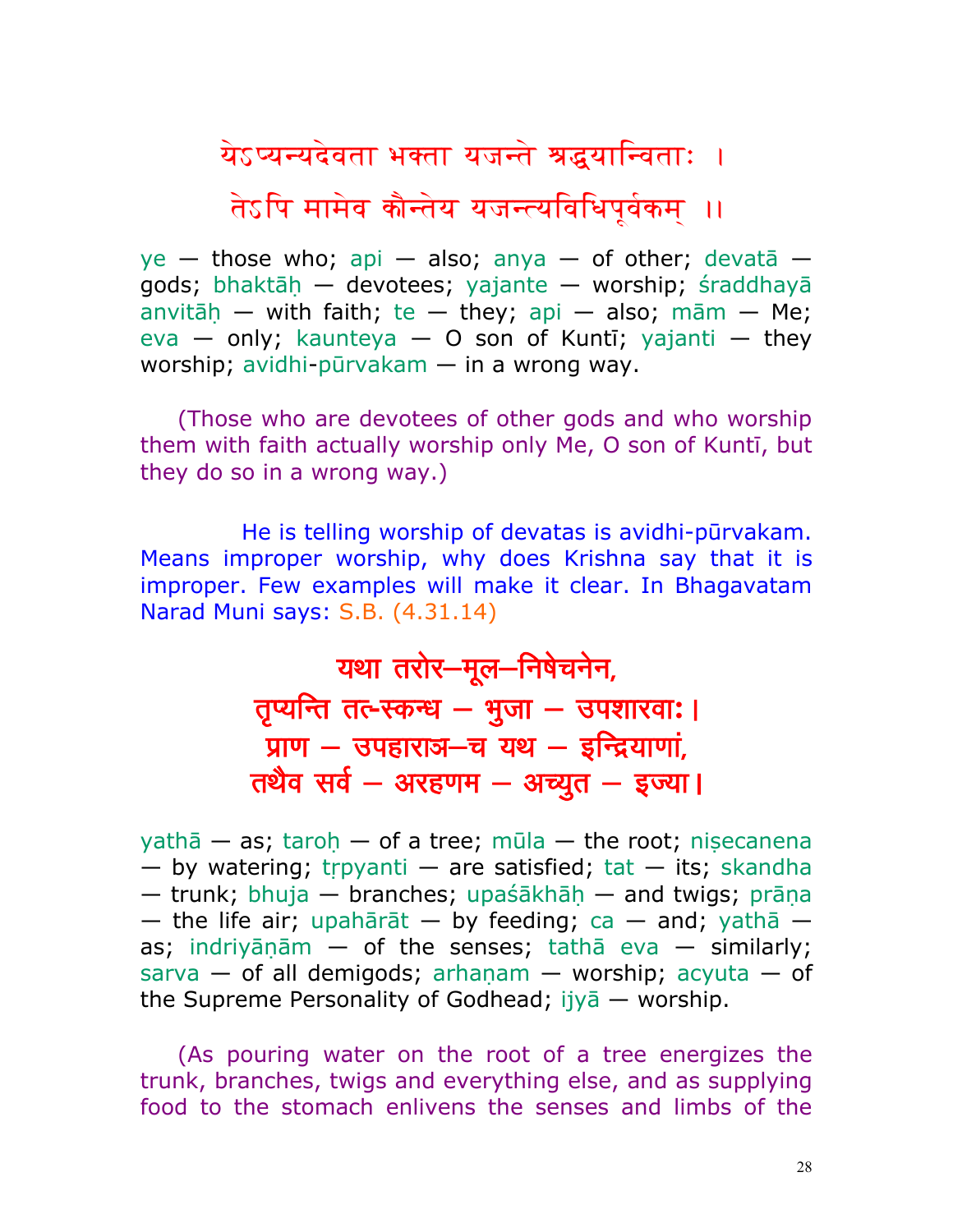body, simply worshiping the Supreme Personality of Godhead through devotional service automatically satisfies the demigods, who are parts of that Supreme Personality.)

 Narad Muni gives two beautiful examples. That if you want to worship, worship the Supreme Lord. Worship of devatas is improper. Example is given of a tree. If there is a huge tree and if you want to water the tree, you may water every branch, every sub-branch every leaf, every flower and every fruit but everything will dry-up. But intelligent man is not going to water like this; he simply takes a bucket of water and pours it at the root. If the root is nourished, every part of the tree will be nourished. The other example he gives is of, if you want to food the body, feed the stomach. But if you food all the nine holes of the body, except the mouth, like you put in the ears, you put in the eyes, you put in nose, this is improper way of feeding. Best way is put it in the stomach, and automatically, every part of the body will be nourished. Why does he say this, because all the devatas are directors and officers in the Govt. of the Supreme Lord and the laws are made by the God. If you do not follow the laws but bribe the officials and satisfy them, that is improper, it is illegal. So you may ask why did Krishna put all these devatas? And why does in Vedic scriptures, He gives recommendation that you worship this. You worship this and this and so on. If you want good health, worship Surya-dev, if you want money, you worship Lakshmidevi, if you want good wife worship Uma that is Parvati. If you want bodily beauty, you worship Ashwini-Kumaras. If you want fame, worship this or that devata. It is like menu-card. Then why does Krishna recommend this? This is very important to understand. Sometimes people say, why only Krishna, what about others. Do all the devatas not existing, they are such great souls. As if your neighbors, you do not care for them. No, that is not true. We do respect the devatas, but how and why that must be understood. Why Krishna is saying, it is improper. Try to understand, it is not that worship of devatas is not good, but it is the mentality with which we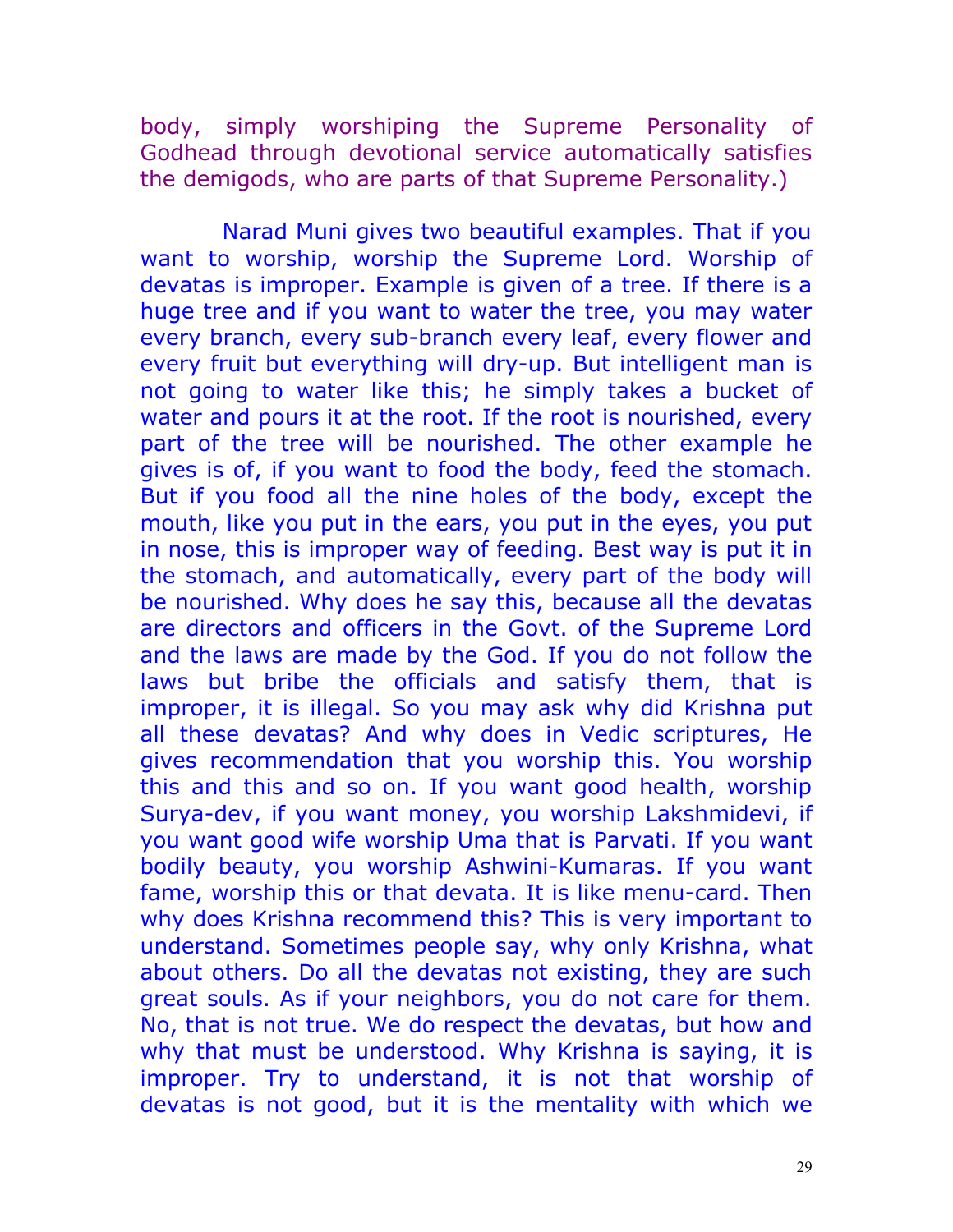approach the devatas is what is considered less intelligent. The devatas are the representatives of the Lord, if you want to satisfy them, best is to satisfy the Lord. If you satisfy the Lord, automatically, everyone is satisfied.

 Generally, those who worship the devatas, they go with a business mentality. There is no love in business mentality. Otherwise, why do you go only on Tuesdays, why only on Saturdays? If a husband goes to his wife and tells oh! I really love you but I only love you on Tuesday between 7 and 8 P.M. that's all. Is that love? Love means sacrifice, love means surrender, completely, twenty-four hours a day, three sixty five days an year. And love does not mean, what I can get from that person but what can I give to that person without expecting any results. This is true love. Sign of true love means two things. There is no expectation of return, and number two there is no Sundays. For lovers they wish week has eight days so that I could love you more, I could serve you more. Otherwise you are not loving, for what he is but for what he can give you. The moment you stop supplying, he goes to other lover. Oh! My Lord, since forty weeks I am coming but still you have not supplied but some one is telling me, if you do for eight weeks, you will get that. So thank you, you keep yours, I am going to that person. This is business mentality. of course a pious business mentality. My Lord I will offer you one coconut which is of two rupees, you give me two thousands. This is business, pious business. So this mentality is less intelligent. Number two, we should know what kind of prayers to make. It is no problem to go to temple of Devatas, but if you go to them, tell them, oh! My Lord, I am a fool number one. I do not know what to ask for. You give me what you think is right and believe me, if this is your prayer, all these devatas will ultimately direct you to their most worship able Supreme Lord, Krishna. This is a fact, because all the devatas are always worshiping the Supreme Lord Krishna. In Vedic scriptures, even the worship of devatas, has been designed in such a way that ultimately, you have to worship Krishna.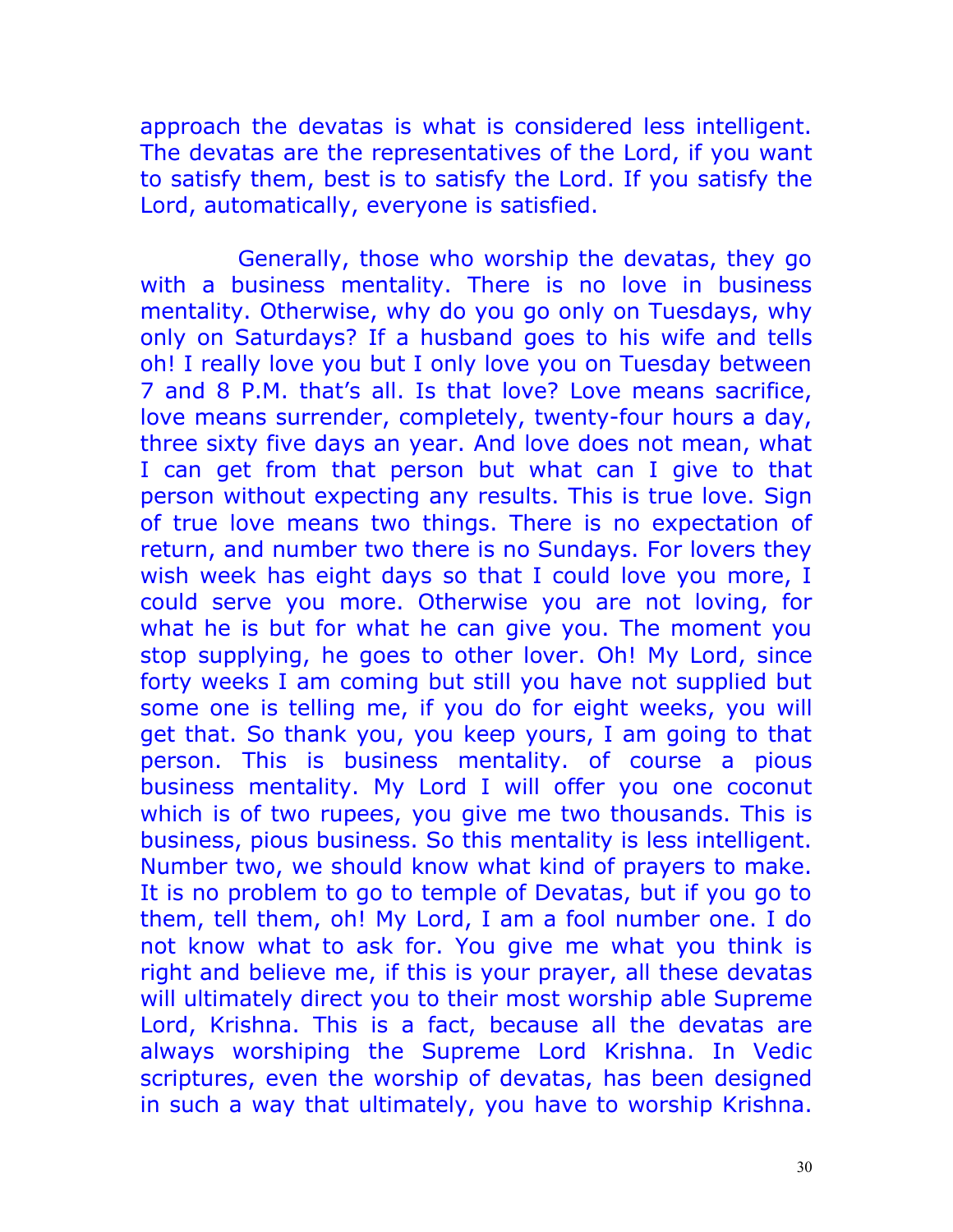In Maharashtra, worship of Ganesha is very prominent. There is Dwadsh Ganpati Satotara. Ayur- you want to increase your life span, Kamah, you want to increase your sense gratification and you want money Artha any obstacle, he will remove. Then whatever you want he will fulfill your desire. He has opened a shop, come here. This is the mentality. Do these for six months, you will get the benefit. But if you go to Krishna whole life, still you may not get anything; you may not realize of course what you have got. So, people want quick benefit. All the worship of these devatas has been designed in such a way that before worship of any devata, you have to begin with Krishna. If you listen carefully to any worship, it starts with Om Keshvay namha! Narayanay namha! In the end Govinday namha! So, all this worship is sandwiched in between Krishna's names. Starting with Krishna's name and ending with Krishna's name. They establish a Kalash first before worship of Ganesha. What is this Kalash? Yagyapati-Vishnu. Without establishing Vishnu they cannot begin worship of Lord Ganesha. And at the end, aarti ends with Narayana iti samarpyani. This is like taking a quinine pill, bitter inside but coated very sweet from outside. They don't know what they are taking, but the process of chanting starts and because they are doing in a very proper way, Vedic way, slowly they are taking the medicine of chanting the holy name of the Lord and in due course of the time the cleansing of the heart will take place. So we are not against worship of devatas, but what we are against is approaching them with business mentality. Don't think that going in front of Lord Ganesha and chanting the Mahamantra will displease Ganesha. He will also start dancing. If you want to please someone, suppose I want to please you, I want to invite you to my house and I give you what you want. So people sometimes go to these devatas and say My Lord, take this. It is like bribe. If you want to please Hanuman, simply stand in front of Lord Hanuman, chant the name of Lord Ram and you will be surprised, Hanuman may jump outside the altar and dance with you. His eyes will glow with love of Ram. If you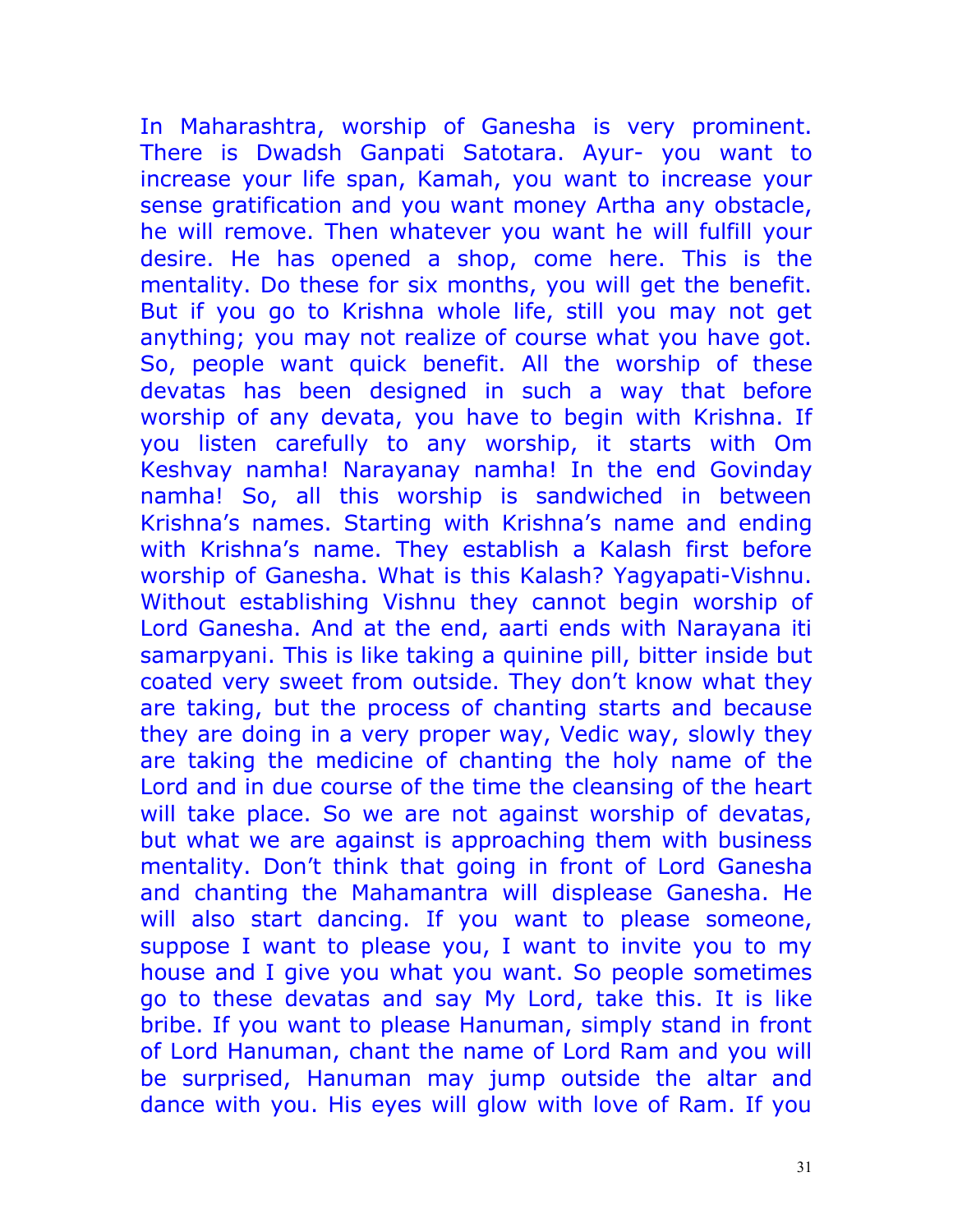want to please Hanuman, you chant the name of Ram in front of him and see how happy he is. He will give you whatever you want even without asking. Hanuman Chalisa we see. Hanuman can give you ashat-sidhi, nav-nidhi. All the nine riches and ashat-sidhi, he can give you but what does he do? Does he exploit any of these? Simply he is chanting the name of Lord Ram, because he has developed a higher taste. We are so fools, we are asking, give this,.., the things which he has already rejected. What he rejects we are asking. This is our foolishness.

 We are not against devatas, in fact we should respect every living entity, even an ant what to speak of devatas who are representatives of the Lord, who are empowered devotees of the Lord. If you want to please the devatas, supply please Krishna. By pleasing Krishna, everyone will be pleased and this is not what I am saying, this what devatas are saying. This is what Lord Ganesha is saying. Bhagavad-Gita is written by Lord Ganesh. This is a part of Mahabharat. Vyas Dev wanted to write Mahabharat, but one lac verses. So he needed an efficient stenographer. He was thinking whom to take and Ganeshji said O.K. I take the job. But Ganeshji laid the condition, Ganeshji, told Vyas dev, the moment you stop dictating, I will put my down. You should go on speaking, that is my condition. So Vyasdev said. O.K. I also have my one condition, whatever I say; you must first understand and then write. So whenever Vyasdev wanted some time, he gave a tough one and Ganeshji had to think what the meaning of this verse is. By that time Vyasdev had the time to think. That means none of these verses what Ganeshji wrote, did not know what these were, he understood everything of what he was writing, not that he was simply typing down. And within the Bhisham-parva of Mahabharat, there are eighteen chapters of Bhagavad-Gita. That means that this particular verse is personally written by Ganapati. At Bhadrika ashram, Ganesh gufa and Vyas gufa are very close by where Vyasji was dictating and Ganeshji was writing.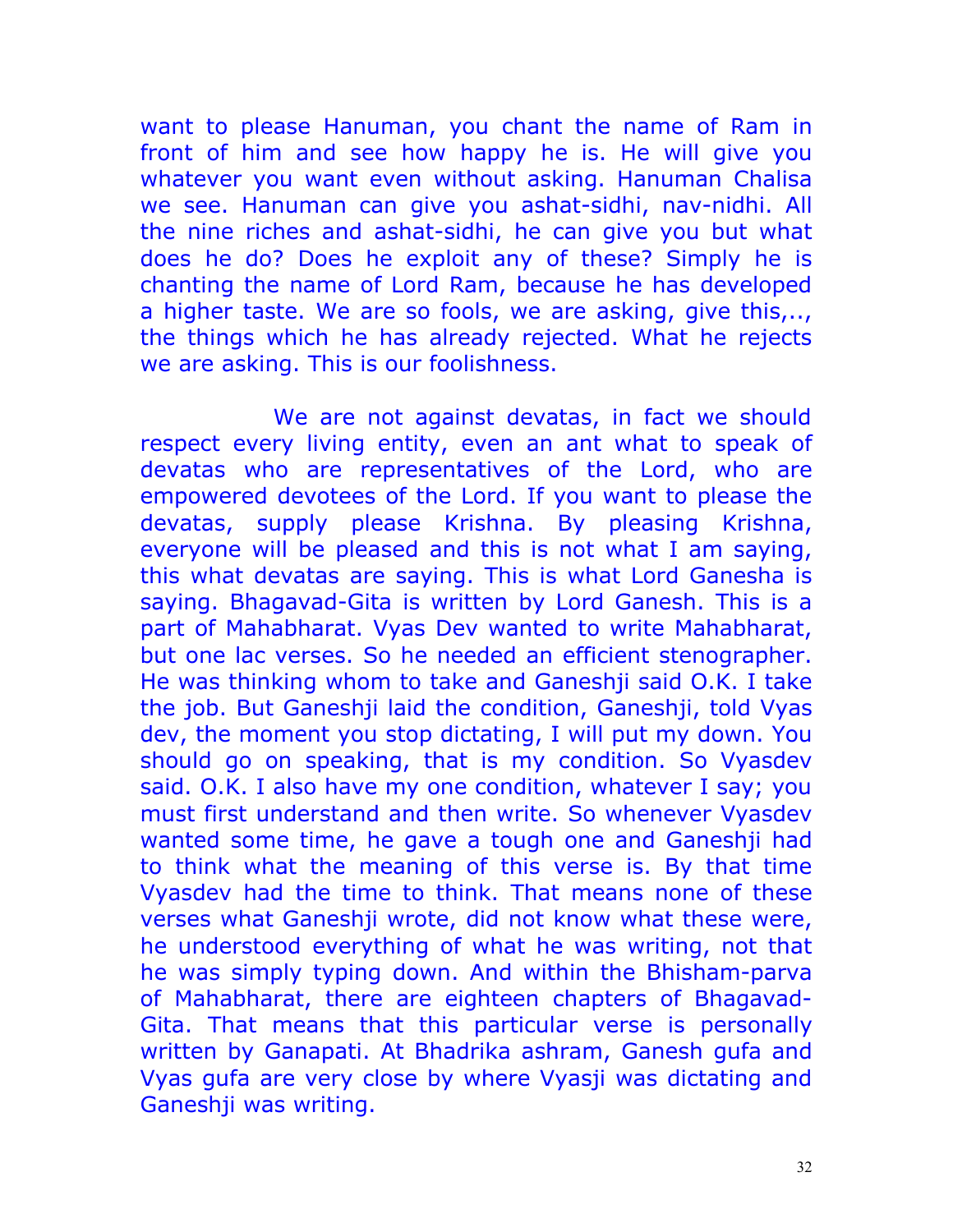So we are not against worship of devatas. One must respect everyone but how to respect the devatas? Suppose an Inspector General of Police comes and along with him a constable is comes. Both of them are standing together and you want to garland them. You take a garland and first garland the constable. This fellow will feel miserable. He will feel his boss is here and he is being honored. And if you say you are IG. Not only I.G. but even higher. What he will say, he will say get out what you want, my boss is standing in front of me. Similarly if you go in front of devatas and you say, My Lord you are the creator of the universe, you are the supreme controller and proprietor. Devata will say, what you want dear, please tell me, don't flatter me like this. I am not what you are saying. This is what we are doing. So it is not that you disrespect constable. If you slap the constable, you have slapped the Govt. because Govt. has appointed him as constable. So, one cannot disrespect. If you have slapped the constable, indirectly you have slapped the Govt. on the face. So by disrespecting devatas, you are disrespecting Krishna. Simply worship by saying that you are such a great devotee of the Lord, I am a fool number one; please give me wonderful devotion at the lotus feet of the Supreme Lord. He removes all obstacles. Why not ask him to remove all obstacles in establishing our eternal relationship with the Supreme Lord Krishna. This is the proposal of Bhagavad-Gita. We are not against worshiping the devatas, we area against worshipping the devatas as independent controllers, with the thinking that devatas can give me what Krishna cannot give. No, whatever we worship devatas, it goes to Krishna, then why not worship Krishna directly? By satisfying Krishna, every one of the devatas is satisfied otherwise how to satisfy thirty-three crores of devatas. Sri Krishna says in Gita, eighteenth chapter; sixtysixth verse B.G. (18.66)

सर्वधर्मान्परित्यज्य मामेकं शरणं व्रज: ।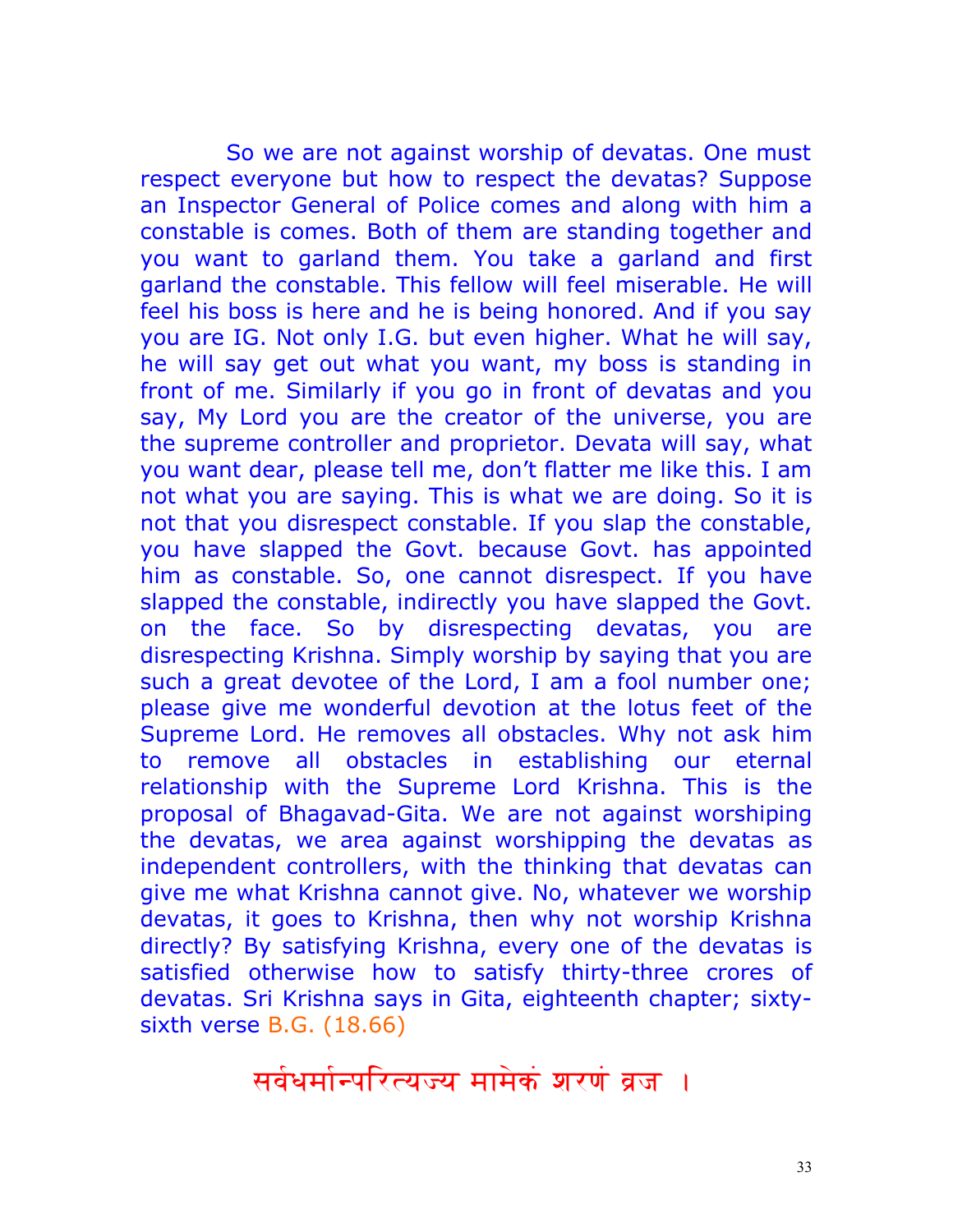#### अहं त्वाम सर्वपापेभ्यो मोक्षयिष्यामि मा शुचः ॥

 Generally we find all these demoniac kinds of people approach devatas. Hariniya Kashypu approached Brahma and what did he ask for? My lord, give me protection against death, outside the house inside the house, here and there so that one day I can push you aside and take your place. It is exactly what he was saying. Similarly, Ravana a great devotee of Lord Shiva. Why was he worshiping Lord Shiva? So that he can enjoy Sita. There is story in Ramayana, when everyone of Ravana's family had died, Ravana decided to go in the battle field to fight against Ram and started meditating in the early morning and he started Om namho Shivay, ……. with such intensity and with such a great concentration was he praying that vibrations from cyclone were reaching Kailash Parvat. Shiva could hear his voice. Parvati could also hear. Parvati said, my Lord, someone seems to be calling you, why do not you do something about it. Lord Shiva turned to Parvati. He said "I can't do anything" because today this Ravana is praying to me to give him protection against a personality from whom I am getting all protection. He is going against my master Ram, what I can do, therefore, I am simply helpless.

 In Padma Puran, Parvati asked Lord Shiva, My Lord, I always find you meditating and can you tell me on whom you are meditating upon. Lord Shiva tells Parvati, Oh beautiful faced one; in the name of Ram, I derive tremendous bliss. He tells Parvati, if you want liberation from the cycle of birth & death, worship Vishnu or Krishna. In fact, in his own abode Kashi, anyone who is a devotee of Lord Shiva when dies in Kashi, personally Lord Shiva comes and chants in his ear, the name of Lord Ram which can give liberation. This is the glory of Lord Shiva. Not understanding him, we do not know how to please him.

Once, a demon named Varkasura approached Lord Shiva, cutting his hands cutting his legs, everything cutting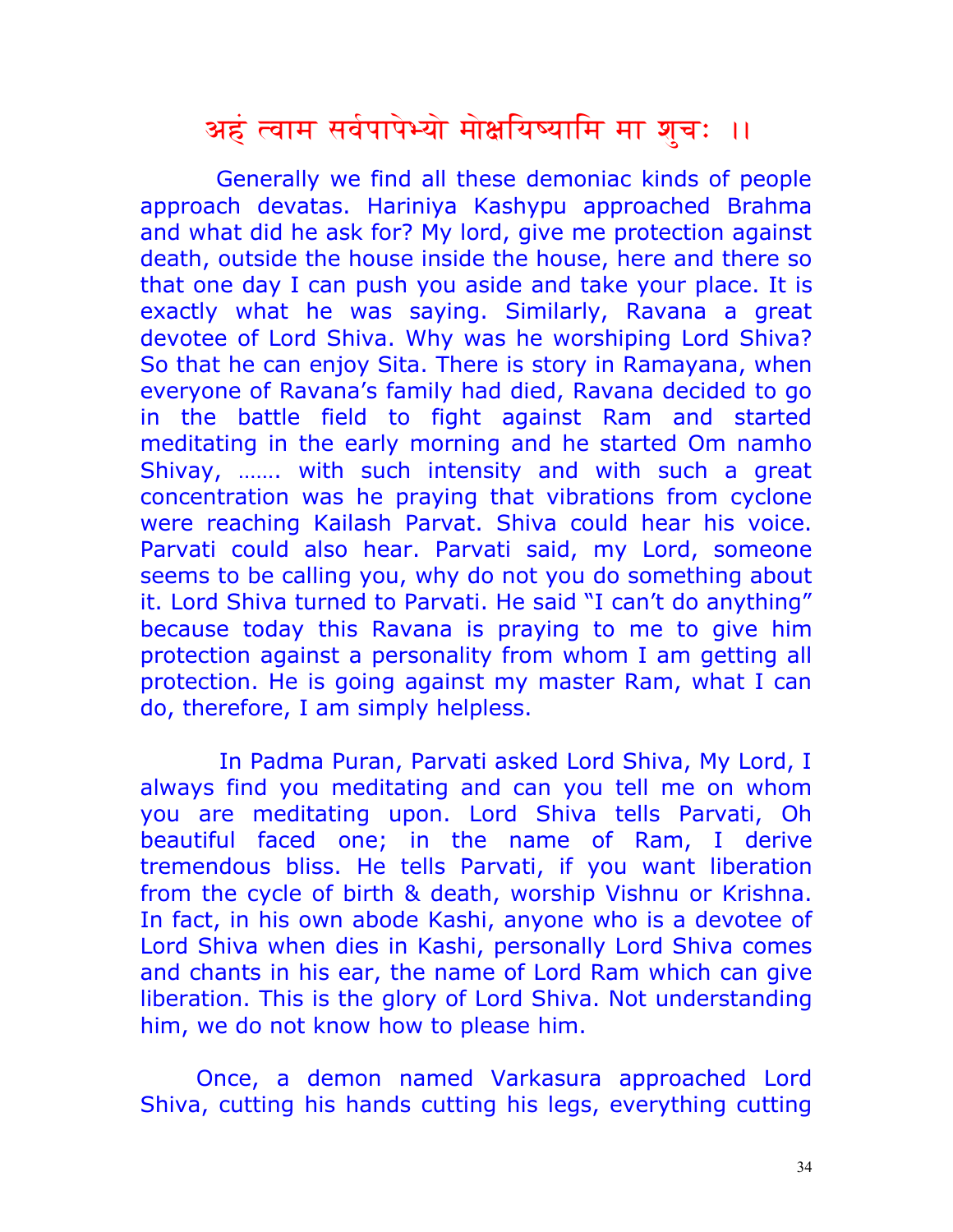just like a child. Simply this demon was forcing Lord Shiva to come by chopping off his body limbs. Lord Shiva appeared, asked him what do you want? He said, whoever I lay my hand upon, let that person burnt to ashes, i.e. he becomes Bhasmasur. Lord Shiva said Tatha-astu. Varkasura looked at Parvati, such a beautiful lady. The only thing between me and her is this man who gave me benediction, so now I want to destroy him. He started proceeding towards Lord Shiva. He started running & running and approached Lord Vishnu. Vishnu in the form of a small boy started laughing at Varkasura. Oh! Why are you running? Vishnu said. This person gives benediction to everyone but nothing happens, you will keep your hand on head, nothing will happen and you will become laughing stock. Did it? Yes! You try and test it. Oh, he tried on himself and finished. So in this way we find, most of the people approach devatas, they approach with demoniac mentality. They want to enjoy rather than serve and love.

 Another misconception that people have is, they think that Krishna is the eighth avatar of Vishnu. But actually it is the other way around. Vishnu is an avatar of Krishna. Vishnu is an expansion of Krishna. In once sense there is no difference between Krishna or Vishnu or Ram, they are all one. But still Krishna expands Himself to millions & trillions of expansions and Vishnu forms and in one sense there is no difference. Vishnu is an avatar of Krishna. Krishna has so many avatars. For the creation of this universe, He expands into Vishnu form and in other words we can say Vishnu is Krishna in His office. Just like when a high court judge is in his office, everyone is addressing like, "your honor, my lord" etc. but the same man when comes home, his son may get down to this shoulder and may say just go around, you are a horse and I am riding on you, just go around and father does that even through he may be high count judge but right now he is at home. So Vishnu for the creation of universe when He comes, He is Supreme worship able Lord. Even Lakshmi Devi is massaging His lotus feet all the time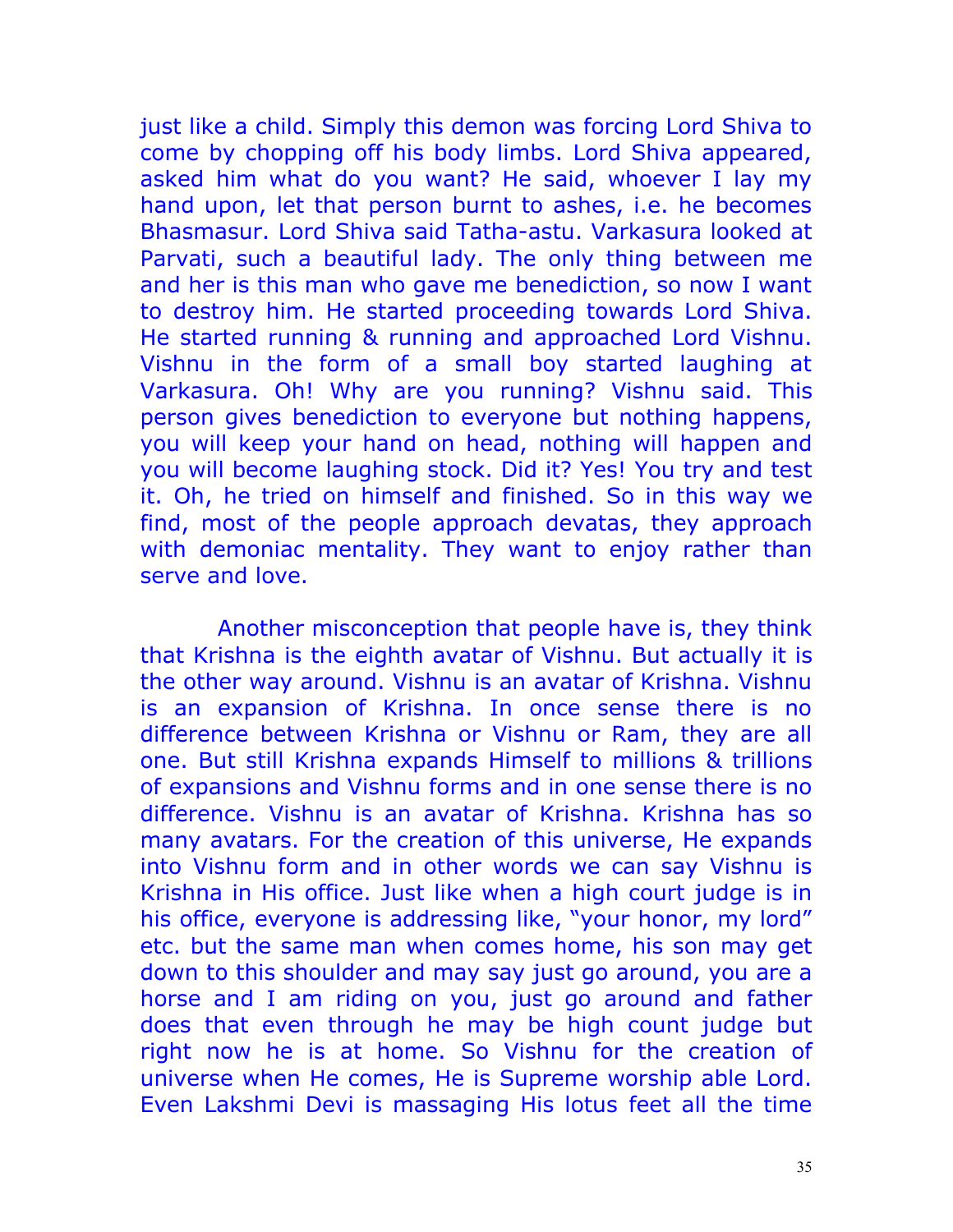but the same Vishnu when goes home, He takes-off His dress, He is Krishna in His original form and at that time sometimes He has to massage the lotus feet of RadhaRani to satisfy Her. When He is at home, He is playing with cowherd boys. You never see Vishnu surrounded with cowherd boys, playing all kind of games. There is Aishwarya Bhava in Vishnu that is always on reverence but there is Madhuriya Bhava at home, sweetness in relationship with Krishna. So in one sense there is no difference. If we understand this, then we can worship the Supreme in a proper way.

 O.K. Vishnu no problem, we can accept as supreme. Lord Ram Chandra, Maryada Purushottam, no problem He lived very impeccable nice life. Krishna Supreme Lord! too difficult to digest, because He did so many things, difficult to digest. In fact after seeing Mahabharat, people concluded, this guy is a big politician. How dare He is speaking Bhagavad-Gita, all morality and He expects its following. It is very, very difficult to understand Krishna until and unless we hear from a proper source otherwise we will be confused. In fact there are two symptoms of ignorance. Number one, thinking Krishna to be an ordinary person and second, thinking an ordinary person to be Krishna Just because he can produce something or do some jugglery or do some mystic sidhis. Krishna is not ordinary and no ordinary person can be Krishna. Sri Krishna says in Gita, seventh chapter; seventh verse B.G. (7.7)

मत्तः परतरं नान्यत्किञ्चिदस्ति धनञ्जय ।

मयि सर्वमिदं प्रोतं सूत्रे मणिगणा इव ।।

There is no one superior.

Summary from Slide show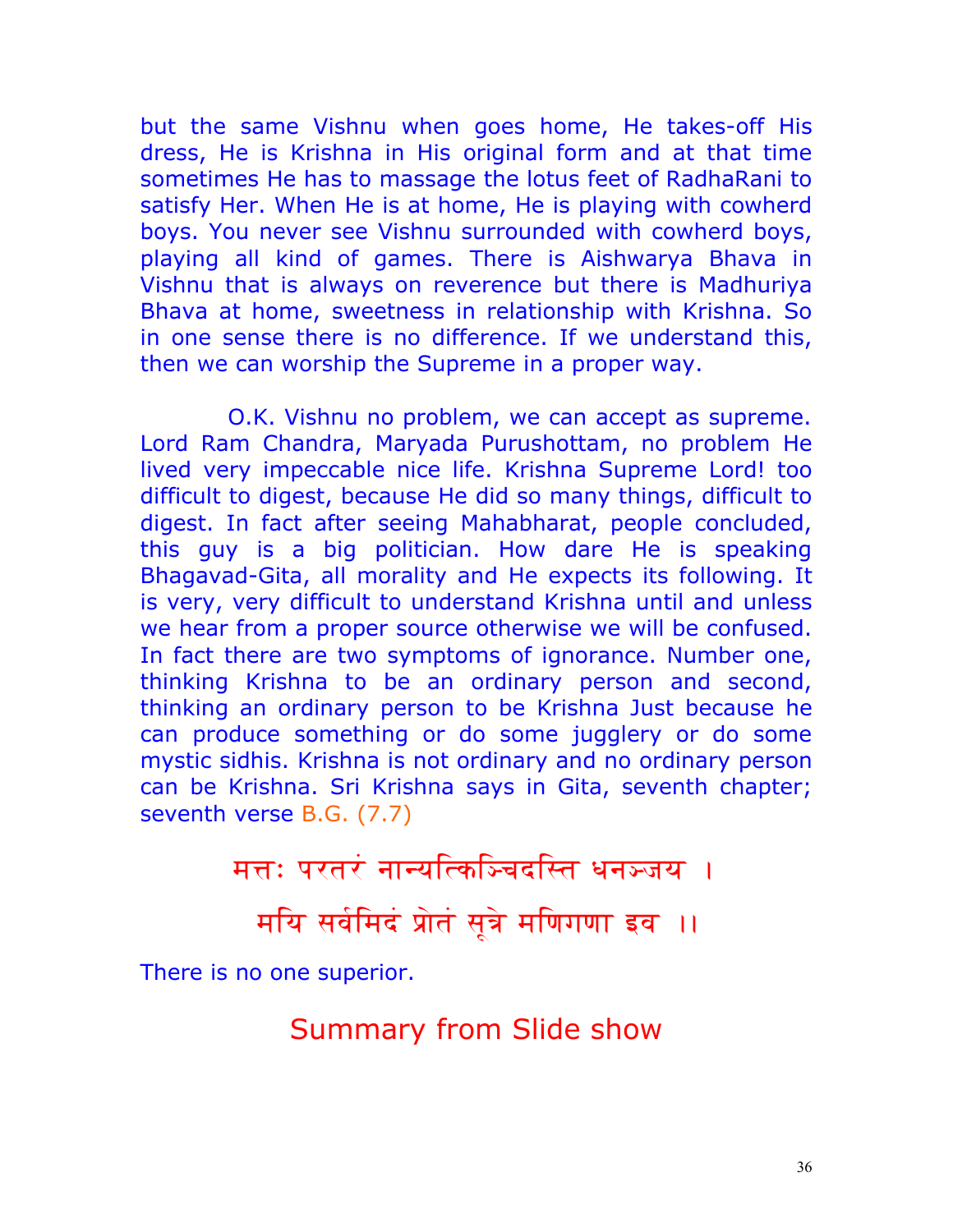One may wonder how it is possible that a little child can be Supreme controller & Supreme proprietor. It is very different to digest. We find that great devatas, they are completely seemingly independent Lords but here we find Supreme independent Lord, how can He be independent when He is so much dependent on His mother? In fact sometimes Krishna would run out and there are a lot of thunder and rain, he will run and come to His mother very fearful. We find that people of this world, those whose are moral and respected, but here we find the Supreme Lord doing the most immoral activities of stealing, who glorifies the thieves? It is very difficult to digest.

The devotees of the Supreme Lord are fearless but here Lord becoming so fearful and telling mother, please don't bind me. I am afraid, with tears in His eyes He is telling Yashoda, please don't bind me. Every thing is all right but this is too much. How can the Lord dare speak the Bhagavad-Gita and speak morality to the whole world when He himself dances with other men's wives in the middle of the night in the bushes in a place 93 Kilometers southeast of Delhi, it is too different to digest. Therefore, Sri Krishna says in Gita, fourth chapter; ninth verse B.G. (4.9)

# जन्म कर्म च मे दिव्यमेवं यो वेत्ति तत्त्वतः । त्यक्त्वा देहं पुनर्जन्म नैति मामेति सोऽर्जुन ।।

 Arjuna! my birth and activities are transcendental one, who knows this in essence, never takes birth in this material world again but comes back to my Supreme abode from which no one comes down. What does this mean that His birth and activities are transcendental? Transcendental means beyond the laws of nature. He is supremely independent. Whenever He wants, He can come, whatever He wants He can do and wherever He wants, He can go. That is Krishna. Even before Krishna came, His birth was predicted by a voice from the sky. When Devaki was being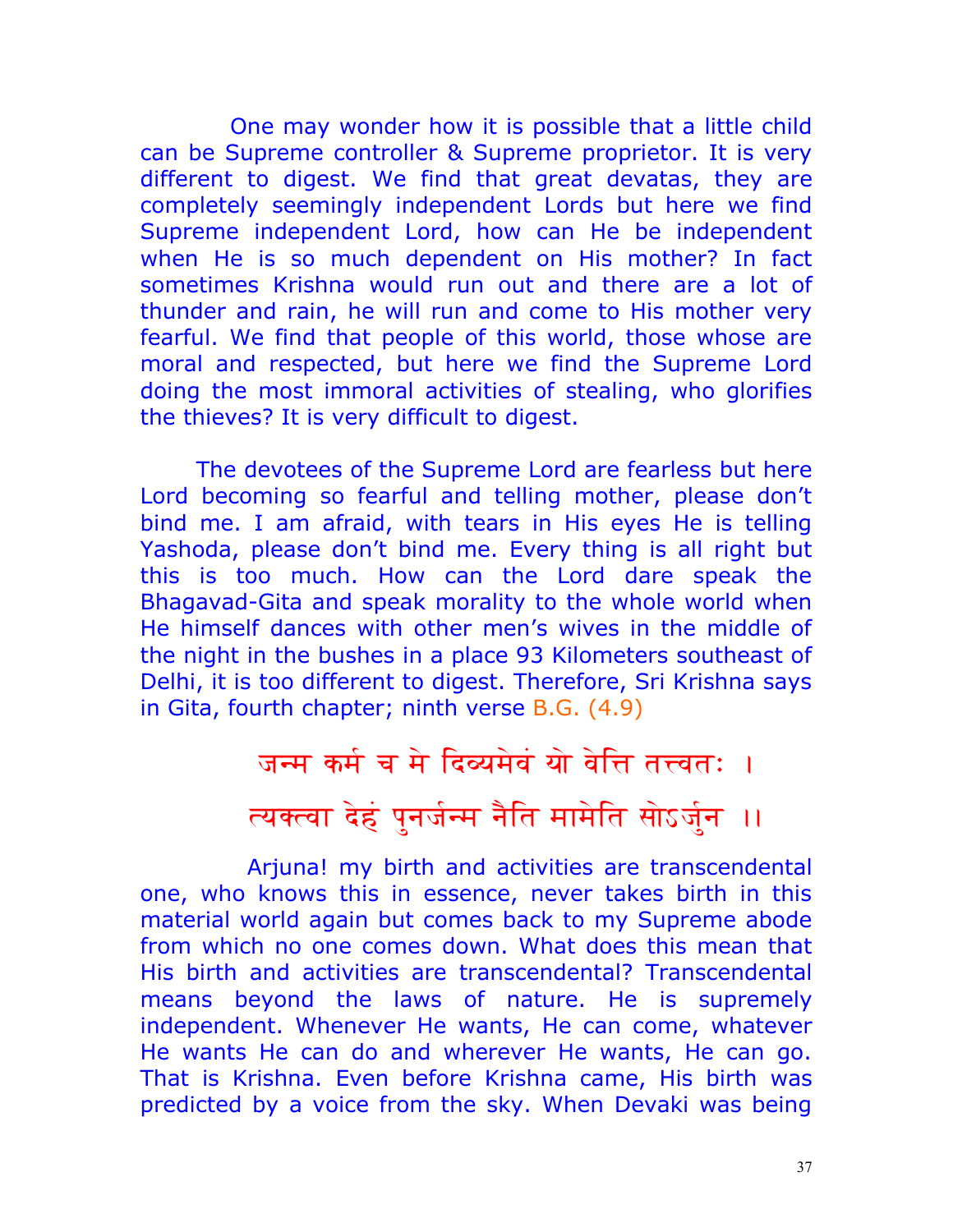taken by Kansa, the voice announced the appearance of Krishna as eighth child of Devaki and immediately, Kansa was so upset that he wanted to Kill Devaki.

Krishna's activities were transcendental. Even when He was born, He was born outside the womb of Devaki, in a four handed form to remind Devaki and Vasudev, how they had done a lot of austerities and asked Krishna to be their child. Therefore, to satisfy that benediction of Devaki & Vasudev Krishna appeared. Krishna reminded them that you asked me to be our son three times, I appeared as Vamandev, I appeared as Krishnigarbha and now I am appearing as my own self in my own beautiful form of Krishna. So saying, He reduced Himself to His beautiful form of small Lord Krishna. Even when He was one month old, He killed eight mile long Putana who had come anointed her breast with poison, so poisonous that it could kill thousands of people at mass. Krishna not only sucked from her breast the poison, and the milk and the blood but also her life air and in this way demoness Putana gave up her life.

 When He was a young boy, there was a forest fire and Krishna told His cowherd boyfriends just close your eyes and He devoured the forest fire. There was a demon called Aghasura of huge size with open mouth of the size of a playground. Boys fearlessly walked in. Krishna saw this, He also entered inside and Aghasura thought, now Krishna is finished and He closed His mouth. Krishna expanded Himself so much that Aghasura was choked and his eyes blew out of his sockets and he gasped and died and he opened his mouth, again and everyone walked out.

Krishna is called Natwar. One big huge serpent with hundred hoods called Kalia, very, very poisonous, who had contaminated the water of Yamuna. Even a bird that flowover the water, because of this poisonous effect will be killed. But Krishna effortlessly went there, got on to his head and kicked him and subdued him and ultimately, Kalia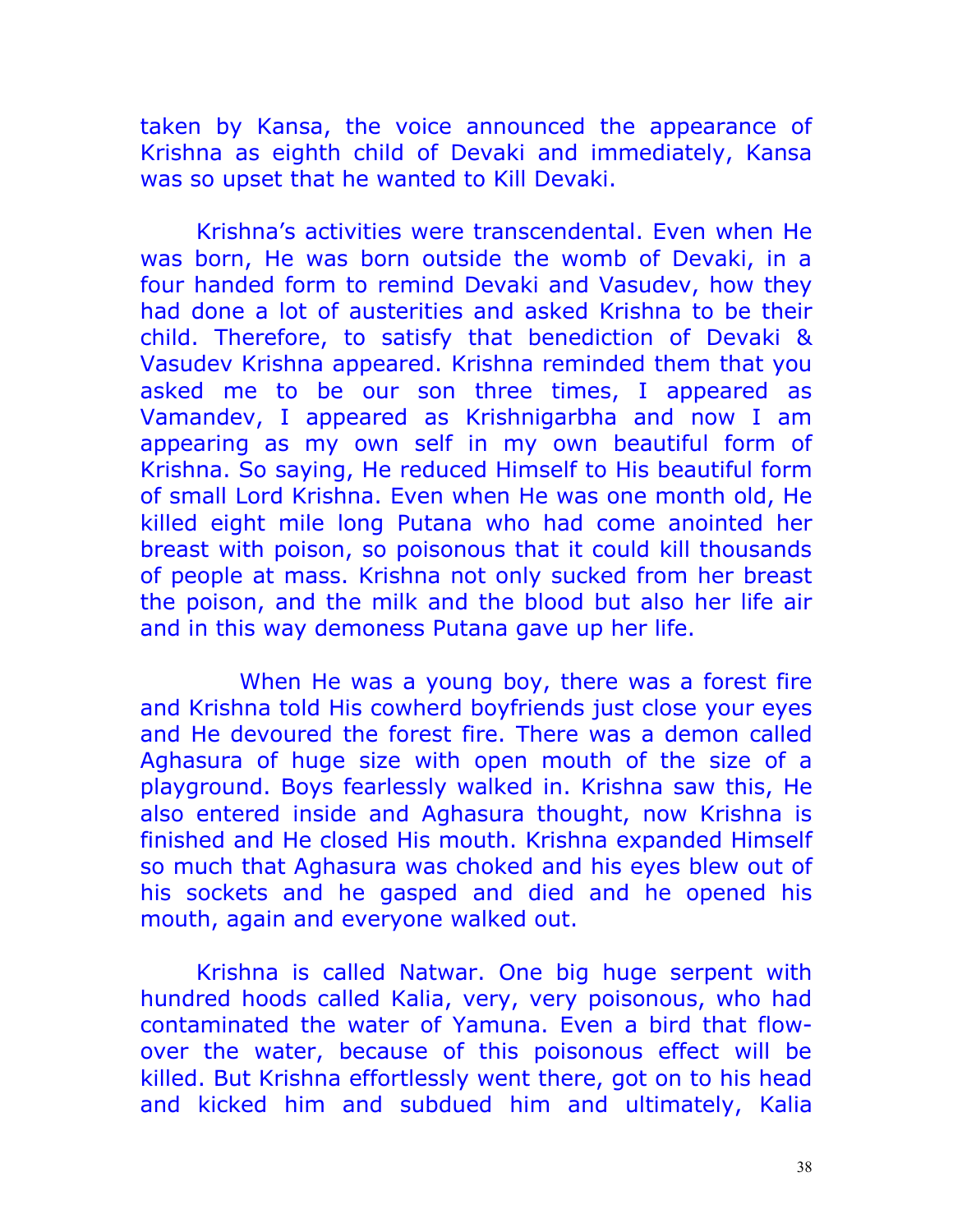begged forgiveness. This personality which had killed so many just could not do anything and Krishna effortlessly danced just like a boy does Bharat-natyam on stage. He was dancing on hoods of snake which was so slippery and trying to kill him. Effortlessly Krishna danced on his head and subdued Him.

 Krishna, even when He was a young boy, mother Yashoda wanted to look into His month when there was a complaint that He had eaten dirt. Krishna opened His mouth and showed her who He was. Within little mouth of Krishna, Yashodamai could see the whole cosmic manifestation, the whole material universes and spiritual world also. In fact she saw herself looking into the mouth of Krishna, in the mouth of Krishna. She fainted, then Krishna smiled and Yashoda conveniently forgot. Yashoda thought no, no this is my child, I have to feed Him milk otherwise He will become sick. That is love of mother Yashoda.

 In eleventh chapter of Gita, Krishna demonstrated His universal form. That millions of mouths, millions of hands, millions of legs. Krishna was showing everything within the cosmic manifestation including Lord Shiva, Lord Brahma; everyone was seen within the body of Sri Krishna. All these devatas were seen in the body of Krishna as His part & parcels.

 Krishna is Bhagwan. He is all opulent He is all knowledge, all beauty, all wealth, all renunciation, all power. Here is sample of His knowledge. He just spoke for one and half hour and since one and half million years, people are trying to understand and still not able to completely understand the depth of the knowledge spoken in seven hundred verses of the Gita.

 The position of all the devatas- we have thirty three crores of them but their position is, every one of them is always worshiping the supreme Lord Krishna.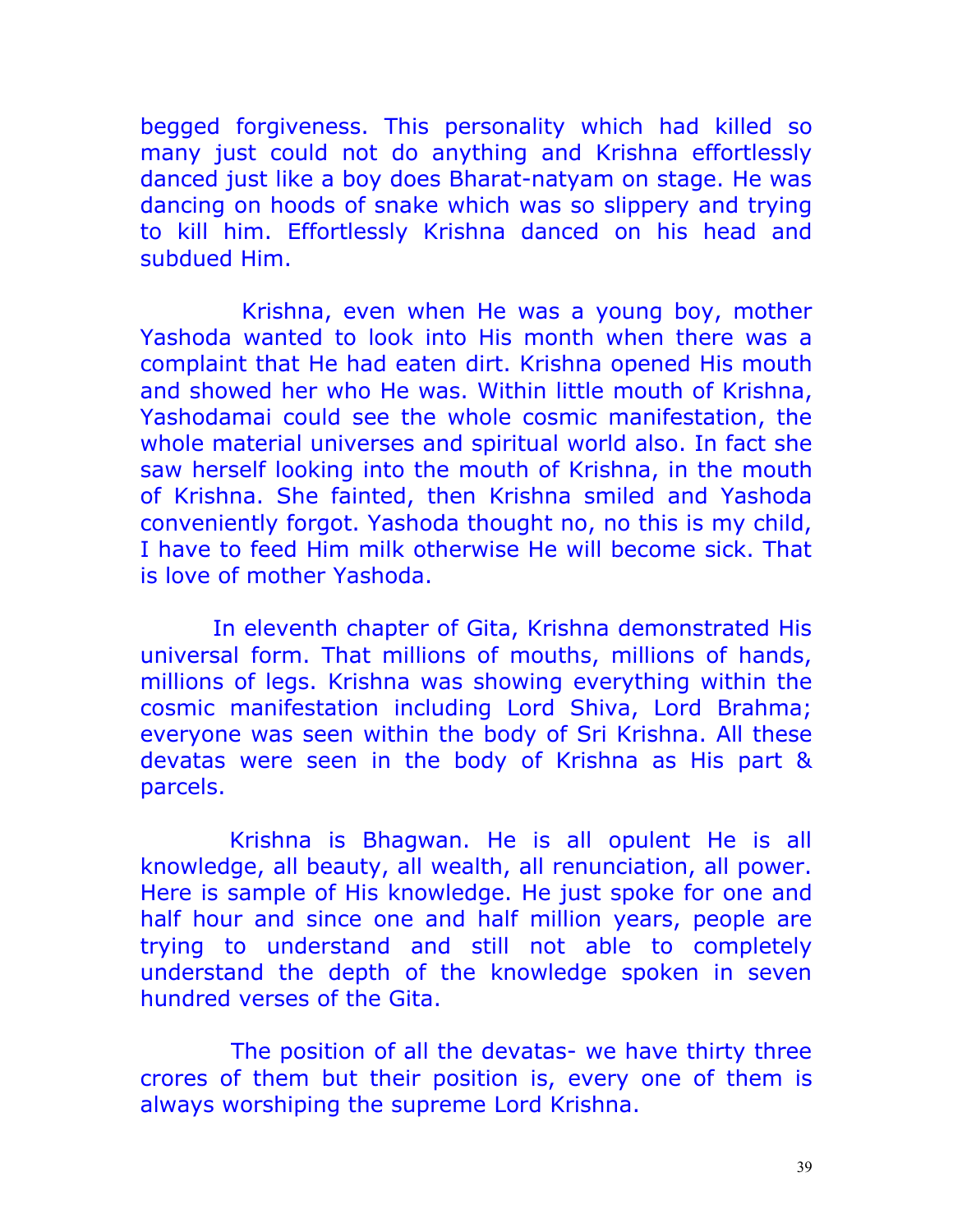The position of devatas with respect of Krishna was demonstrated many a times. Once, when Vraja-vasies were worshiping Indra, Krishna said, you don't need to worship Indra, you worship Govardhana Hill, I am telling you. They said no, no…, after we worship Indra. Krishna said no, no…., I am telling you, you first worship Me. Sometimes people ask this question, we are worshiping our Kul-devata and suppose we stop the problems will come and this is what happened. Vraja-vasies stopped the worship of their Kuldevata, Indra. Indra was enraged, he decided to completely annihilate them and he sent rains, that kind of rains which will annihilate the Universe at the time of cataclysm. But Krishna effortlessly lifted the Govardhana Hill on the little finger of His left hand. For seven days and seven nights Krishna held it like this, effortlessly. He was smiling on all the Gopis. At that time Indra understood this boy is not ordinary. He is real Indra, He is supreme Indra. Then along with his Iravat which brought the Ganges from heavenly planets, he came, did Abhishek of Krishna in the place called Govindkund in Vrindavan. Then Indra with all his opulence, bowed down before seven year old boy seemingly little boy, Supreme Lord Krishna and begged for forgiveness. He said my Lord, I am not Indra, You are the real Indra. You are the controller of all controllers.

 The creator of this universe, the first entity of this universe is Lord Brahma who received this knowledge from Krishna but the same Brahma once got bewildered when he saw Krishna eating the remnants from the mouth of all His cow-herd boys. He thought, is this my Supreme Lord? Let me test Him. What he did was, when the boys were sitting, cows & calves were grazing. Brahmaji stole all the calves & cows. The boys were thinking where are our calves & cows? Krishna said, okay, you eat lunch I will look into for them & Krishna went. Nowhere could He see the calves & cows but when He came, boys were also missing. Brahmaji had stolen away all the boys. Brahmaji hid them in the cave and went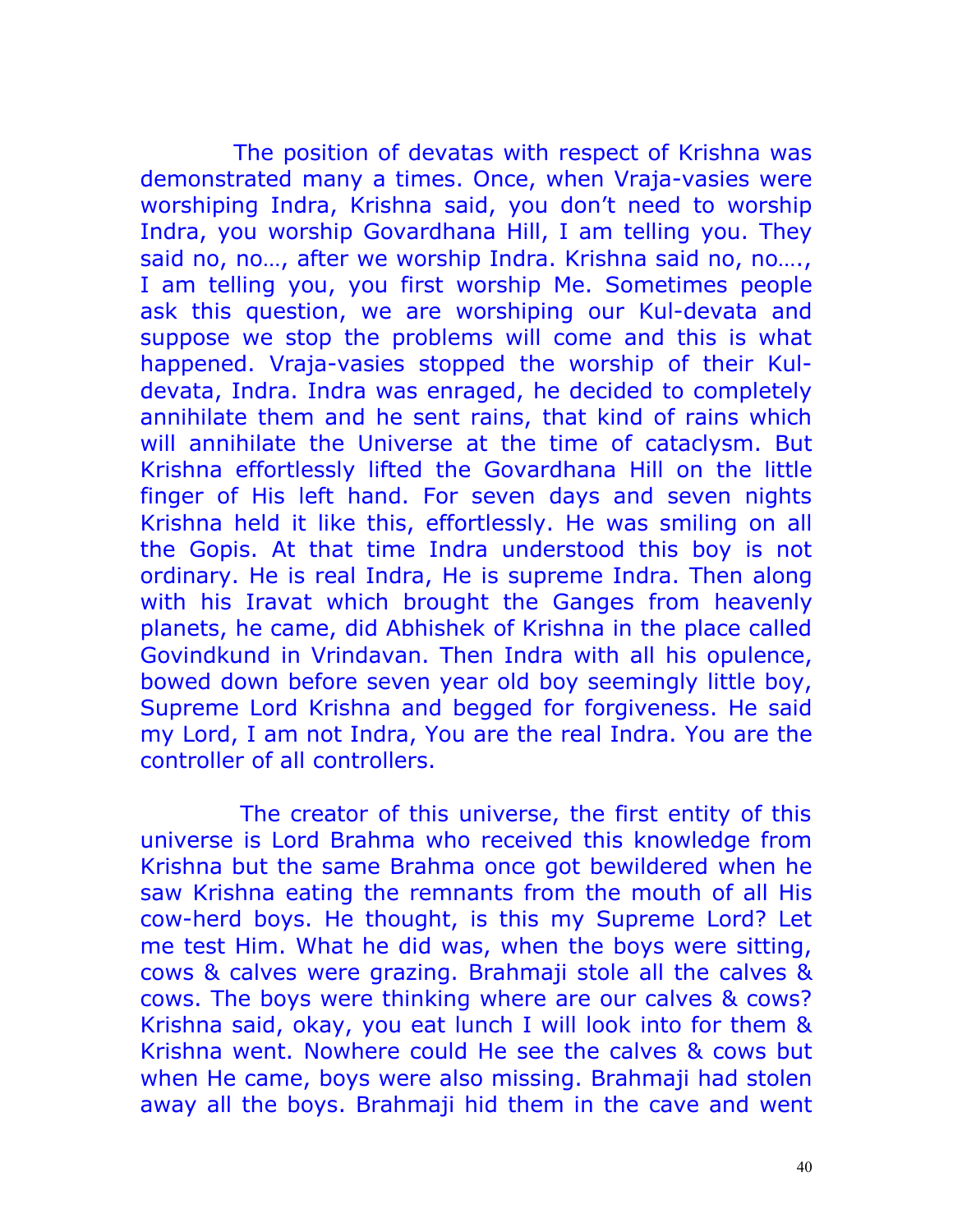of Brahmaloka for one moment and came back. But one moment of Brahmaloka was like one year on this planet. So when he came, one year had passed. But surprisingly when Brahma came, he saw Krishna sitting with all the boys and the cows & calves were there. Then he flew to cave where he had hidden the boys and the calves and opened the mouth of the cave and looked inside. He had put them to Yog-nidra. All of them were sleeping. When he closed and looked outside, boys were there also. He got illusioned, again and again, here and there, to and fro and then he got completely confused. Are these people the original ones and these others duplicate or are they original and these are duplicate? Or both are original and my brain is duplicating. Or are both duplicate and there is no original. Completely he was confused. At that time Krishna, right in front of Brahma, all the cowherd boys, all the calves, all the cows transformed into beautiful four hand form of Vishnu with Shankh, Gadha, Chakra and Padma, whom Lord Brahma always worship and right in front of Lord Brahma, all these Vishnu forms, merged into the body of Krishna and lord Brahma understood the position of Lord Krishna because for one year, Krishna had expanded Himself into all the boys, all the calves and all the cows. Then Brahmaji with his four heads fell down at the feet of Lord Krishna with all his four helmets touching the ground. Then he begged for forgiveness and a very powerful statement he made. He said, "My Lord, people may think I know Krishna or people may claim they know you, I am now beginning to know your glories. Just beginning to know your glories and I can never ever know all your glories. With so saying, Brahmaji offered his obeisances to the little boy Krishna and said my Lord, you are completely the supreme Lord, cause of all causes, I offer my obeisances to you.

 Position of Lord Shiva- Shiva is a very, very special personality. Lord Shiva's position is greater than that of Brahma, though Lord Shiva emerged from in-between the eye-brows of Brahma. Lord Shiva is Vaishnava naam Yatha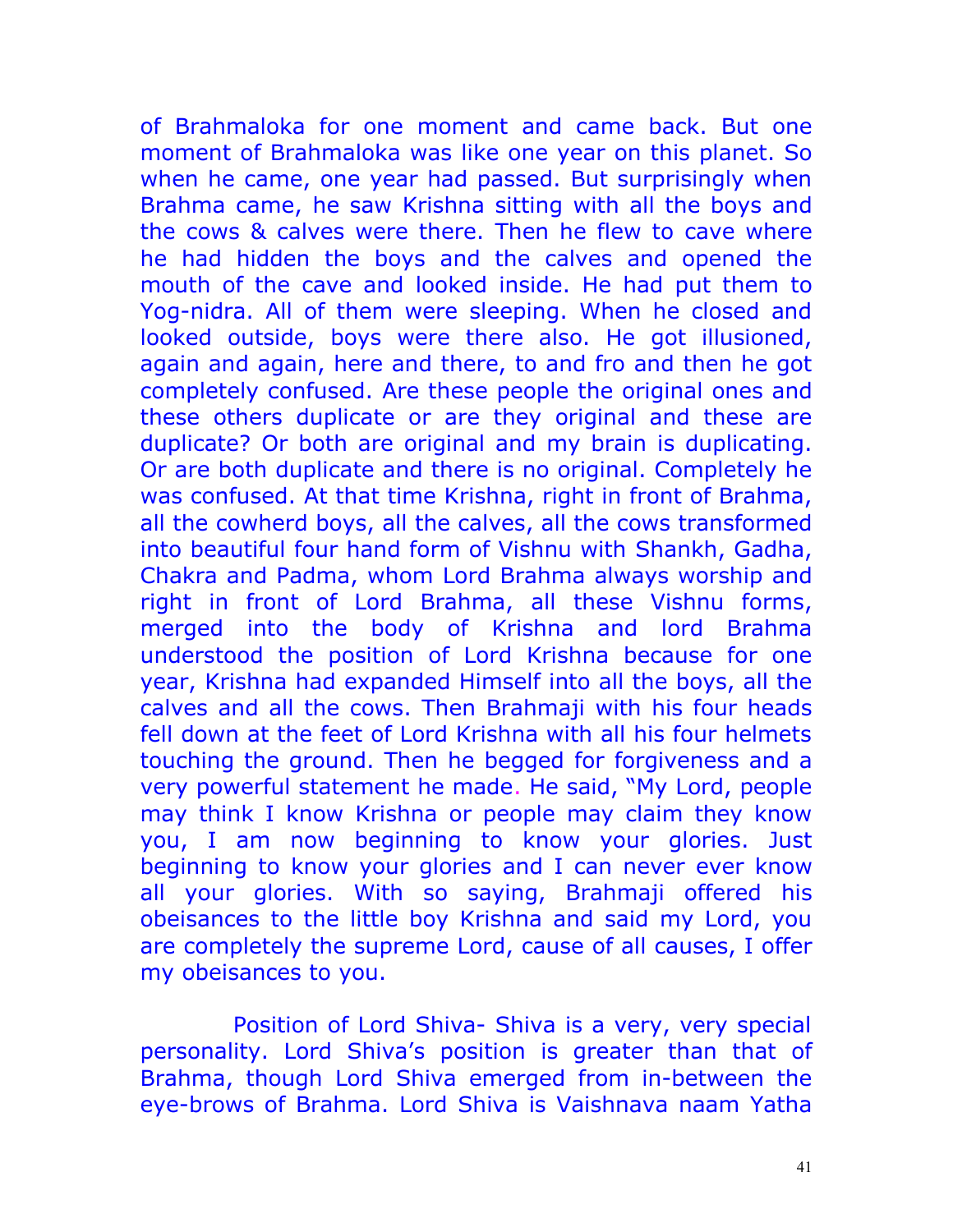Shambhu. He is the greatest of all the Vaishnavas. He is greatest devotee of the Lord. In Padma Purana, he tells Parvati, Oh! Beautiful faced one; I always take pleasure in the name of chanting Sri Ram, Ram…. Then he said, if you want anything I can give you, but if you want to get away from the cycle of birth and death, the only person you should take shelter, is Mukunda. The other meaning of the word Mukunda is the giver of liberation. And he says, if some one is supremely worship able, that person is none other than Supreme Lord Vishnu or Krishna.

 Krishna says in Gita, why He comes down; He says in fourth chapter; eighth verse B.G. (4.8)

# परित्राणाय साधूनां विनाशाय च दुष्कृताम् । धर्मसंस्थापनार्थाय सम्भवामि युगे युगे ।।

 Whenever the demons are troubling the devatas, the asuras are troubling suras, then they approach Brahma and when Brahma can also not solve the problem, they go to Kshira Ocean and there they meditate on the Supreme Lord Vishnu and then Vishnu says, alright, I am going to be born and do the needful.

 So Vishnu is the creator from whom everything manifests but actually Vishnu is also an expansion of the Supreme Lord Krishna. From Krishna, the first expansion is Balram, from Him Sankarshan, Avnirudha, Pradumna & Vasudev. From Him is Narayana and from Him is another quadruple expansion and from Him is MahaVishnu then Garbhodakshay Vishnu and then Kshirodakshay Vishnu. It is big science. But ultimately, Vishnu and Krishna are ultimately one and the same.

 From one expansion of Vishnu, millions of universes come out and then in each universe, the same Vishnu enters as Garbhodakshay Vishnu. And from its naval, Lord Brahma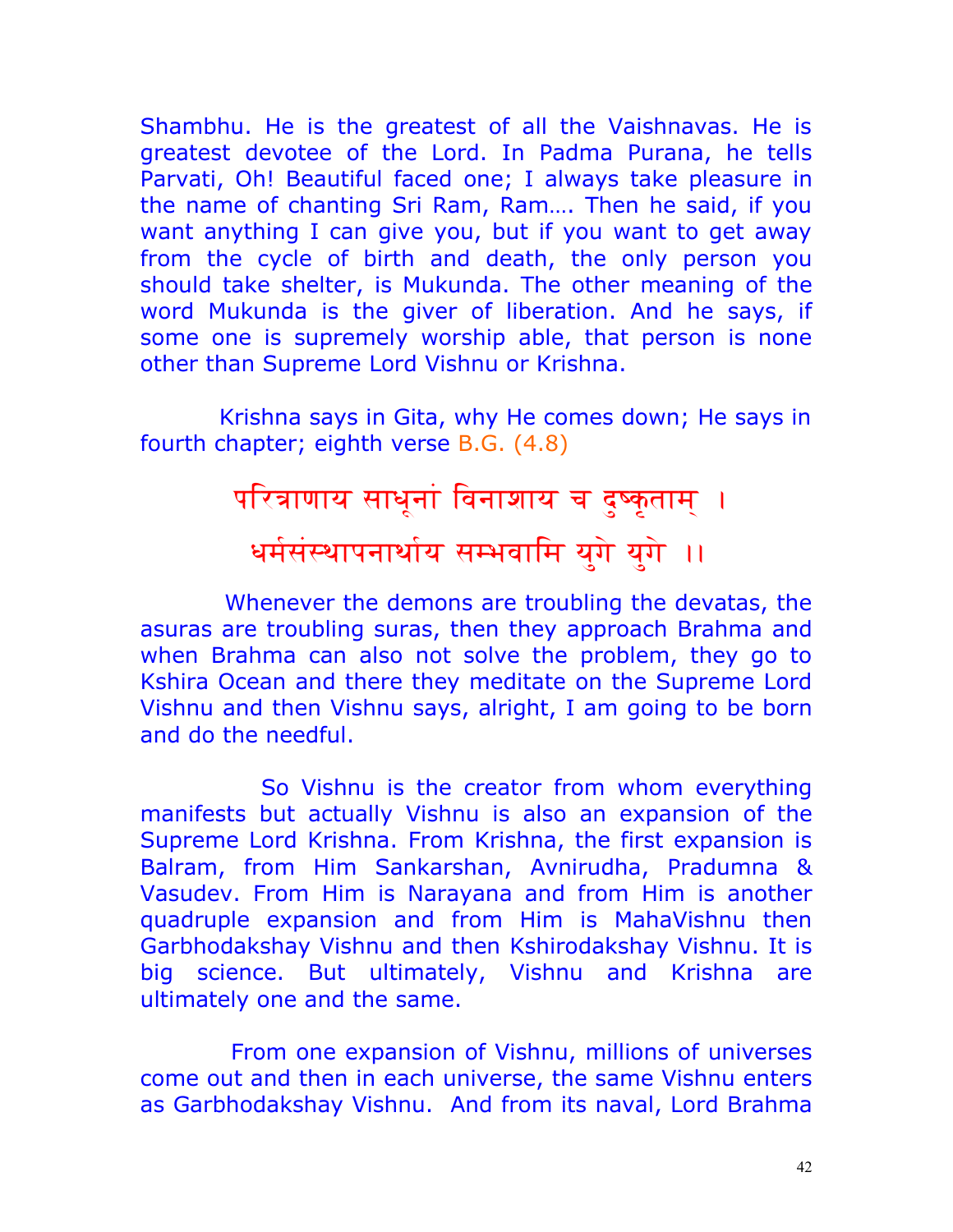appears and then all the devatas appear in each universe. In each universe there are different Brahmas, different Indras, different Chandras, different Varunas, different Vayus but supreme Lord Krishna, the source of everything is one.

 Garbhodakshay Vishnu is lying down and Lakshmiji is massaging his feet.

 There are various incarnations; Krishna is the original source of all these avataras. There are as many avataras as many waves in the ocean, uncountable, innumerable but source of everything is ultimately Krishna.

 Krishna Mande Jagat Guru, He is supreme Guru of all gurus. But just to set a proper example for us, Krishna also accepted a Guru, just to show us importance of acceptance of a spiritual master to understand about self realization. Krishna performed various beautiful past times. To reduce the burden of earth, there was a planned battle of Kurukshetra, where He systematically organized in such a way that the burden of the whole earth was reduced by killing of all the demoniac people.

 He spoke this beautiful Gita simply for the benefit of all of us. There was no necessity for Him to speak, there was no necessity for Arjuna to know, but using Arjuna as an instrument, He gave us the teachings of the Gita.

 Krishna gave us understanding of what is beyond this material world. The spiritual world of Vaikuntha Loka, where He Himself resides and He gave us instructions in the Gita, how to come to that Supreme Abode.

 Why Krishna performed these beautiful past times, simply to attract the mind of conditioned living entities like us. He does not need butter, He has millions of Lakshmis serving Him beautiful Ghee and butter but He steals simply to attract the hearts of the people.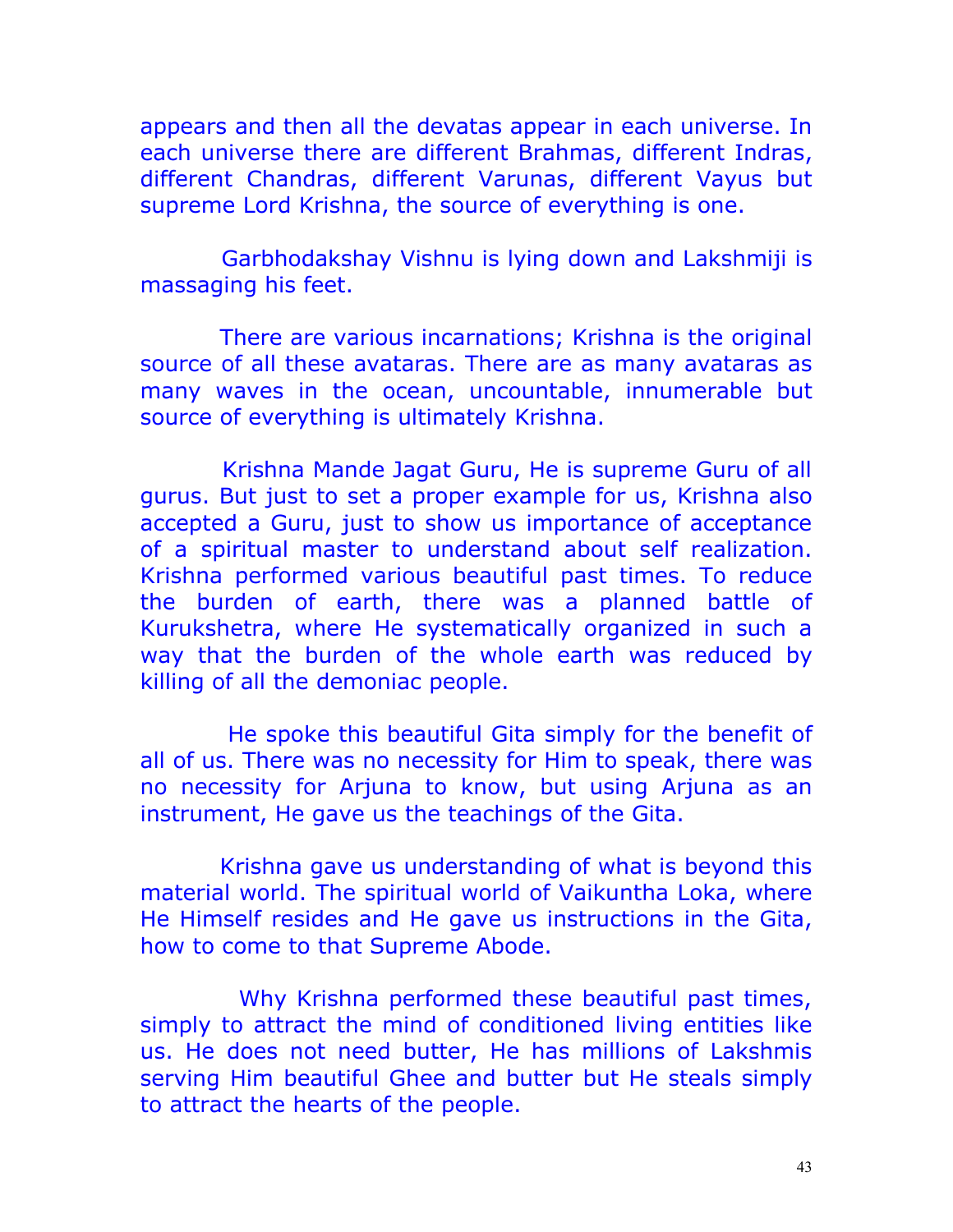Sometimes Krishna will steal. He would be caught and He would be so fearful on the way. Mother Yashoda and Gopis will chase Him all over Vraja. Krishna would keep running and then they would catch and they would come and complain to mother Yashoda. Yashoda could not believe. No, no I give Him best butter, I have nine lacs cows, I have the best cows which give best butter, He cannot steal. Gopis will say, no, He came and stole. Yashoda will get angry Alright, I will tie Him up and when she is about to tie Him up, Krishna would make such a sweet face that Yashoda's heat would melt to tie him. His body was as soft as butter and He would look like this and say please, please, don't tie up. Gopis would say please, please, don't tie Him. No, no you are complaining and now I am tieing, you say don't tie. No, no….. Don't tie. Then why are you complaining. Gopis said, actually the reason why we complain is, we just want to talk about Krishna, otherwise the whole day we churn the butter simply for Krishna to come and steal. If Krishna wouldn't come, we have no interest in churning the butter. Only reason we churn is that Krishna comes and steal the butter and in this way steal our mind, steal our heart. Therefore, please Yashoda, don't tie Him up.

 Krishna performed beautiful activities and established our relations with Him. We have eternal relationship with the Lord in the spiritual sky. Having forgotten, we have come to this material would and trying to re-establish relationship of Lord and servant in Santa-rasa or in the Dasya-rasa where people are serving Krishna or in the Sakhya-rasa where people are friends with Krishna or Vatsalya-rasa where Krishna is serving His parents, so called parents, no one can be parent of Krishna. He is father of everyone. Sri Krishna says in Gita, ninth chapter; seventeenth verse B.G. (9.17)

#### पिताहमस्य जगतो माता धाता पितामहः ।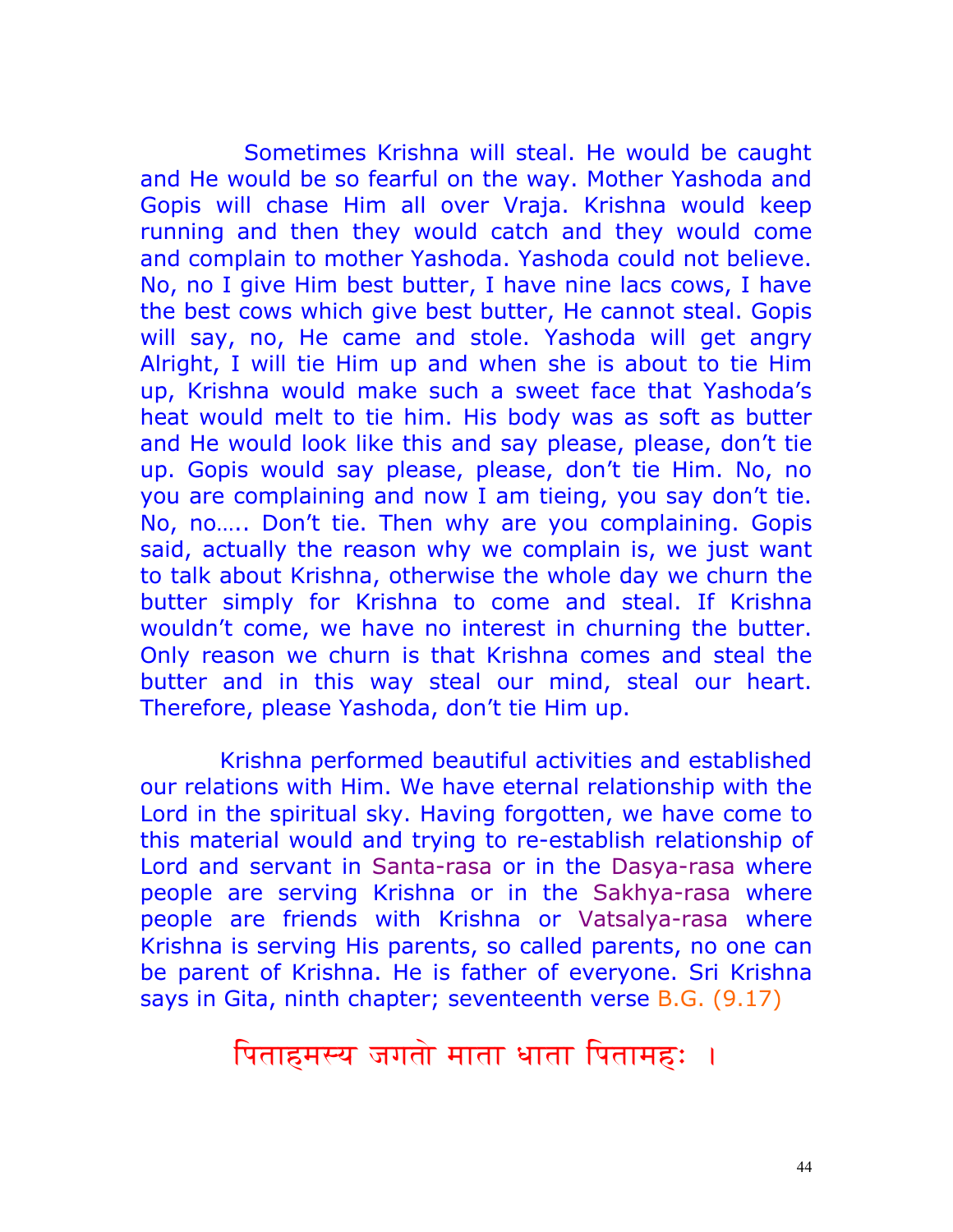# वेद्यं पवित्रमोंकार ऋक्साम यजुरेव च ।।

 But just to satisfy devotees, He comes as a child and satisfies them in His service and ultimately in the Madhuryarasa, the lover and beloving. In this way Krishna comes to demonstrate actually how He wants to love His devotees. He takes pleasure in washing the lotus feet of Sudama, His friend just to establish the religious principles as to how should we respect Brahmanas and not only that, how He loves his devotees. He wants to serve them. This is transcendental competition. A devotee wants to serve the Lord and Lord wants to serve the devotee.

 When we understand through proper sources, then we know that Krishna is not ordinary cow-head boy but He is transcendental personality. He is Govinda; He gives satisfaction to the cows and senses.

 Krishna comes and performs His beautiful past-times to show to the world that it is not mythology, it is a fact. Specifically Krishna comes for this purpose. When He came as Vaman Dev, He measured the whole universe in two steps. When He came as Matsya avatar, He occupied a body which was eighty thousand miles long. Therefore, we need to hear from a proper source. What is the capacity of Krishna? For you lifting a pen may not be a problem, but for an ant, this is like lifting Govardhana. If two ants will be discussing, see this personality which has lifted the mountain. Similarly something may be difficult for us, but not for others. Ants may think it is mythology and may say I cannot lift how he can lift. It may not be possible for you that do not mean that Krishna can also not do that. That is exactly why Krishna comes and performs specifically such kind of activities which will go into the Guineas book of world record and no one can break that record. You can lift three fifty kilos but lift Govardhana. Krishna in the form & Vishnu breathes out and millions of Universes come out of the pores of this body. Why do we think it is myth, because we have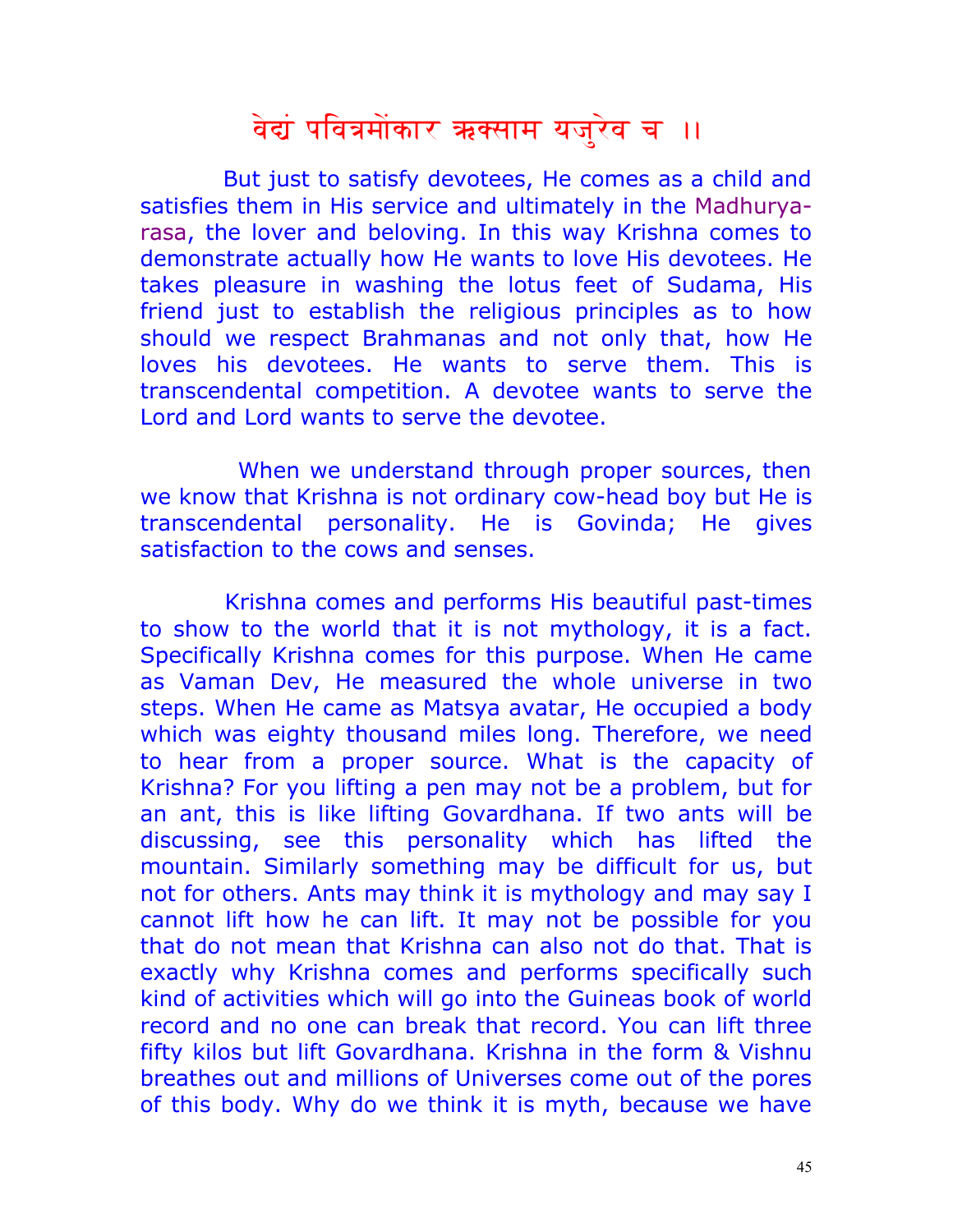not heard it from proper source. God means, nothing is impossible for Him. Even devatas look down upon us and smile at us, poor fellows. We are like ants walking on streets of Bombay for devatas. Then Brahma is looking down at devatas, you fools! you think you are very great but I am great, I have created the whole universe. Vishnu is looking on Brahma, I simply breathe and millions of Brahmas come out. I breathe in and all the Brahmas go inside. It is a very relative world, we try to see things from our perspective and Krishna specifically comes to destroy irrational theory. Krishna wants to tell the world, you cannot understand through your rational head, you have to have faith. And faith can only come when you associate with those who have faith. Not blind faith but implicit faith. There is proof. It is very difficult to disprove the existence of God but it is so easy to prove the existence of God. Creation implies creator, laws imply, law maker, but it is very difficult to prove otherwise. We are so much conditioned by this material world, just because it is not possible for us, we think it is all mythology. Even now Krishna is doing miracles right in front of us, but we have to have eyes to see. We see these beautiful flowers, can you make a flower even if all ingredients to make the flower are given to you. Krishna's nature is making beautiful flowers. Krishna is producing so many beauties through His nature. Right in front of us creation is there but we don't have the eyes to see. There are little or tiny miracles but Krishna has bigger miracles also. But we are so dull, if a man barks like a dog, we pay two hundred rupees to go and watch him bark like a dog, but dog is barking, no one goes to watch. Similarly, if someone paints a beautiful flower painting, we pay millions of dollars to buy it, but so many flowers are painted, who paints it, Krishna through His nature. This is not mythology, but you have to thoroughly, scientifically, systematically, stage by stage understand. Therefore, it is called science of self-realization, not the art. Look at your own body, every cell is like a city, it is a perfect design. Who designed it? By chance, you say this body is myth? It is a question of proper